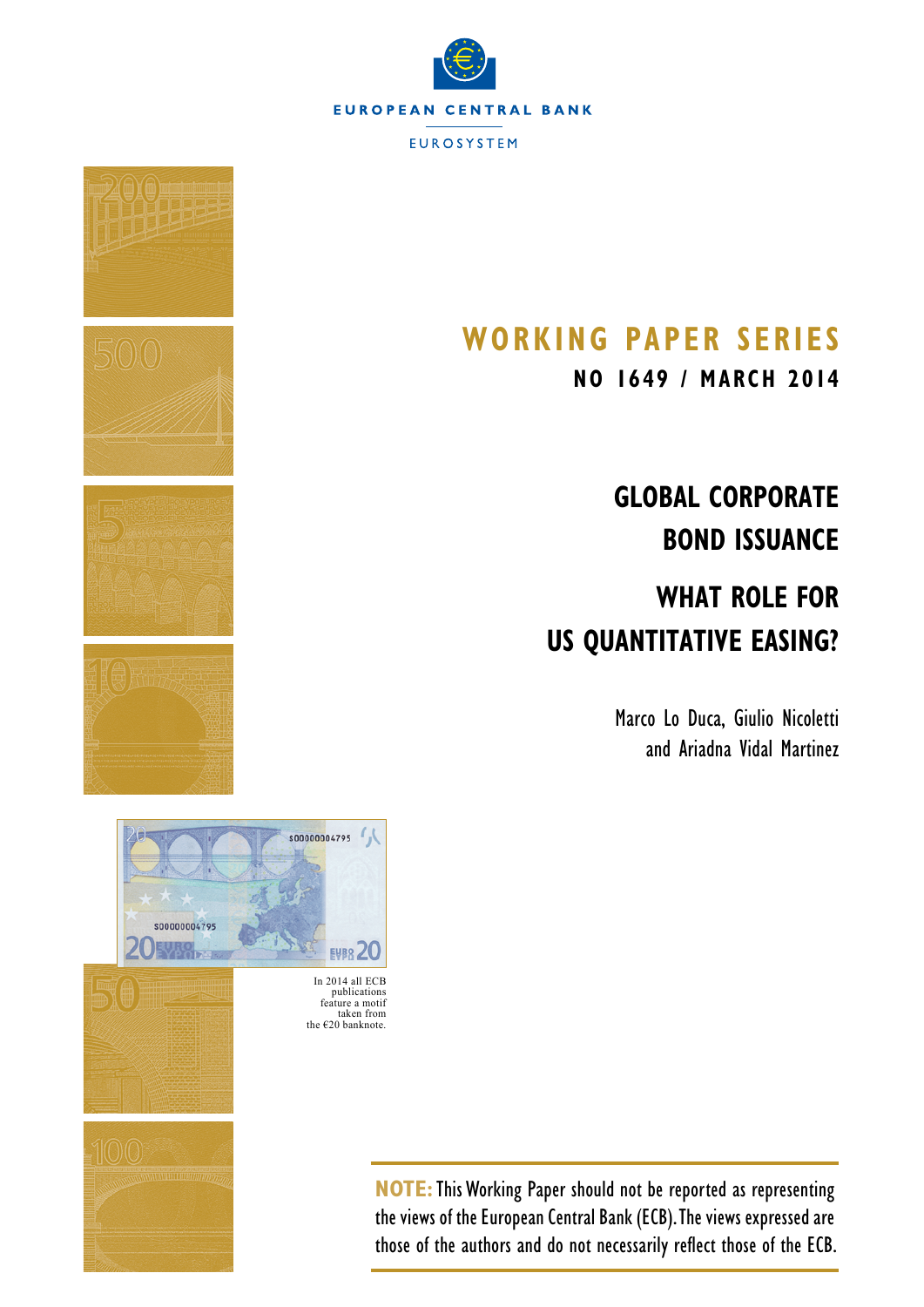#### **Acknowledgements**

The authors would like to thank [participants in an internal ECB](mailto:marco.lo_duca%40ecb.europa.eu?subject=) seminar and in the XI Emerging Markets Workshop organised by the Bank of Spain. The views presented in the paper are those of the authors and do not necessarily represent the views of the European Central Bank or the Eurosystem[.](mailto:giulio.nicoletti%40ecb.europa.eu?subject=)

#### **Marco Lo Duca (corresponding author)**

European Central Bank; e-mail: marco.lo\_duca@ecb.europa.eu

#### **Giulio Nicoletti (corresponding author)**

European Central Bank; e-mail: giulio.nicoletti@ecb.europa.eu

## **Ariadna Vidal Martinez**

European Central Bank

#### **© European Central Bank, 2014**

| Address        | Kaiserstrasse 29, 60311 Frankfurt am Main, Germany  |
|----------------|-----------------------------------------------------|
| Postal address | Postfach 16 03 19, 60066 Frankfurt am Main, Germany |
| Telephone      | $+496913440$                                        |
| Internet       | http://www.ecb.europa.eu                            |
| Fax            | $+496913446000$                                     |
|                |                                                     |

All rights reserved.

| ISSN                   | 1725-2806 (online)           |
|------------------------|------------------------------|
| <b>EU Catalogue No</b> | $QB-AR-14-023-EN-N$ (online) |

Any reproduction, publication and reprint in the form of a different publication, whether printed or produced electronically, in whole or in part, is permitted only with the explicit written authorisation of the ECB or the authors.

This paper can be downloaded without charge from http://www.ecb.europa.eu or from the Social Science Research Network electronic library at http://ssrn.com/abstract\_id=2339253.

Information on all of the papers published in the ECB Working Paper Series can be found on the ECB's website, [http://www.ecb.](http://www.ecb.europa.eu/pub/scientific/wps/date/html/index.en.html) [europa.eu/pub/scientific/wps/date/html/index.en.html](http://www.ecb.europa.eu/pub/scientific/wps/date/html/index.en.html)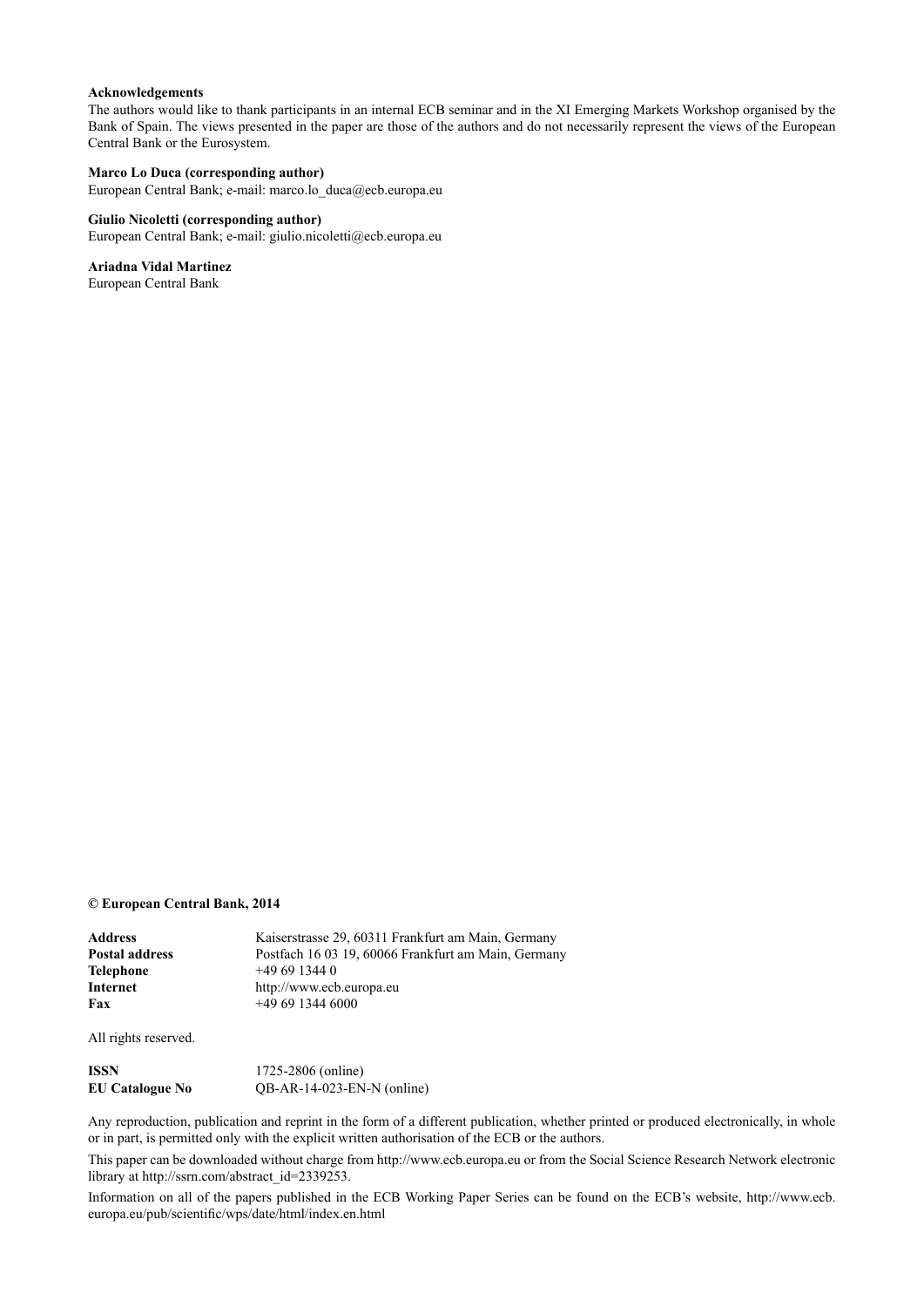#### *Abstract*

The paper investigates the impact of US quantitative easing (QE) on global non-financial corporate bond issuance. It distinguishes between two QE instruments, MBS/GSE debt and Treasury bonds, and disentangles between two channels of transmission of QE to global bond markets, namely flow effects (purchases) and stock effects (holdings). We control for a number of domestic and global macro-financial factors. In particular, we control for weaknesses in crossborder and domestic banking which might have induced the corporate sector to issue more bonds. The results indicate that US QE had a large impact on corporate bond issuance, especially in emerging markets, and that flow effects (i.e. portfolio rebalancing) were the main transmission channel of QE. A counterfactual analysis shows that bond issuance in emerging markets since 2009 would have been halved without QE.

#### **JEL Codes:** E52, E58, F42, G15.

**Keywords:** monetary policy, quantitative easing, spill-overs, bond issuance, Federal Reserve, United States, crisis management, emerging markets.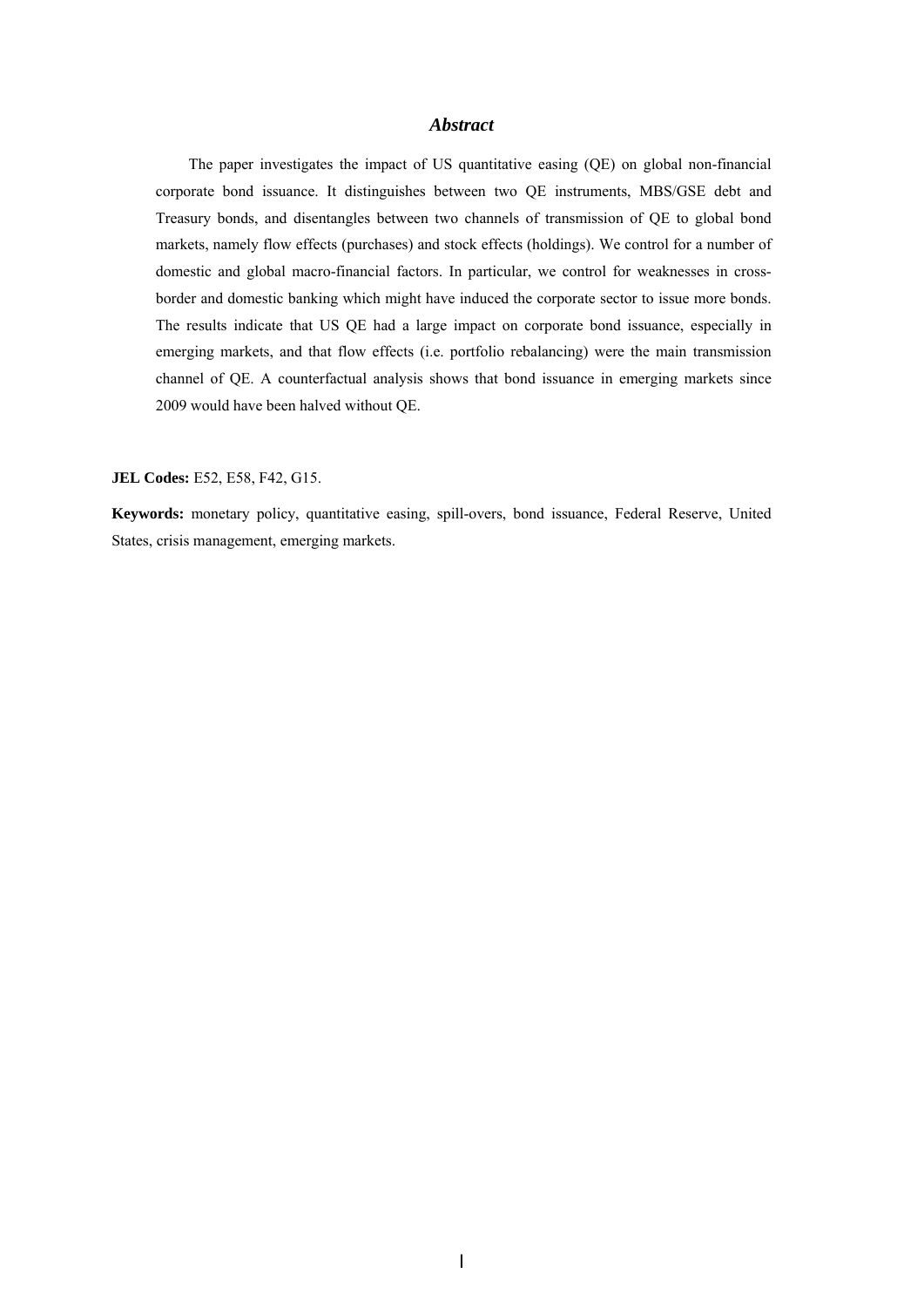### **NON -TECHNICAL SUMMARY**

Despite a lively debate in international fora, little research has been devoted to the global implications of quantitative easing policies. This paper contributes to the literature on the international spill-overs of quantitative easing by quantifying the impact of the Fed's policies on global bond issuance in the non-financial sector.

Over the last four years global bond issuance increased markedly in the non-financial sector. The increase in issuance was largely synchronized across countries, suggesting that global factors were at play. The timing and the synchronisation of the issuance point to a role of quantitative easing policies (QE) in driving these developments.

The paper quantifies the role of US QE in driving corporate bond issuance in other countries by estimating a model where corporate bond issuance (at the level of the individual country in each quarter) is explained by a set of domestic and global variables, including US QE. In particular, we include in the model both the stock of securities held and the purchases by the FED under the large scale asset purchases (LSAP) programme, separating between two instruments, Treasuries and other securities (including Mortgage Backed Securities and Government Sponsored Enterprises debt). By including both stocks and purchases of securities we intend to respectively capture stock effects (i.e. large security holdings translating in favourable financing conditions) and flow effects (i.e. purchases inducing portfolio rebalancing) of QE.

Our results show that, in emerging markets, issuance would have been significantly lower without QE since 2009. A counterfactual analysis shows that issuance without QE would have been broadly half of the actual issuance since 2009, with the gap increasing in late 2012. In advanced economies, the impact of QE was less strong and concentrated in early 2009, mainly as a reflection of the MBS rather than Treasury purchases.

Concerning transmission mechanisms, in emerging markets, the 'Stock effect' i.e. QE translating in better financing conditions and lowering of risk premia, seems to be an important transmission channel. We found such stock effect of QE on bond markets to be additional to what already captured by reductions in both the VIX and the long term US interest rates following the QE policies. Purchases of securities (capturing "flow effects" i.e. QE inducing portfolio rebalancing across countries) seem to be the main transmission channel of QE to bond markets in advanced economies.

These findings are robust to a number of tests: in particular we also considered weak domestic and international banking activity as an explanatory factor for the observed strong corporate bond issuance (i.e. corporations substituting bank financing with direct market financing). We find evidence of a substitution channel between bank loans and bond issuance. However, the results show that this substitution channel is an additional rather than alternative explanatory factor to QE.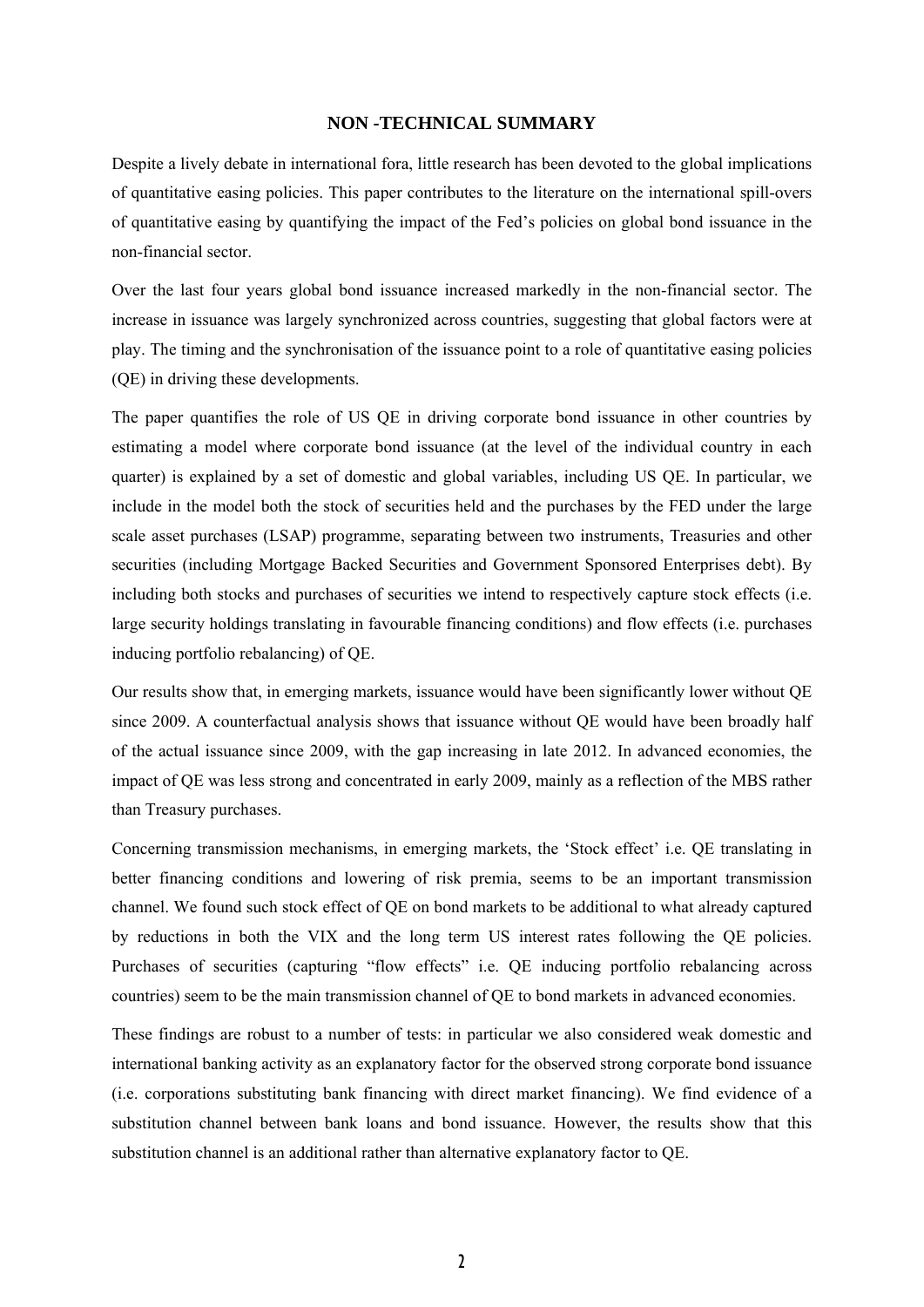## **I Introduction and motivation**

Since late 2008 major central banks entered into unchartered territory by adopting unconventional monetary policies (or quantitative easing programmes  $-$  QE) to repair the transmission mechanism and to provide monetary accommodation at the zero lower bound. $2$ 

Despite a lively debate in international *fora* on the global implications and risks of QE policies, especially in relation to excessive capital flows to emerging markets<sup>3</sup>, little research has been devoted to the international spill-overs of  $QE<sup>4</sup>$ . Understanding the international spill-overs of these policies is particularly relevant at the current juncture as one of the major central banks, the Fed, is tapering its large quantitative easing program.

This paper contributes to the literature on the international spill-overs of quantitative easing by quantifying the impact of the Fed's policies on global bond issuance in the non-financial sector. As such, it contributes to a relatively small but increasing literature concerning the global implications of quantitative easing policies. Along our same thread, Fratzscher, Lo Duca and Straub (2013) analyze the impact of LSAP announcement and purchases on global financial markets and capital flows, differentiating between emerging markets and advanced economies. Other event studies document the international spill-overs of QE announcements to asset prices (Neely, 2010 and Bauer and Neely, 2012, Chen et al. 2011, IMF 2013a), while Hattori, Shrimpf and Sushko (2013) document the impact of QE announcements and operations on global tail risk<sup>5</sup>. We are not aware on recent studies focusing on global bond markets and this is the gap this paper aims at filling in the literature. An exception is the work by Gilchrist and Zagrajeck (2013) that find that quantitative easing policies have significantly lowered yields on corporate bonds for non-financial firms, although their analysis is restricted to corporate bond yields in the US.

In the last four years, global bond issuance increased markedly, especially in the non-financial corporate sector, while credit spreads shrank worldwide to levels similar to those prevailing in the 2005-2006 period of "financial exuberance". Figure 1 shows that volumes of corporate bond issuance

<sup>2</sup> See Fawley and Neely (2012) for a description of unconventional monetary policy measures of major central banks.

<sup>3</sup> See for example IMF 2010a, 2010b, 2011a, 2011b, 2011c, 2012, 2013a, 2013b; Ostry et al. 2010 and 2011.

<sup>4</sup> The literature on QE is large and spans from theoretical studies assessing the implications of QE from a general equilibrium perspective to empirical studies measuring the impact of QE on financial markets. Concerning the latter group of empirical studies, which are closer to this study, they are predominantly event studies assessing the implications of QE for domestic (i.e. US) asset prices and attempting to identify the transmission channels of QE. Overall, the empirical literature shows that the LSAP lowered US Treasury yields (e.g. Gagnon et al. 2011; D'Amico and King 2012; Wright, 2011), with similar evidence for the UK (Joyce et al. 2011), and MBS yields (Hancock and Passmore 2011, Stroebel and Taylor . Krishnamurthy and Vissing-Jorgensen (2011) discuss the transmission channels of quantitative easing.

<sup>5</sup> On the macro front, Gambacorta, Hofmann and Peersman (2012) look at the spill-overs of QE on output and inflation across advanced economies.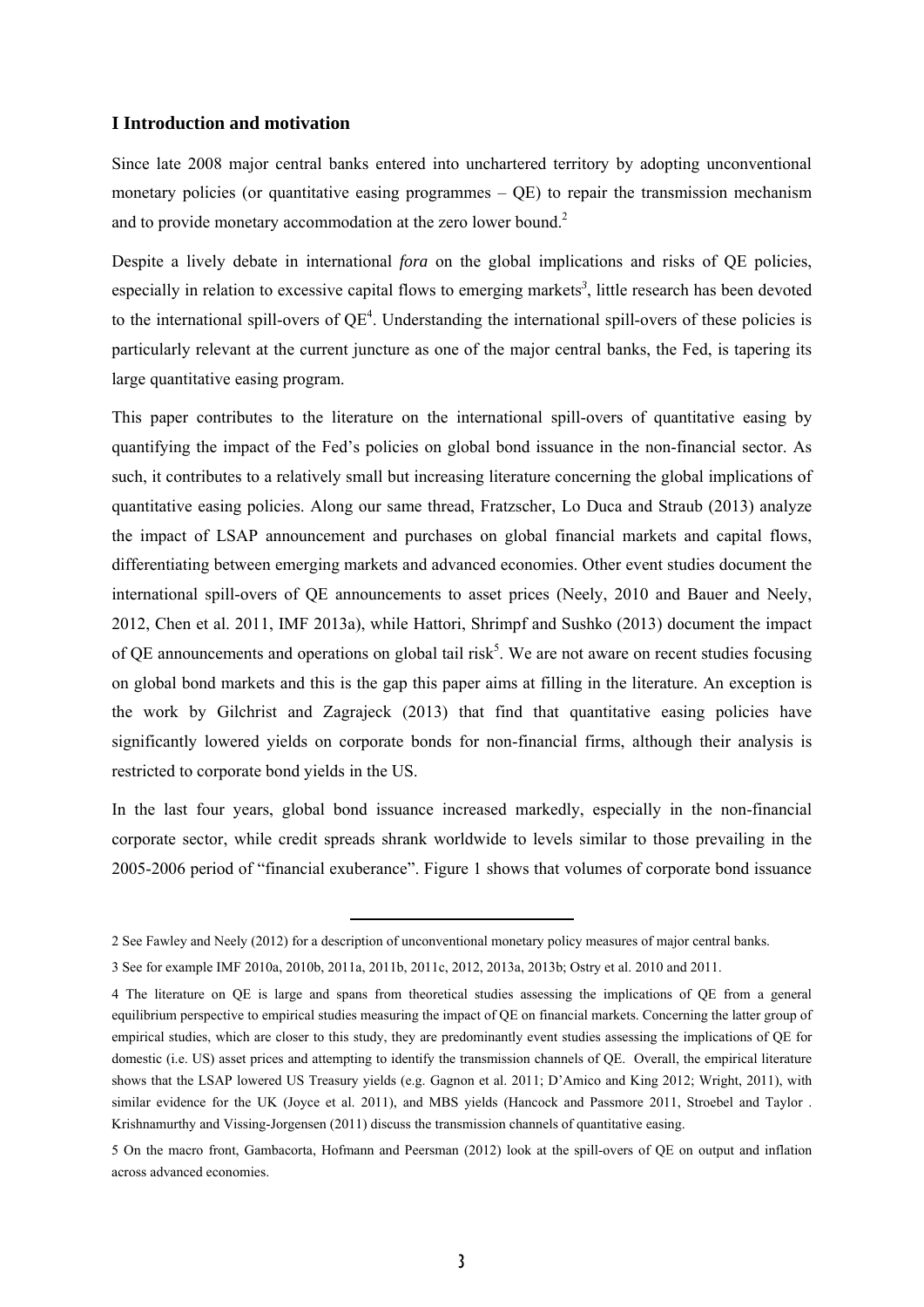in emerging markets are simply unprecedented in history and bond issuance activity in advanced economies is also high according to historical standards.

Figure 2 shows that corporate bond issuance was strongly synchronised across a large sample of advanced and emerging economies<sup>6</sup> since 2009, with issuance in the highest quartile almost everywhere in 2012. This suggests that bond issuance volumes can be explained by common factors rather than by country/firm specific factors.

Therefore, the timing and the synchronisation of the issuance across countries point to a possible role of quantitative easing policies (QE) in driving these developments.

With the facts above mentioned as background, the paper aims at quantifying the impact of Large Scale Asset Purchases (LSAP) in the US on global corporate bond issuance. For our analysis, we use data on bond issuance for non-financial corporations aggregated at a country level for a panel of 38 advanced and emerging economies. The sample covers the period from 2000 to 2013 at quarterly frequency (source: Dealogic). We believe that the country-level data allow us to strike a balance between capturing heterogeneity in firms' decisions, which might be better described using firm-level data, and the possibility of covering several countries in order to search for common factors of corporate bond issuance, as for example, non-conventional monetary policies.

Regarding non-conventional monetary policy, we distinguish between two QE instruments, MBS/GSE debt and Treasury bonds, and we disentangle between two channels of transmission of QE to global bond markets, namely flow effects and stock effects. By crowding out investors from the market segments where the Fed intervenes, purchases might induce portfolio rebalancing across assets and regions, thereby increasing the demand for some securities when purchases take place ("flow effects"). This would positively affect bond issuance worldwide. At the same time, large security holdings by the Fed reduce the supply of certain assets to the public, thereby increasing asset prices, lowering yields and risk premiums. As a consequence, large security holdings by the Fed translate into better financing conditions ("stock effects"), leading to more bond issuance.

When investigating the impact of non-conventional monetary policy on bond issuance, we check the robustness of our findings with respect to a number of domestic and global macro-financial factors which could explain the facts highlighted in Figure 1 and 2. In particular, we control for weaknesses in cross-border and domestic banking and the associated reduction in loan capabilities of banks which might have induced the corporate sector to issue more bonds. Substitution between bank and market loans can be especially important for a number of advanced economies where banking systems are in distress and the credit supply remains weak. More broadly, the retrenchment of large banks from international markets can be an alternative or complementary explanation of observed common

<sup>6</sup> For the list of countries in the sample see Table 12.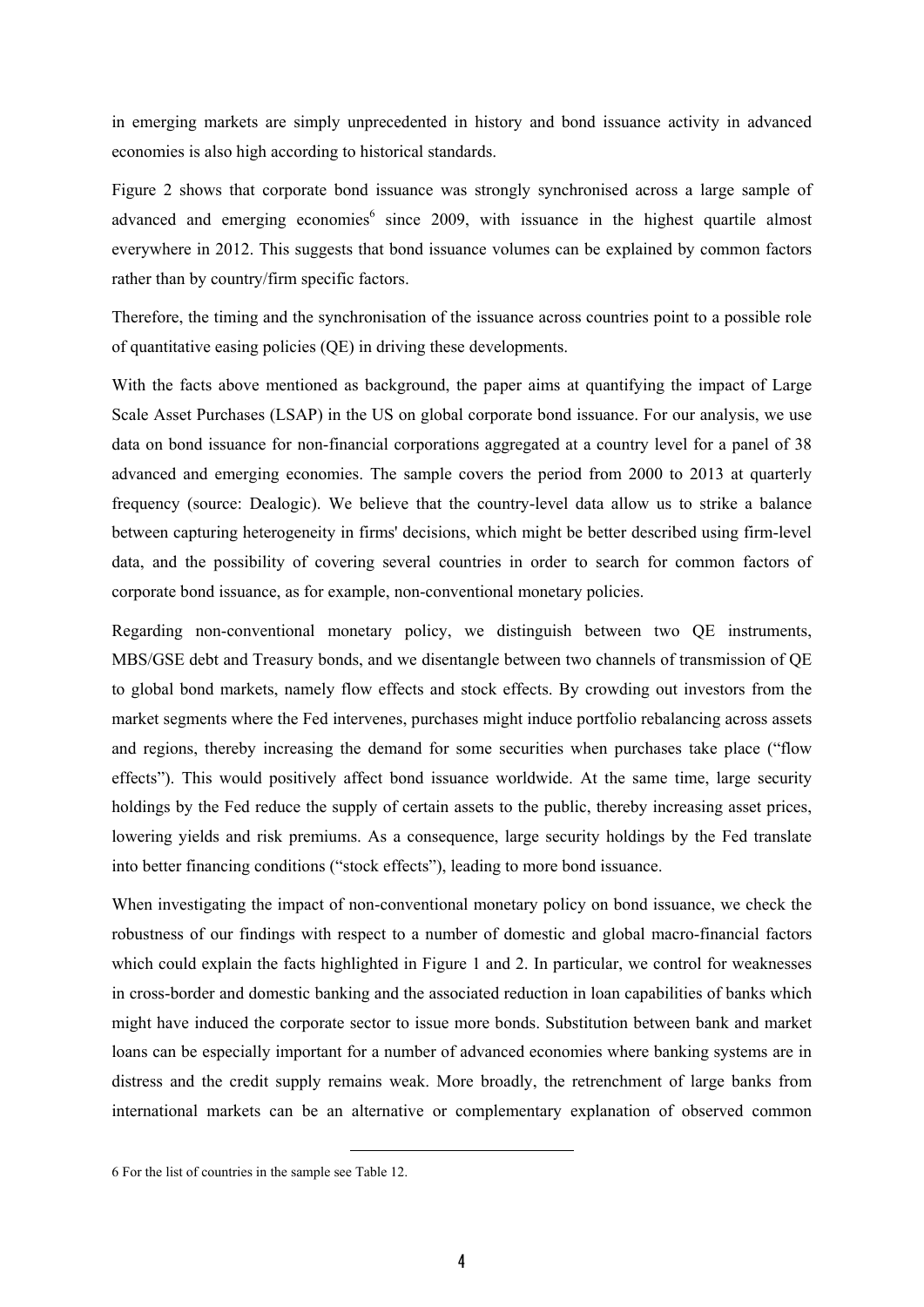patterns of bond issuance across countries. Concerning other control variables, we use an extensive range of forecasts from different vintages of the IMF World Economic Outlook (WEO). Therefore our analysis can be considered a "real time" study.

Finally, the decision to focus on US non-conventional monetary policy is driven by two main rationales. First, the Fed LSAP programme is quantitatively very large and is the first to be tapered. Second, asset purchases were announced ex-ante by the Fed (the same is true for other central banks but not for all of them<sup>7</sup>), so that purchases can be taken as pre-determined with respect to prevailing economic conditions. As the Fed did not adapt the pace and size of purchases on the basis of evolving market conditions, econometric concerns related to possible endogeneity of purchases --which would require to specify a reaction function of asset purchases-- are mitigated. In addition, the Fed did not clearly use financial conditions in other economies as a target for monetary policy. Therefore, we believe that endogeneity is not a concern when analysing bond market developments outside the US. While the analysis focuses mainly on the impact of US QE policies, we also expand it to assess the overall impact of major central bank policies, to assess whether US QE really explains the lion's share of the observed bond issuance increase.

Coming to the results of this study, the analysis supports the view that QE in the US had a strong impact on bond issuance, especially in emerging markets. A counterfactual analysis shows that issuance in emerging markets without QE would have been broadly half of the actual issuance since 2009, with the gap increasing in late 2012. The level of security holdings (or "Stock effects" i.e. QE translating in better financing conditions) seem to be an important transmission channel to emerging markets. In advanced economies, the impact of QE was concentrated in early 2009, mainly as a reflection of the MBS rather than Treasury purchases. Purchases of securities (capturing "flow effects" i.e. QE inducing portfolio rebalancing across countries) seem to be the main transmission channel of QE to bond markets in advanced economies. The above mentioned results, survive a large number of robustness tests.

The paper is organised as follows: Section II discusses the transmission channels of QE to international capital markets; Section III describes the empirical approach; Section IV presents the results; Section V presents the robustness analysis including testing for substitution effects between bank loans and direct market financing; Section VI presents some extensions, covering other central banks' purchases and detailing how bond characteristics other than bond issuance changed due to QE; Section VII concludes.

 $<sup>7</sup>$  For example the Bank of Japan announced the size and timing only of some of its auctions in both its Asset Purchase</sup> Program (2010-2013) and in the latest Qualitative and Quantitative Monetary Easing.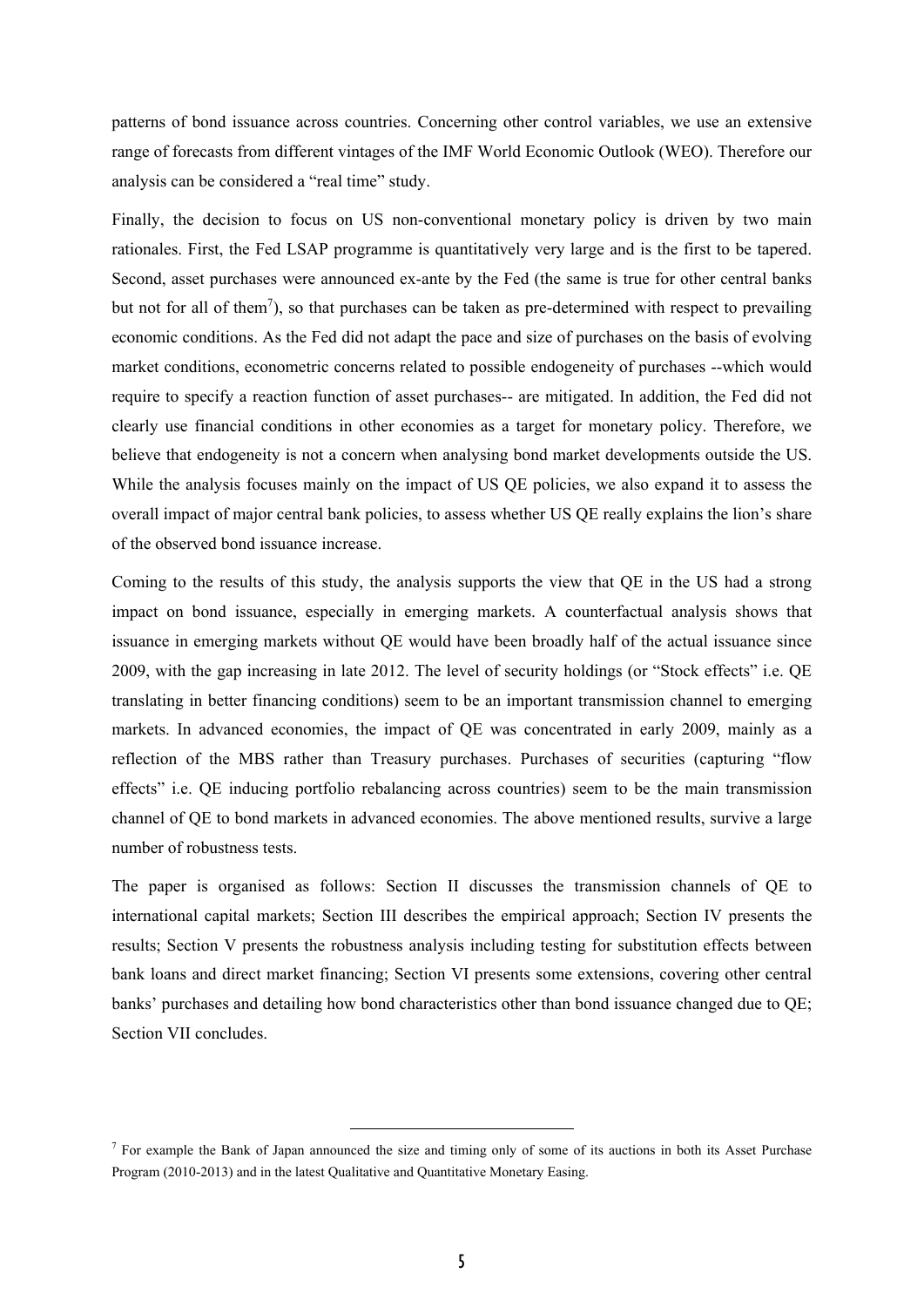#### **II Transmission channels**

The literature highlighted several non-mutually exclusive possible transmission channels connecting quantitative easing policies to increased corporate bond issuance. While disentangling among all transmission channels is beyond the scope of this paper, we relate more closely only to the ones which might have more direct policy implications, as we explain in this section.

According to the so called 'market timing' hypothesis (Baker et al 2002), expectations of low interest rates paid on debt can induce managers to stronger issuance in order to 'time the market' and profit from the (future) low rates. In this respect, as long as QE policies reduce global interest rates and/or create expectations of lower rates in the future, the incentive to increase issuance would be maintained. Alternatively, in the gap-filling theory of corporate debt, proposed by Greenwood et al (2010), when long term government bonds are purchased through QE by the public sector the corporate sector would act as liquidity provider by enhancing (long term) bond supply which would be absorbed by the markets. Our paper does not aim at precisely separating between the two above mentioned channels, however, the effects of LSAP on issuance we find in our baseline model (see next section) come above and beyond the ones captured movements in yields, which we control for. In this respect, one can interpret our results better in the light of the gap-filling theory of corporate debt rather than the market timing one.

This paper distinguishes between two other possible dimensions of the transmission mechanism from QE to increased bond issuance: stock effects which operate over the life of the LSAP program and flow effects which operate limitedly to the periods when purchases occur. The former is consistent with QE translating in better financing conditions in the presence of partially segmented markets as described in Hamilton and Wu (2012). The latter is consistent with portfolio rebalancing as outlined by the Fed chairman Ben Bernanke (2010): Fed purchases affect the available supply to private investors of the purchased assets, which would impact the price and lead to some degree of rebalancing towards other market segments, to the extent that the purchased asset is only imperfectly substitutable. The stock/flow distinction is consistent with the analysis of D'Amico and King (2012) and it is important insofar as the two channels can have different implications with respect to the *modus operandi* of tapering of the US QE program. Looking at capital flows, Fratzscher, Lo Duca and Straub (2013) already found evidence of portfolio rebalancing effects induced by US QE purchases.

More recently, both policy makers and work by the Fed have stressed also a signalling channel of QE as alternative to the portfolio rebalancing channel mentioned above. In the signalling channel, QE policies would help enhance the credibility of the Fed in maintaining interest rates low, at the zero lower bound, for a protracted period of time. For example, Bauer and Neely (2013), found evidence of both signalling and portfolio rebalancing channel when looking at the impact of the QE policies over yields in the global economy. While our main aim is not at settling the dispute between portfolio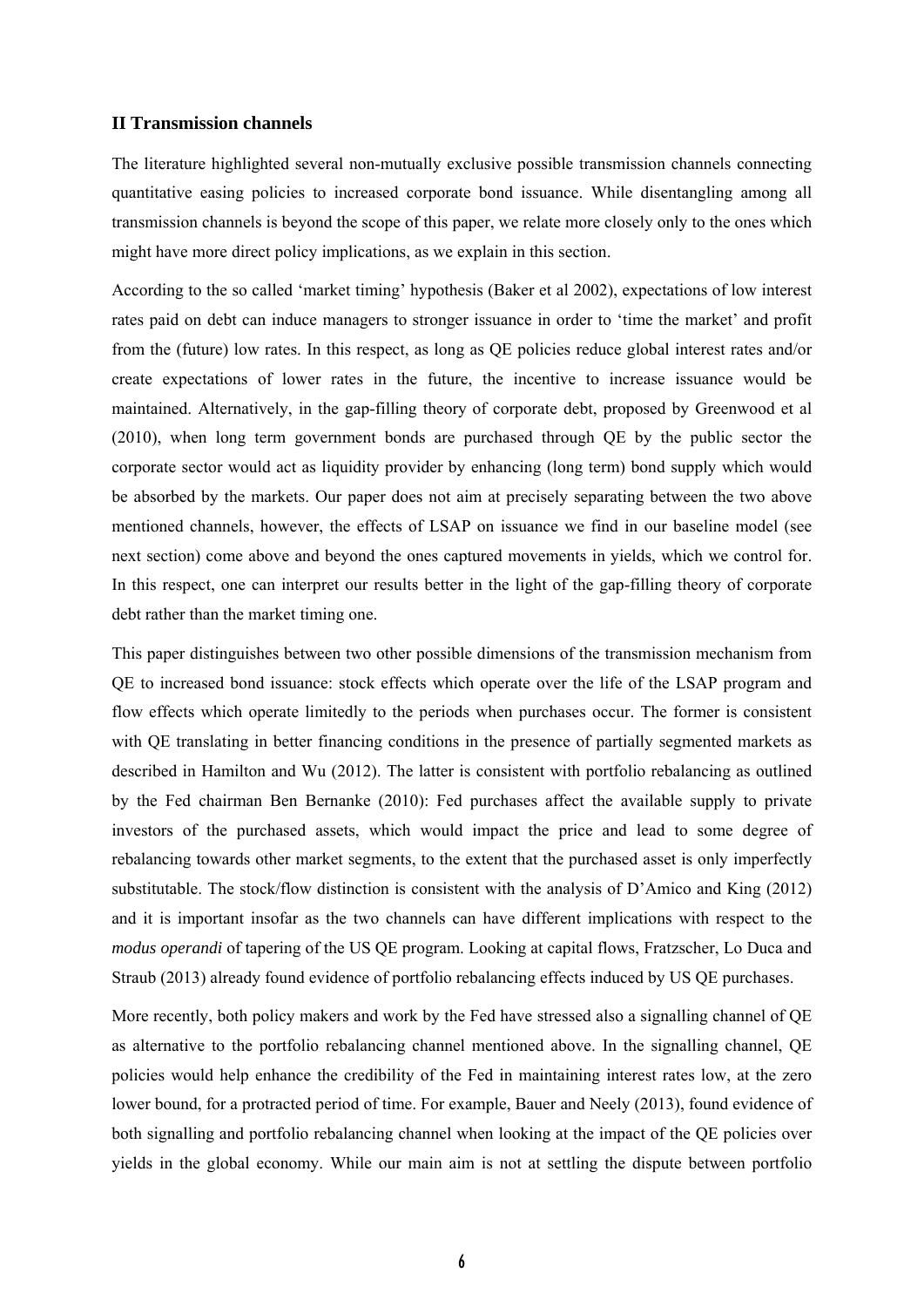rebalancing and signalling channel, our results can be better interpreted in the light of portfolio rebalancing for two main reasons: first, the effects of LSAP on issuance we find come above and beyond the ones captured movements in yields, second, in our robustness checks, we partially address the issue by using a term structure model (as in Adrian et al (2012)) to introduce separately risk premiums and expected path of interest rates in our regressions.

Finally, our analysis looks at effective purchases, rather than just announcements of programs as, for example, the actual portfolio rebalancing might take place only when the central bank is active on the market. Further justification for this choice can be given as follows. Under the efficient markets hypothesis, both prices and quantities would react immediately after the announcements of a QE programme, adjusting to the expected holdings of securities by the central bank. However, there are a number of reasons why purchases might have an impact on prices and, ultimately, volumes, which is the variable we are interested in $8$ :

- Financial frictions: at least QE 1 was undertaken under dysfunctional financial markets which might have impaired arbitrage opportunities.
- Market participants might have expectations on the complex chain of portfolio rebalancing induced by central bank purchases and they might price assets accordingly. However, the actual portfolio rebalancing might be different than expected, leading to unexpected demand in some market segments, thereby inducing price and volume adjustments.

## **III Empirical methodology and data**

We evaluate the impact of unconventional monetary policy in the US on global bond markets using the following panel setting (equation 1):

> $y_{i,t} = \beta MP_t + \gamma_1 F_t + \gamma_2 Z_{i,t} + \varepsilon_{i,t}$  (1), With  $MP_t = [treas_t; mbs_t; drees_t; dmbs_t].$

In our benchmark specification, the dependent variable  $y_{i,t}$  is gross non-financial corporate bond issuance in country *i* at quarter *t*, expressed in percent of the GDP. As the dependent variable is censored (gross issuance cannot be lower than zero), the model is estimated as a panel Tobit equation. In the robustness section, we also use other econometric techniques.

Data on bond issuance are collected from Dealogic, which provides micro data at the level of individual bonds. After classifying bond issuance by sector (only considering non-financial corporation), volumes are aggregated by quarter and by country. In the robustness tests, we change

<sup>8</sup> For example, Hamilton and Wu (2012) show that the actual shares of long term treasuries held by the Fed have predictive power on excess bond returns.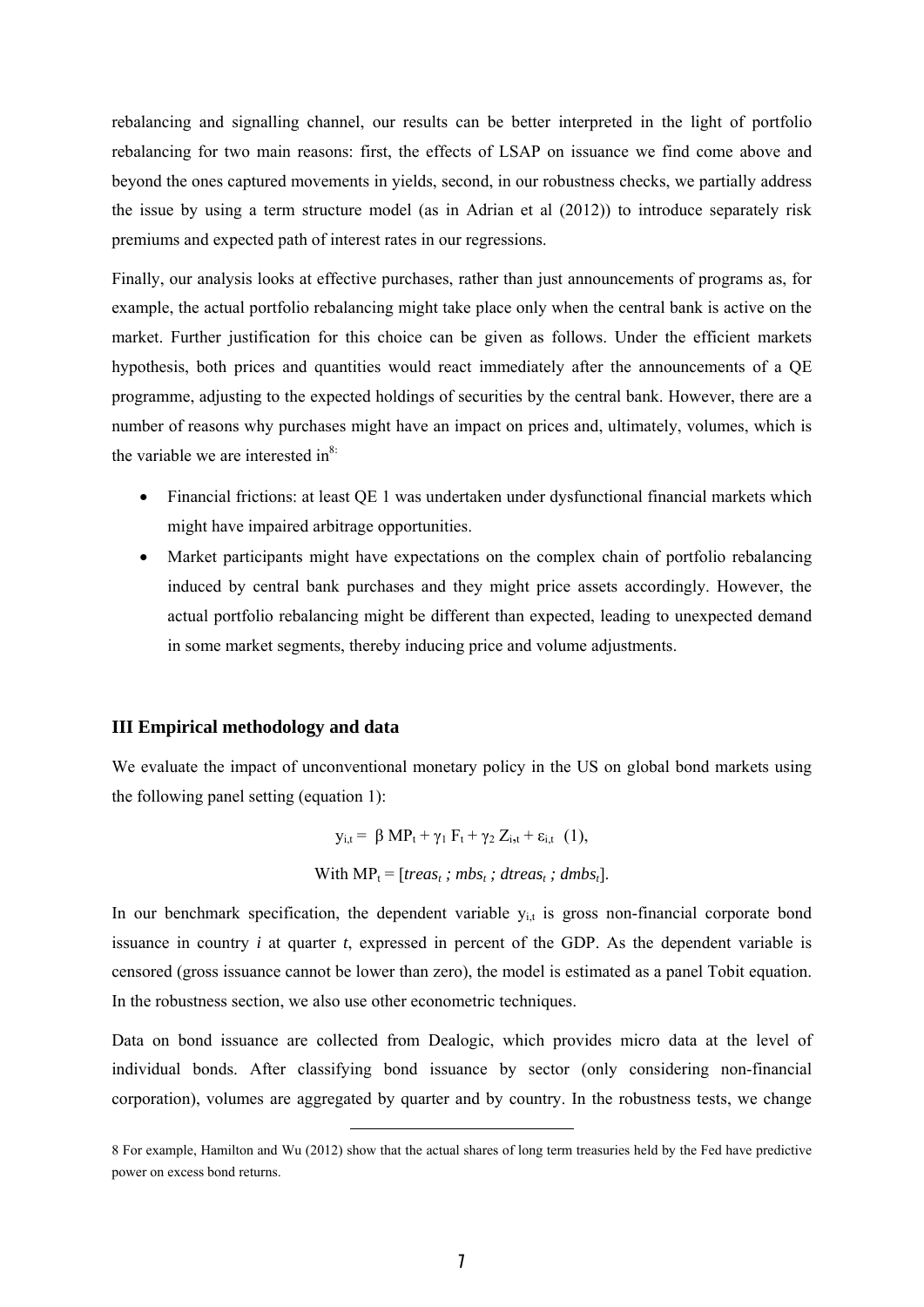the measurement of the dependent variable and we express it in current euro billions or in constant euro billions (at 2000 Q1 exchange rates). Summary statistics for the dependent variable are reported in Table 1.

The explanatory variables are grouped in three sets:  $MP_t$  include variables related to quantitative easing policies in the US;  $F_t$  contains common global factors that might affect the supply of capital to corporate bond markets; finally,  $Z_{i,t}$  includes domestic factors in country  $i$  that affect both the demand and the supply of capital in corporate bond markets. Summary statistics for the explanatory variables are reported in Table 2.

Regarding the explanatory variables related to unconventional monetary policy, we differentiate between two instruments, MBS/GSE purchases and Treasury purchases. Consistently with the work of D'Amico and King (2012) on Stock/Flow effects of central bank purchases, each instrument is allowed to have a stock and a flow effect on bond issuance. This leads to the following four explanatory variables included in the vector  $MP_t$ :

- *treas<sub>t</sub>*: Stock of US Treasury bonds held by the Fed in quarter *t*, in percent of the total stock of US government debt. This variable should capture the stock effects of Treasury holdings by the Fed.
- *mbs<sub>i</sub>*: Stock of mortgage backed securities (MBS) and Government Sponsored Enterprises (GSE) debt held by the Fed in quarter *t*, in percent of the total stock outstanding of MBS and GSE debt. This variable should capture the stock effects of MBS and GSE holdings by the Fed.
- $\bullet$  *dtreas<sub>t</sub>*: purchases of US Treasury bonds by the Fed in quarter *t*, in percent of the total stock of US government debt. This variable should capture the flow effects of Treasury purchases.
- *dmbs<sub>t</sub>*: purchases of mortgage backed securities (MBS) and Government Sponsored Enterprises (GSE) debt by the Fed in quarter *t*, in percent of the total stock outstanding of MBS and GSE debt. This variable should capture the flow effects of MBS and GSE debt purchases.

Figure 3 displays the four explanatory variables related to unconventional monetary policy in the US.

The choice of expressing monetary policy variables in percentage of the amounts of securities outstanding reflects the fact that the larger the fraction of securities held by the central bank, the lower the supply of securities to the public, the higher the expected impact on prices and the larger the portfolio rebalancing. Along the same thread, the theoretical contribution by Vayanos and Vila (2009) and the subsequent findings of Hamilton and Wu (2012) showed that the stock of assets purchased by the central bank as compared to the stock of assets remaining to the public can be a driving factor of treasury yields. In the robustness section we change the way we measure monetary policy instruments. The choice of separating MBS and Treasuries comes from the possibility of financial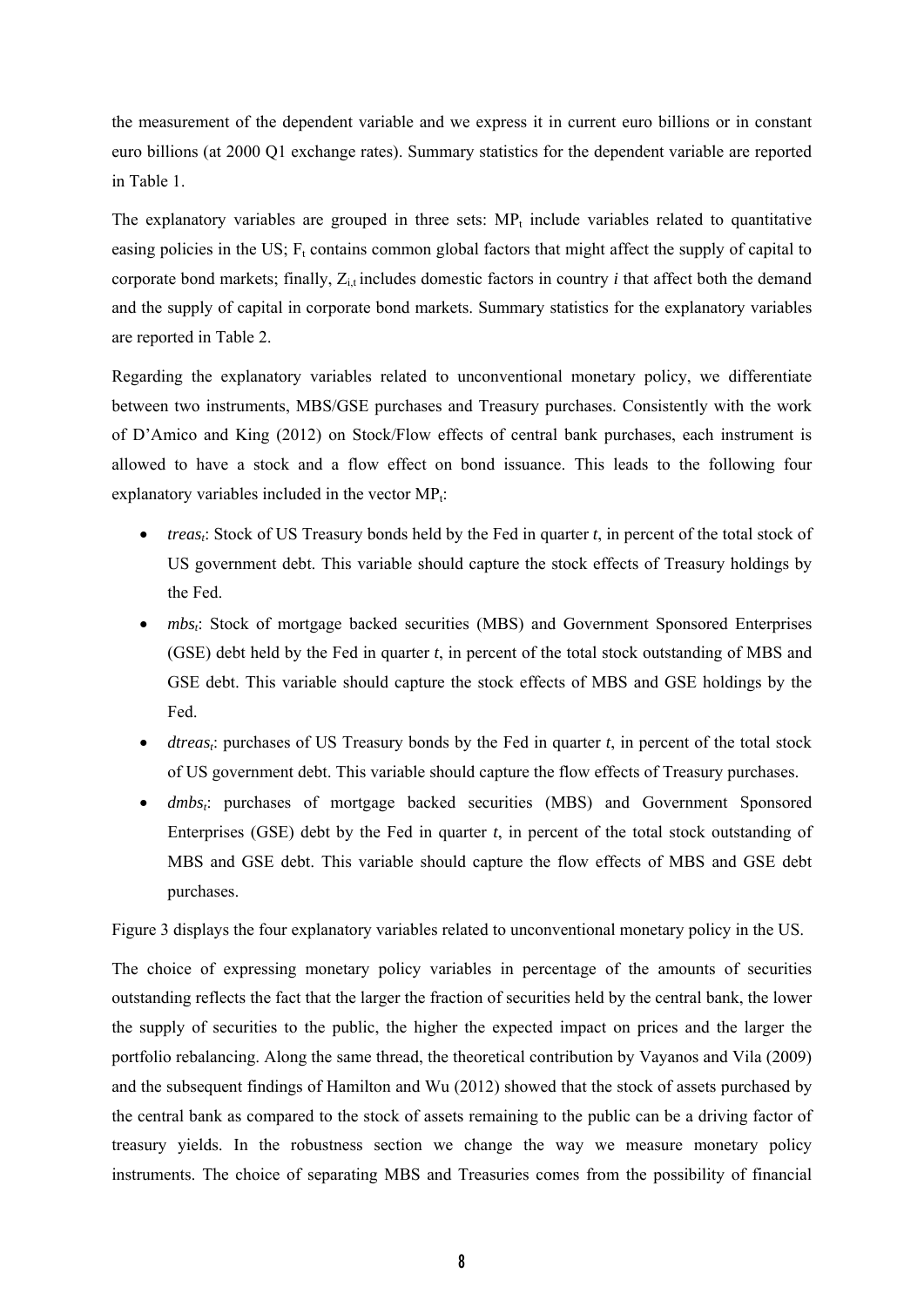markets being segmented, as discussed by Stein (2012a, 2012b), who notices -- providing evidence supporting our choice-- that in such a case of market segmentation the effects of different Fed asset purchases might differ for credit markets.

It is worth noting that asset purchases were announced ex-ante by the Fed, so that purchases can be taken as pre-determined with respect to prevailing economic and financial conditions. Econometric concerns related to possible endogeneity of purchases - which would require specifying a reaction function of asset purchases - are therefore mitigated. This is especially true when looking at emerging markets, as the Fed (and other major central banks) did not clearly use financial conditions in emerging bond markets as a target for monetary policy.

Turning to the global explanatory variables included in the vector  $F_t$ , in our benchmark specification we consider:

*US 10 year Treasury yield*: average yield on the 10 year US Treasury bond in quarter *t*. Several studies document an inverse relation between bond issuance and (long term) yields. In particular, Baker and Wurgler (2002) and the ensuing literature on 'market timing' relate bond issuance to interest rates and highlight how an environment of low (long term) interest rates can be conductive to higher bond issuance. More intuitively, higher global yields, leading to tighter financing conditions, can be expected to have a negative impact on bond issuance.

*VIX:* average option implied volatility on the S&P500 index in quarter *t*, as measured by the VIX index, a popular measure of global uncertainty and risk aversion in the market place (Bekaert, Hoerova and Lo Duca, 2013). Several studies document an inverse relation between the financial market cycle and VIX (see, for example, Rey, 2013). Nevertheless, the case of the relation between bond issuance and VIX is not clear cut, as higher equity volatility can trigger safe-haven demand for safe bonds: this can extend not just to treasuries but also to corporate sector securities, depending also on the type or the investment grade of the security issued. However, in a study on hedging strategies of bond portfolios using VIX futures, empirical research by Standard & Poor (2011) drew a line between bonds from emerging markets and advanced economies. In particular, the authors show that demand of bonds from emerging markets tends to be negatively affected by VIX increases, while results are less clear-cut in the case of advanced economies. We allow for a different impact of VIX on bond issuance across groups of countries. More specifically, with an "emerging market" dummy, we capture the additional impact of VIX on emerging markets compared to advanced economies.

In the analysis, the following complication arises: US yields, and possibly VIX, are affected by US monetary policy (Bekaert, Hoerova and Lo Duca, 2013) and, in particular, quantitative easing policies (Fratzscher, Lo Duca and Straub, 2013). Therefore, QE is also transmitted to global bond issuance via lower US yields and lower VIX. As a consequence, relying on the variables included in the matrix  $MP<sub>t</sub>$  might not fully capture the impact of US QE on global bond markets. On the other hand, if the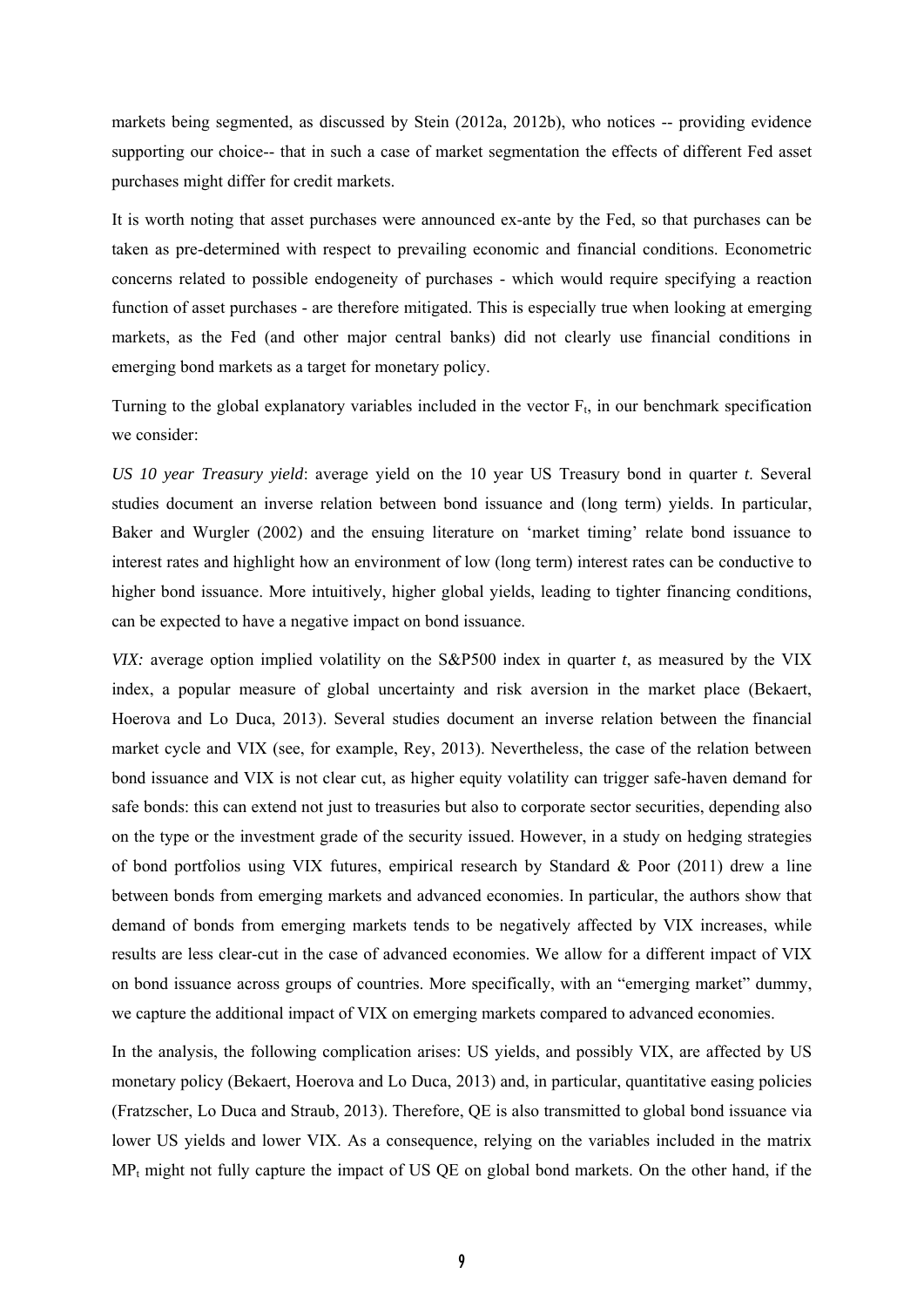coefficients of the matrix  $MP_t$  are significant, they might provide a conservative estimate of the real impact of QE on global bond markets. We address this complication in the robustness analysis with a number of alternative modeling strategies: using lags; substituting the VIX with alternative measures of uncertainty which are not influenced by risk premia, such as the policy uncertainty index; separating term premium and expected interest rate path using a term structure model .

Finally, regarding the domestic explanatory variables included in the vector  $Z_{i,t}$ , in our benchmark specification we consider:

*Real domestic policy rates*: average central bank policy rate in quarter *t*, minus the one year ahead inflation forecast according to the prevailing IMF World Economic Outlook (WEO)<sup>9</sup>.

*Realized volatility of equity markets*: average of the absolute the daily returns of the main equity index in quarter *t*. The realized volatility of the equity index is used as a proxy of time varying country risk. We allow for a different impact of country risk on bond issuance across groups of countries. More specifically, with an "emerging market" dummy, we capture the marginal impact of country risk on emerging markets compared to advanced economies.

*Equity market performance*: return of the main equity market index in quarter *t*. Equity market returns are used to control for a number of factors that are difficult to measure or for which data are not available for a number of countries. These factors include, for example, changes in sentiment due to political events or macroeconomic expectations. In addition, the performance of equity markets might be related to changes in overall financial conditions.<sup>10</sup> As discussed in Stein (2012b) and, to some extent in Elliott et al (2008), firms expecting positive returns on equity markets might decide to recur to the available cheap bond market in order to buy-back shares. This type of channel is also somehow captured by including equity returns.

As in our benchmark specification the dependent variable is scaled by the GDP, we do not include variables measuring economic activity. In the robustness section, however, we include several forward looking macro-economic indicators among the explanatory variables, when the dependent variable is not scaled by the GDP. In particular, all the economic variables that we use belong to different vintages of the IMF World Economic Outlook (WEO). Therefore our analysis can be considered a "real time" study.

Finally, substitution between bank and market loans can be especially important for a number of advanced economies where banking systems are in distress and the credit supply remains weak. More

<sup>9</sup> We alternatively used nominal policy rates or real rates obtained by deducting current headline inflation. The results are not affected and the robustness checks are available on request.

<sup>10</sup> A careful discussion of empirical findings on the relation between equity prices and bond issuance using US firm-level data can be found in Elliott et al (2008).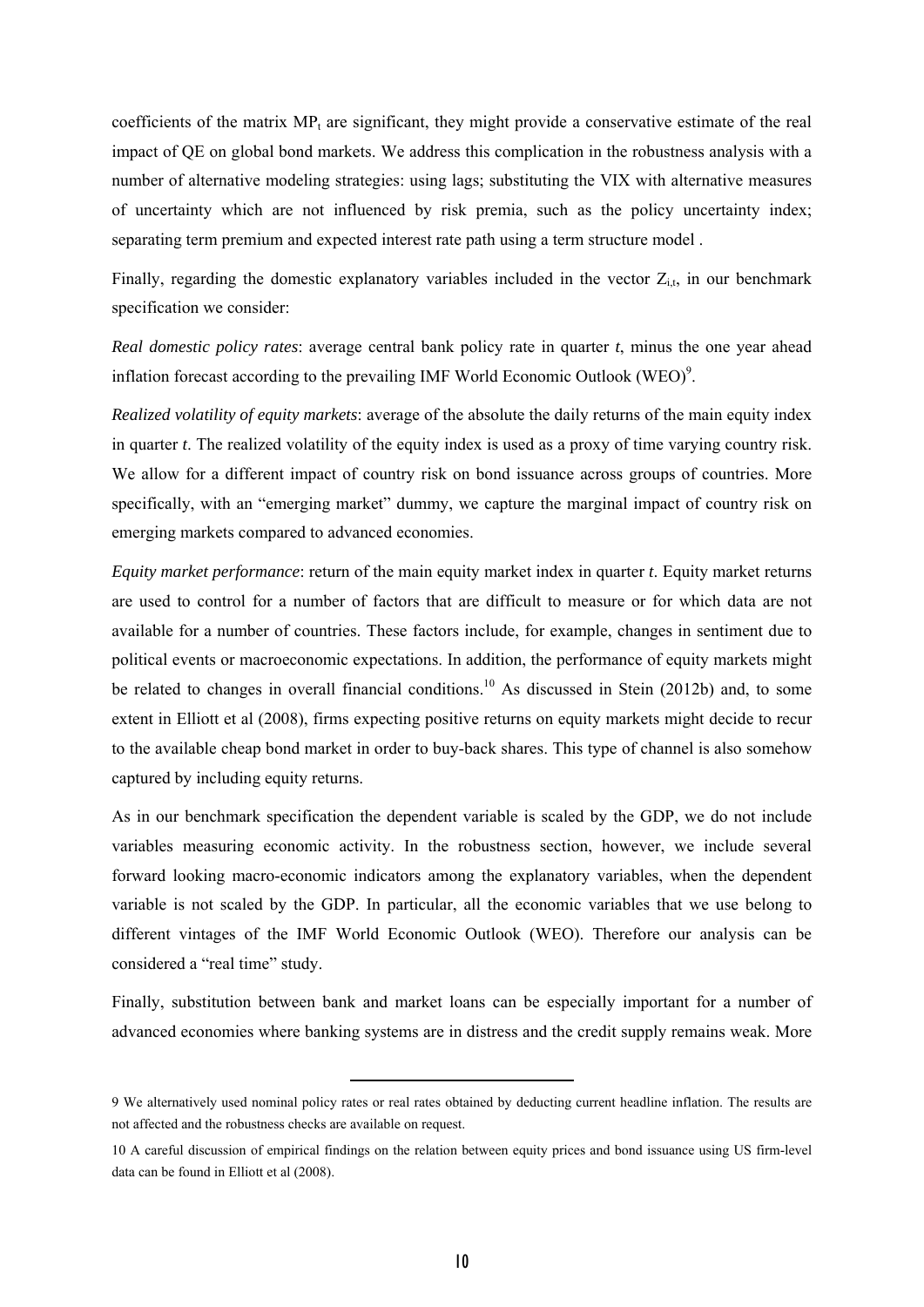broadly, weak global banking can be an alternative or complementary explanation of commonalities of bond issuance across countries. We modify our model to control and address substitution effects in the robustness section.

#### **IV Empirical results**

Table 3 presents the results of the benchmark model in equation 1, as described in the previous section. To start with, we estimate a model where only the domestic explanatory variables are included in the analysis (i.e. the vectors  $MP_t$  and  $F_t$  are excluded from equation 1). We estimate this "domestic" model including all countries (column 1), emerging markets only (column 2) and advanced economies only (column 3). Overall, the domestic variables have the expected sign and most coefficients are statistically significant. For example, the results indicate that domestic monetary policy, as measured by the real policy rate, has a negative impact on bond issuance. On average, across all the countries in the sample, an increase by  $+1.0$  percentage point (p.p.) in the real policy rate would permanently decrease issuance by -0.025% of GDP, the impact being stronger in advanced economies than in emerging markets. For comparison, the average quarterly issuance over the sample was 0.45% of the GDP in emerging markets and 0.60% of GDP in advanced economies. Country risk, as measured by the domestic realised volatility of the equity market, has a negative impact on issuance in emerging markets only, while domestic equity market returns, capturing several unobserved factors, are positively related to issuance in both advanced and emerging economies.

Columns 4 to 6 report the estimated coefficients for our full benchmark model ("Global model"), including domestic, global and quantitative easing explanatory variables, differentiating between all countries (4), emerging markets (5) and advanced economies (6). The inclusion of global and quantitative easing variables makes statistically insignificant all the domestic variables, excluding country risk which remains weakly significant for advanced economies.

Regarding the global variables, both US long term yields and global risk aversion (VIX) are statistically significant in the regressions, with the latter being relevant mainly for emerging markets, as expected. An increase in US long term yields by  $+1.0$  p.p. translates into lower issuance by -0.085% of GDP across countries, with similar impact in emerging and advanced economies. An increase by +10.0 p.p. in VIX translates into lower issuance in EMEs by -0.08% of GDP.

Turning to the impact of unconventional policies, we find that both unconventional monetary policy instruments, i.e. interventions in MBS/GSE and Treasury markets, affected global bond issuance. In addition, the results show that flow effects prevail globally, although also stock effects are present, especially in emerging markets.

In our benchmark model, the regression that pools all the countries together (column 4), Fed purchases of MBS and Treasuries are statistically significant, while Fed holdings of securities are not.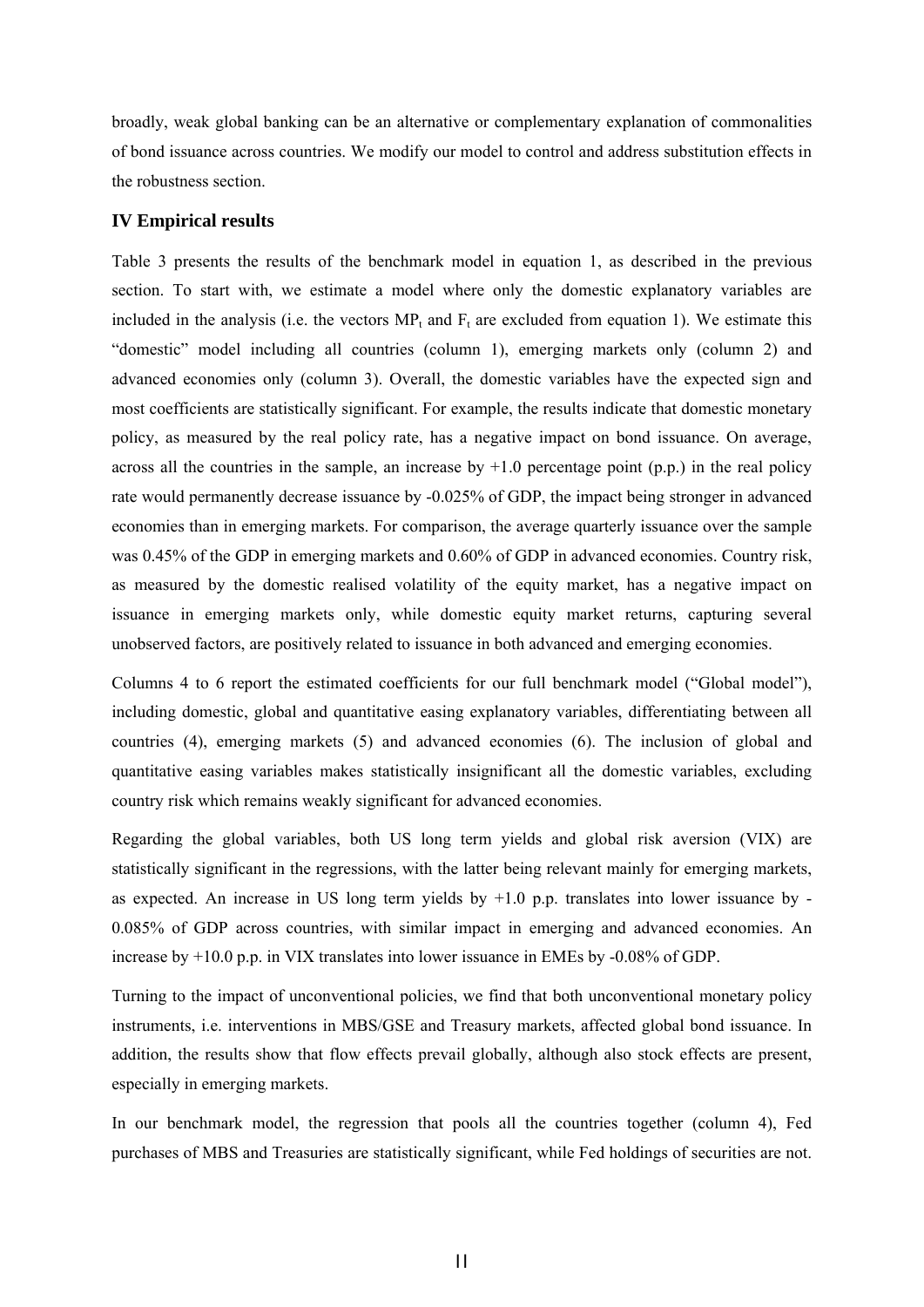We interpret this result as supporting the presence of flow effects of QE i.e. purchases of securities inducing portfolio rebalancing across countries. Regarding interventions in the Treasury market segment, purchases equal to 1% of the stock of US Treasury securities available to the public increase issuance by +0.1% of the GDP across countries. Regarding MBS, purchases equal to 1% of the stock of MBS securities available to the public increase bond issuance by 0.12% of GDP across countries. Overall, the cumulated purchases of MBS were around 10% of the stock of MBS securities available to the public, might have contributed to a cumulated issuance of 1.2% of the GDP across countries.

Differentiating between advanced economies and emerging markets shows that flow effects are present in both groups of countries, although they are stronger in advanced economies. In addition, there is some evidence that stock effects (both for Treasuries and MBS) played a role only in emerging markets. This suggests that the level of security holdings, i.e. QE translating in better financing conditions, was an important transmission channel to emerging markets, although this channel was less relevant than the portfolio rebalancing (flow effect) activated by the Fed purchases.

Overall, these results suggests that QE in the US played an important role in driving strong bond issuance in the non-financial corporate bond segment across the globe, in both emerging and advanced economies. The role of purchases in determining bond issuance suggests that QE is transmitted across countries mainly via flow effects related to portfolio rebalancing. By crowding out investors from the market segments where the Fed intervenes, purchases might induce portfolio rebalancing across assets and regions, thereby increasing the demand for some securities when Fed purchases take place (flow effects). This result is consistent with the findings of Fratzscher, Lo Duca and Straub (2013). Finally, the results suggest that the flow effects are slightly stronger for MBS, i.e. investors crowded out from the MBS/GSE debt market segment are more likely to "migrate" (or induce migration of other investors via indirect chain of purchases) to global corporate bond markets. These results seem plausible as the risk profile of MBS is close to that of corporate bonds. To the contrary, it can be expected that investors crowded out from the Treasury markets seek mostly securities that are safer than corporate bonds, which explains the lower flow effect of Treasury purchases.

In order to gauge the economic relevance of our results, Figures 4, 5, 6 and 7 show the actual issuance (black line), the issuance predicted by the model (dark grey line) and the counterfactual issuance without QE (light grey line) for emerging markets and advanced economies. The counterfactual has been calculated by setting QE purchases to zero and by keeping securities held in the Fed balance sheet unchanged as of 2008 Q4 (before the LSAP started). In addition, the counterfactual assumes that without QE the US 10 year yield would have set at the level observed in 2008 Q4 (Figure 4 and  $5 -$ Scenario A) or converge at the sample average of 4% (Figure 6 and 7 – Scenario B), while VIX is set at the sample average of 22% (we change this assumption in the robustness section). The main finding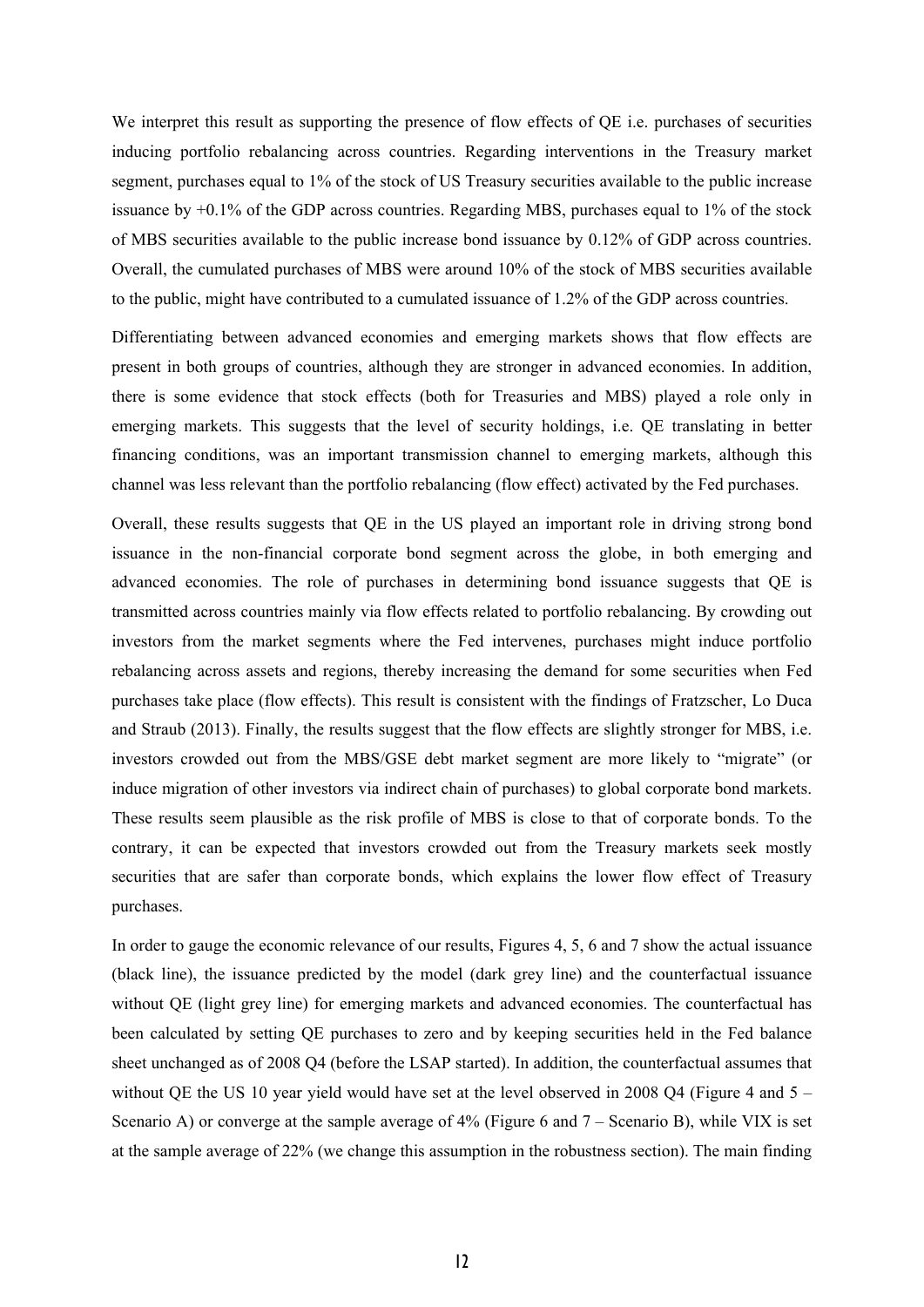emerging from the figures is that issuance would have been significantly lower without QE since 2009 in emerging markets, while in advanced economies the impact of QE was concentrated in early 2009, mainly as reflection of the MBS rather than Treasury purchases. In particular, for emerging markets, the counterfactual issuance without QE is broadly half of the predicted/actual issuance since 2009, with the gap increasing in late 2012.

In the next section, we conduct a number of robustness tests to address issues that might affect the validity of our results.

#### **V Robustness analysis**

#### *Alternative econometric techniques and different measurement of the dependent variable*

Table 4 addresses concerns related to the econometric technique and the measurement of the dependent variable. The first column presents again the results of the benchmark model (as in Table 3, column 4). In column 2, the benchmark model is estimated with the Driscoll-Kraay fixed effect approach to account for cross sectional dependence. Column 3 uses the Pesaran-Smith mean group estimator to take into account cross-country heterogeneity. In column 4 to 9, we use the previous three econometric techniques (Panel Tobit, Driscoll-Kraay and Pesaran-Smith), although we change the measurement of the dependent variable. In columns 4 to 6, the dependent variable is expressed in billions of current euro, while in columns 7 to 9 it is expressed in billions of constant euros (as of 2000 Q1). As the dependent variable is not scaled by the GDP in columns 4 to 9, we introduce the one year ahead real GDP growth forecast, according the prevailing IMF World Economic Outlook, among the explanatory variables. The benchmark results are confirmed by all these different settings.

#### *Trend and country dummies in the Tobit model*

Table 5 addresses concerns related to different structural features across countries. For example, in a number of countries the increased issuance in recent years might simply reflect financial deepening and progress in developing bond markets. The inclusion of a linear trend, however, does not affect the results (Table 5, columns 1 to 3). In addition, the inclusion of country dummies to capture country fixed effects, which are not included by default in the Tobit estimation, does not affect the main results.

## *Substitution between bank lending and bond issuance*

Substitution between bank and market finance can be especially important in a number of advanced economies where banking systems are in distress and the credit supply remains weak. For a theoretical investigation and further empirical analysis for the US of the relevance of such substitution phenomenon in the period after the 2008—2009 recession, the reader is referred to De Fiore and Uhlig (2012) and to Colla et al. (2012), which both show how banking distress can lead to a surge in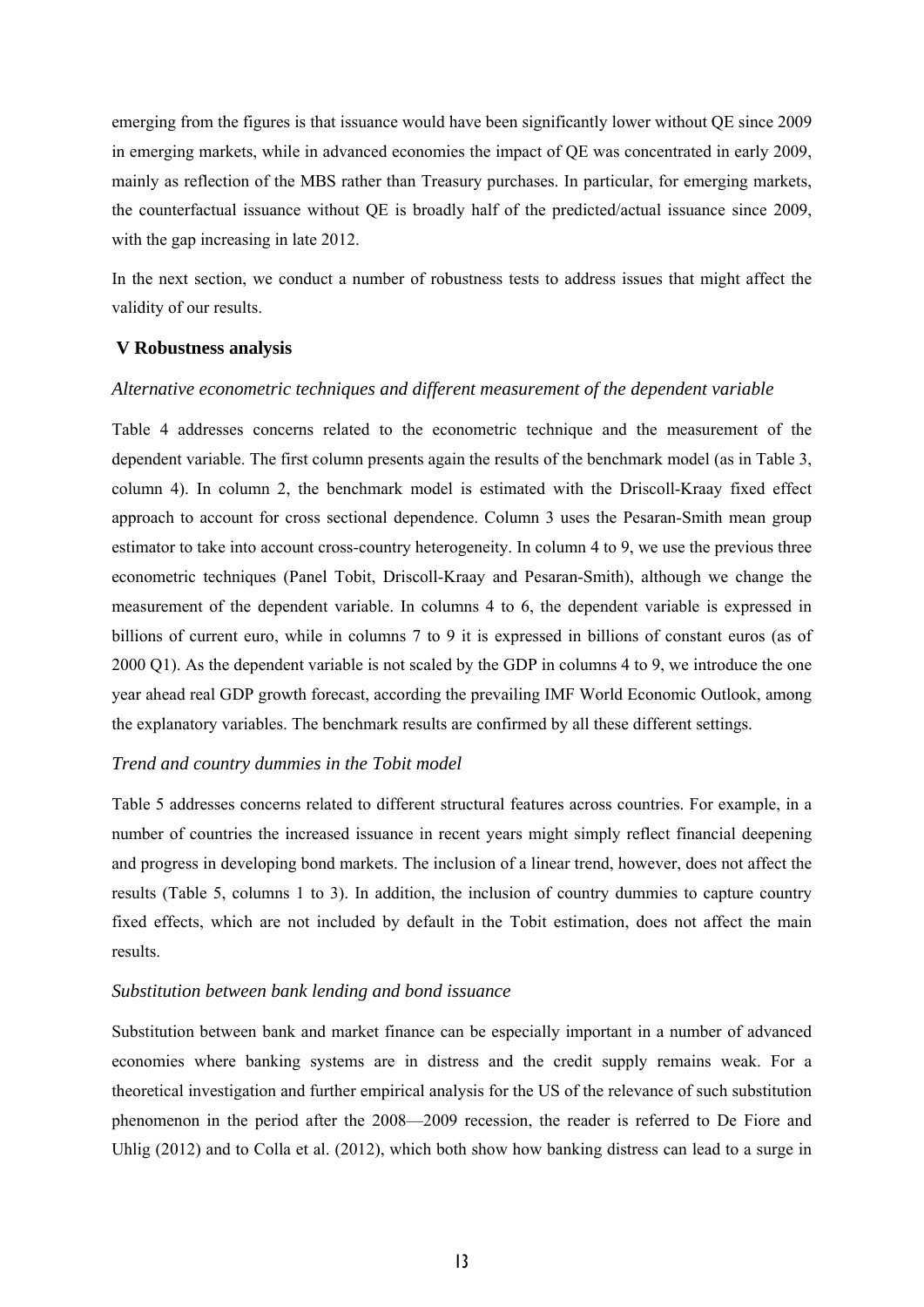corporate bond issuance. More broadly, weak global banking can be an alternative or complementary explanation of commonalities of bond issuance across countries. To control for global and domestic banking sectors conditions we include a number of additional explanatory variables in Table 6. In addition, by using period dummies, we allow banking sector related variables to have a different impact on bond issuance before and after the global financial crisis (since 2009). Columns 1 to 3 add domestic credit ("claims") annual growth to the set of explanatory variables; columns 4 to 6 add international bank credit ("claims") to country j (annual growth); columns 7 to 9 add the performance of the domestic bank equity index; finally, columns 10 to 12 include bond issuance of financial corporations to capture the ability of banks to access market finance. The latter could also be considered a proxy of the health of the banking system. While some of the "bank-related" variables included in the model point to substitution effects between banking and market finance, the impact of QE survives these crucial robustness tests.

## *Alternative measurement of monetary policy instruments*

In Table 7 we change the way we measure the main explanatory variables related to US QE instruments. We express the stock and the purchases of securities by the Fed in % of the US GDP (columns 1 to 3) and in trillions of US dollars (columns 4 to 6). In addition, we estimated the benchmark specification also by including a Taylor rule residual from the US instead of the Fed Fund rates (source: Haver Analytics). The results of the benchmark specification are broadly confirmed.

#### *Refining the measurement of stock effects*

In the analysis, the following complication arises: US yields, and possibly VIX, are affected by US quantitative easing policies. Therefore, QE is also transmitted to global bond issuance via lower US yields and lower VIX. On the one hand, we already found that the coefficients of the matrix  $MP_t$  are significant, which provides a conservative estimate of the real impact of QE on global bond markets. On the other hand, relying on the variables included in the matrix  $MP_t$  (i.e. quantities) might not fully capture the impact of US QE on global bond markets. In particular, part of the stock effects (i.e. the level of security holdings translating into better financing conditions), which we found weakly significant, might be captured by other variables as, for example, the US 10y yield and VIX. We address this complication with a number of alternative modeling strategies in Table 8 and 11.

First, in Table 8, we lag VIX and the US 10 year yield by one (columns 1 to 3) or two periods (columns 4 to 6), then we exclude them (columns 7 to 9). The purpose of this test is to check whether the coefficients in the matrix  $MP_t$ , in particular those related to the stock of Fed security holdings, become larger or more significant. This test, however, provides only weak evidence that the impact of QE might be stronger than in the benchmark specification. In particular, stock effects become slightly stronger when VIX and the US 10 year are excluded.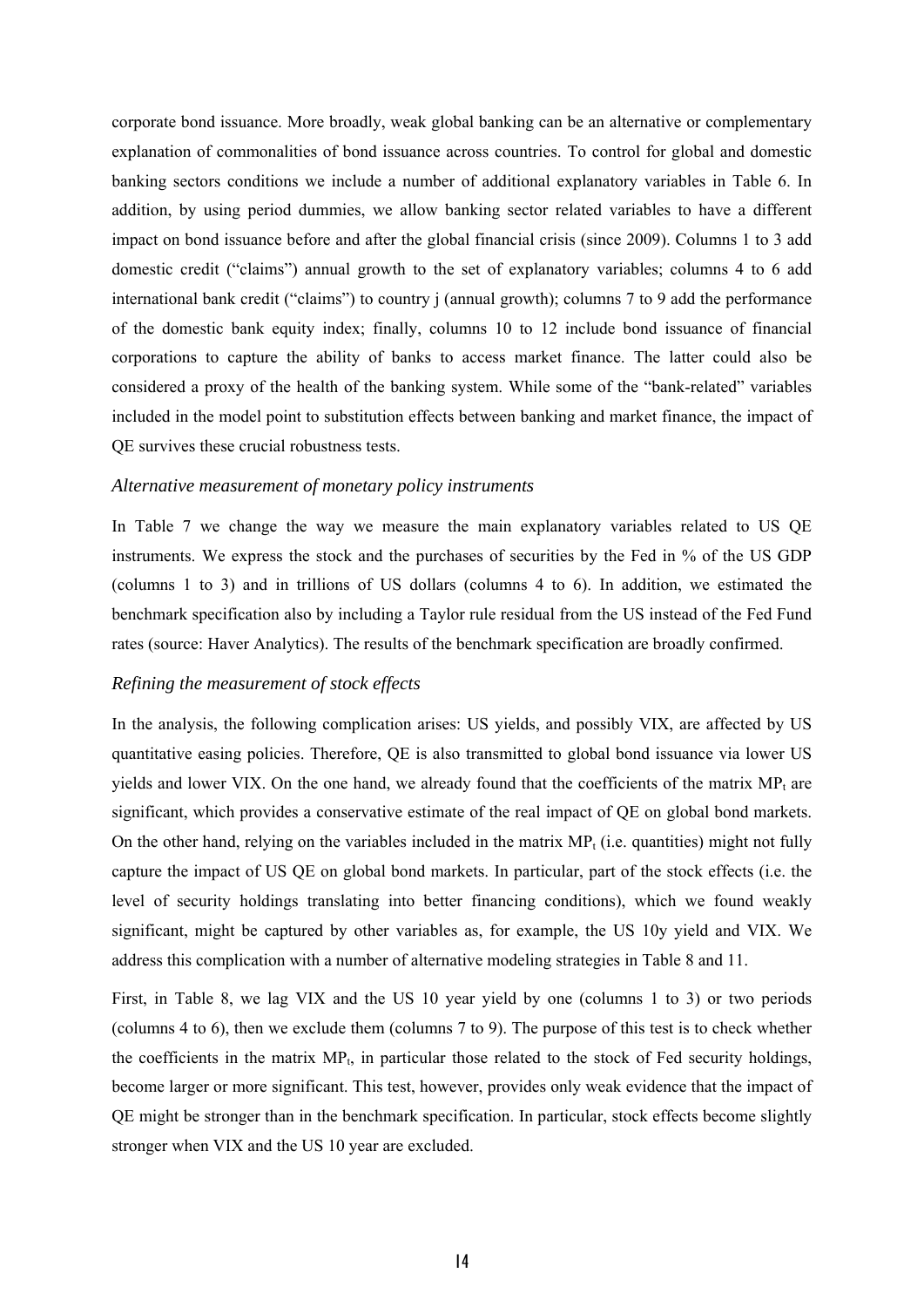Second, in Table 9 (columns 1 to 3), we substitute VIX with an index of policy uncertainty (Bloom et al., 2012), which reflects uncertainty surrounding the economic cycle. Differently from VIX, policy uncertainty does not incorporate a component related to risk premia, which can be affected by QE. Replacing VIX with the US policy uncertainty index, however, does not make the impact of QE stronger.

For what concerns the US 10 year yield, we split it in a term premium component, which is largely influenced by QE policies, and the expected path of interest rates. For the decomposition we use the affine model proposed by Adrian et al. (2012) which specifically addresses over-time variations in the term premium. The results in Table 9, columns 7 to 9, show that term premium is strongly related to bond issuance, while the risk neutral yield is not. This provides evidence that QE might have impacted bond issuance via its influence on term premia (supporting the views expressed by Stein, 2012a and 2012b). Finally, in columns 4 to 6, we replace VIX with the policy uncertainty index and we replace the US 10 year with the risk neutral yield. Therefore, in this setting, we omit from the regression the term premia of both VIX and the 10 year yield, which might absorb part of the QE stock effects. In this way, we can check whether the coefficients in the matrix  $MP_t$ , especially those related to stock effects, become larger or more significant. The results show that stock effects become slightly significant (column 4) in this setting. Overall, however, the counterfactual analysis based on this model, presented in Figures 8 and 9 does not differ much from the analysis based on the benchmark model. This suggests that our benchmark model captures most of the impact of QE on global corporate bond markets.

## **VI Extending the analysis to other central banks and bond characteristics**

## *Role of other central banks*

In Table 10, we assess whether unconventional monetary policies of other central banks also played a role in driving global corporate bond issuance. In order to make central bank non-standard monetary policy measures comparable across countries, we first simplify the model for the US (column 1 to 3) by summing up Treasuries to MBS for purchases and holdings and by expressing them in % of the GDP. In this setting, the results of the model for the impact of US QE are once again confirmed as one can also gather from the counterfactual analysis reported in Figures 10 and 11. In column 4 to 6, in addition to the US QE variables, we separately include the average purchases and holdings of securities (in % of GDP) of other major central banks (ECB, BoE and BoJ). According to our estimates, QE programs tend to have similar flow effects on bond issuance across the different central banks: given its size relative to other programs, results suggest that US QE had a prominent role in driving global corporate bond issuance. However, any conclusion based on such regression can only be tentative. The Fed announced bond purchases ex ante, which alleviates the endogeneity concerns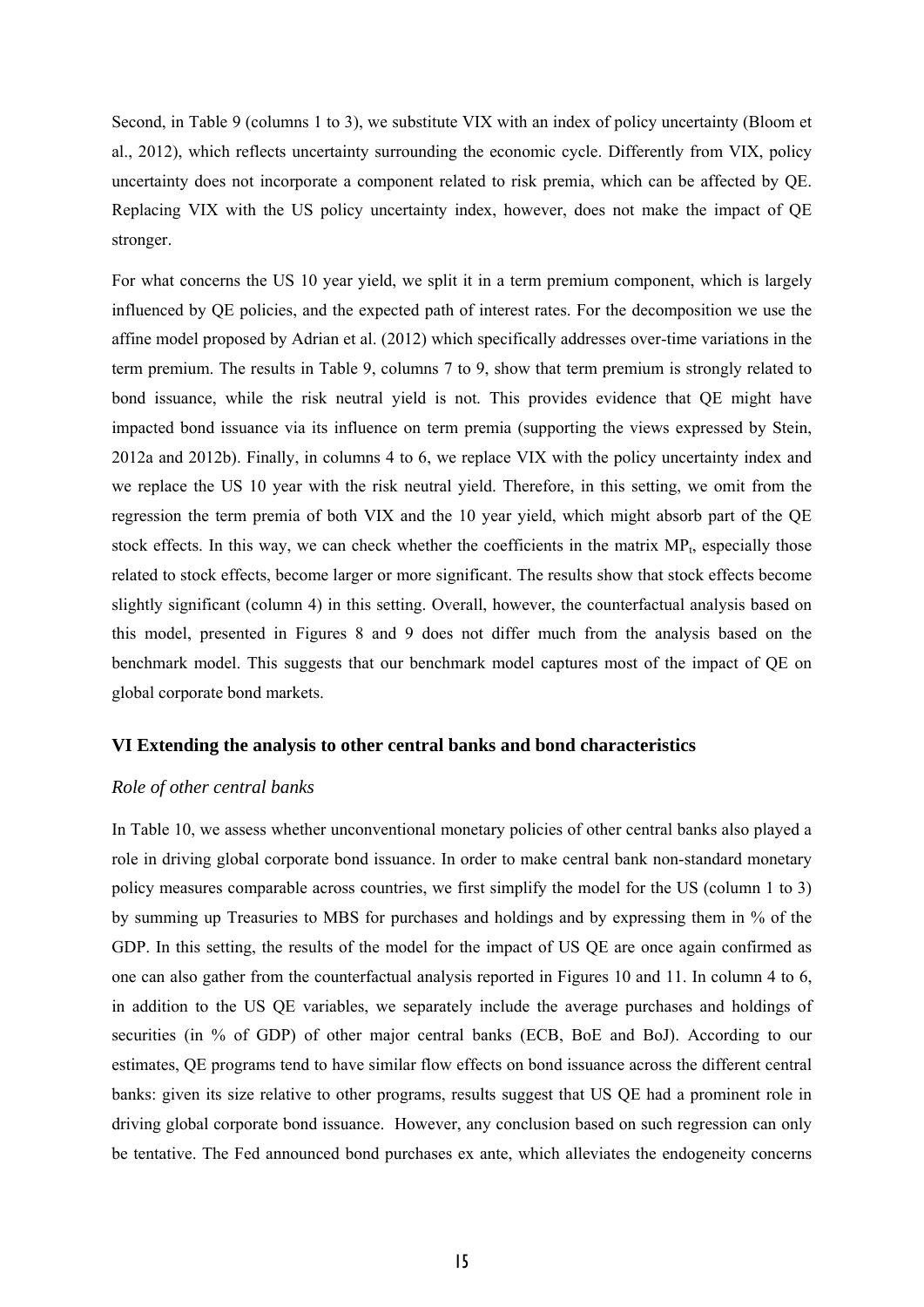of our analysis, while other central banks purchased bonds in response to market conditions. For example, under the Security Market Programme (SMP), the ECB purchased government bonds to calm distressed market conditions, while the BoJ did not release ex ante a clear schedule for all bond auctions. In such cases, when central bank policies are not predetermined, endogeneity issues might affect our results.

## *Impact of QE on the characteristics of bond issuance: credit rating, maturity, yield*

In Table 11, in order to study the impact of QE on the characteristics of bond issuance, we replace our dependent variable with the average rating of the issuance (column 1 to 3), maturity in years (column 4 to 6) and yield to maturity (column 7 to 9). When looking at the average maturity in years and at the yield to maturity we control for the average rating. In this way, we control for a sample selection bias that might occur when the population of issuers changes across periods (Eichengreen and Mody, 1998). The preliminary results suggest that QE tends to be associated with issuance with lower average rating and shorter maturity.

#### **VII Conclusions**

The paper quantified the impact of Large Scale Asset Purchases (LSAP) in the US on global corporate bond issuance, distinguishing between two QE instruments, MBS/GSE debt and Treasury bonds, and disentangling between two channels of transmission of QE to global bond markets, namely flow effects and stock effects. When investigating the impact of non-conventional monetary policy on bond issuance, we control for a number of domestic and global macro-financial factors. In particular, we control for weaknesses in cross-border and domestic banking and the associated reduction in loan capabilities of banks which might have induced the corporate sector to issue more bonds.

The analysis shows that QE in the US had a strong impact on bond issuance, especially in emerging markets. A counterfactual analysis shows that issuance in emerging markets without QE would have been broadly half of the actual issuance since 2009, with the gap increasing in late 2012. The level of security holdings (or "Stock effects" i.e. QE translating in better financing conditions) seem to be an important transmission channel to emerging markets. In advanced economies, the impact of QE was concentrated in early 2009, mainly as a reflection of the MBS rather than Treasury purchases. Purchases of securities (capturing "flow effects" i.e. QE inducing portfolio rebalancing across countries) seem to the main transmission channel of QE to bond markets in advanced economies. The above mentioned results, survive a large number of robustness tests.

Finally, our analysis shows that, while unconventional monetary policy by other central banks might have also spilled over to global bond markets, US QE had a prominent role in driving global corporate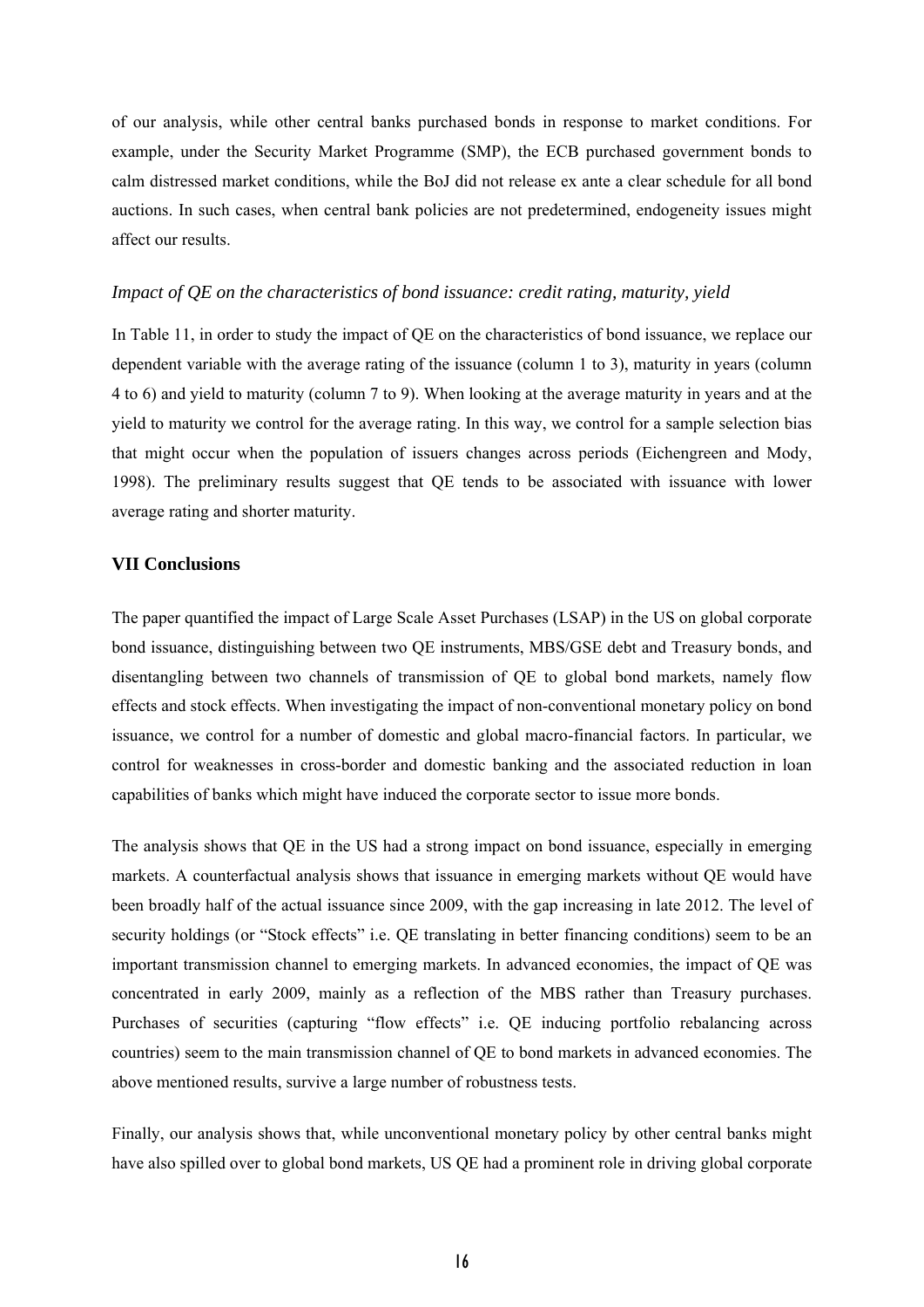bond issuance. In addition, some preliminary results suggest that US QE was associated with issuance with lower average rating and shorter maturity.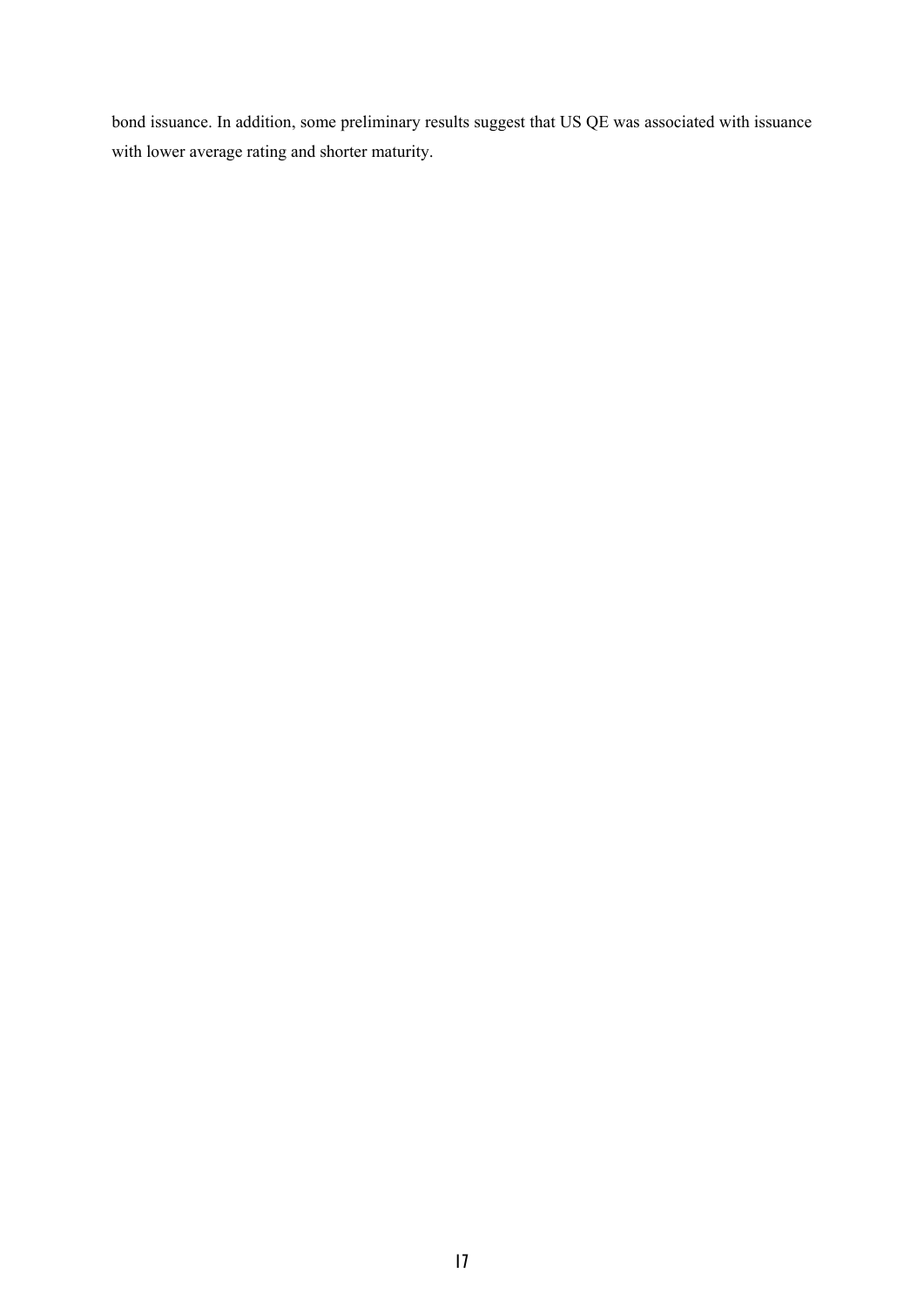## **References**

Adrian, T, Crump R.K., Moench, E, 2012, "Pricing the Term Structure with Linear Regressions" Journal of Financial Economics, Forthcoming

Baker, M., Wurgler, J. 2002, "Market timing and capital structure", Journal of Finance pp. 1–32.

Bauer M.D., Neely C.J. 2013, "International Channels of the Fed's Unconventional Monetary Policy", Federal Reserve Bank of St Louis 028C

Bekaert, G., Hoerova, M. and Lo Duca M., 2013. "Risk, Uncertainty and Monetary Policy". Journal of Monetary Economics, Forthcoming.

Bernanke, B., 2009. The crisis and the policy response. London, 13 January 2009.

Bernanke, B., 2010. The economic outlook and monetary policy. Jackson Hole, Wyoming, 27 August 2010.

Baker, S., R., Bloom, N., Davies, S. J., 2013, "Measuring economic policy uncertainty", Mimeo.

Chen, L. H. P., 2011. Quantitative easing, liquidity spillover and emerging markets inflation. Finance & Economics, 2011-10.

Adrian T, Colla, P and H. S. Shin, 2012 , "Which Financial Frictions? Parsing the Evidence from the Financial Crisis of 2007-9" NBER Macroeconomics Annual, Volume 27, Daron Acemoglu, Jonathan Parker, and Michael Woodford, editors, 159 - 214, 2013

D'Amico, S. , King, T.B., 2012. "Flow and stock effect of large scale treasury purchases". Federal Reserve Board Finance and Economics Discussion Series, no. 2010-52.

De Fiore F. and Uhlig H. 2012, "Corporate Debt Structure and the Financial Crisis", mimeo ECB

Eichengreen, B. and Mody, A., 1998, "Interest rates in the north and capital flows in the south: is there a missing link?", International Finance, Vol. 1.

Elliott, W. B., Koëter-Kant J., Warr R.S. (2008), "Market timing and the debt–equity choice" Journal of Financial Intermediation, pp 175-197

Fawley, B., Neely, C. J., 2012. "Four stories of quantitative easing". mimeo, Federal Reserve Bank of St. Louis, October 2012.

Fratzschser, M., Lo Duca, M., Straub, R., 2013, "On the international spill-overs of US quantitative easing". ECB Working Paper No. 1557.

Gagnon, J., Raskin, M., Remache, J., Sack, B., 2011. "Large-scale asset purchases by the federal reserve: did they work?" Federal Reserve Bank of New York Staff Reports, no. 441.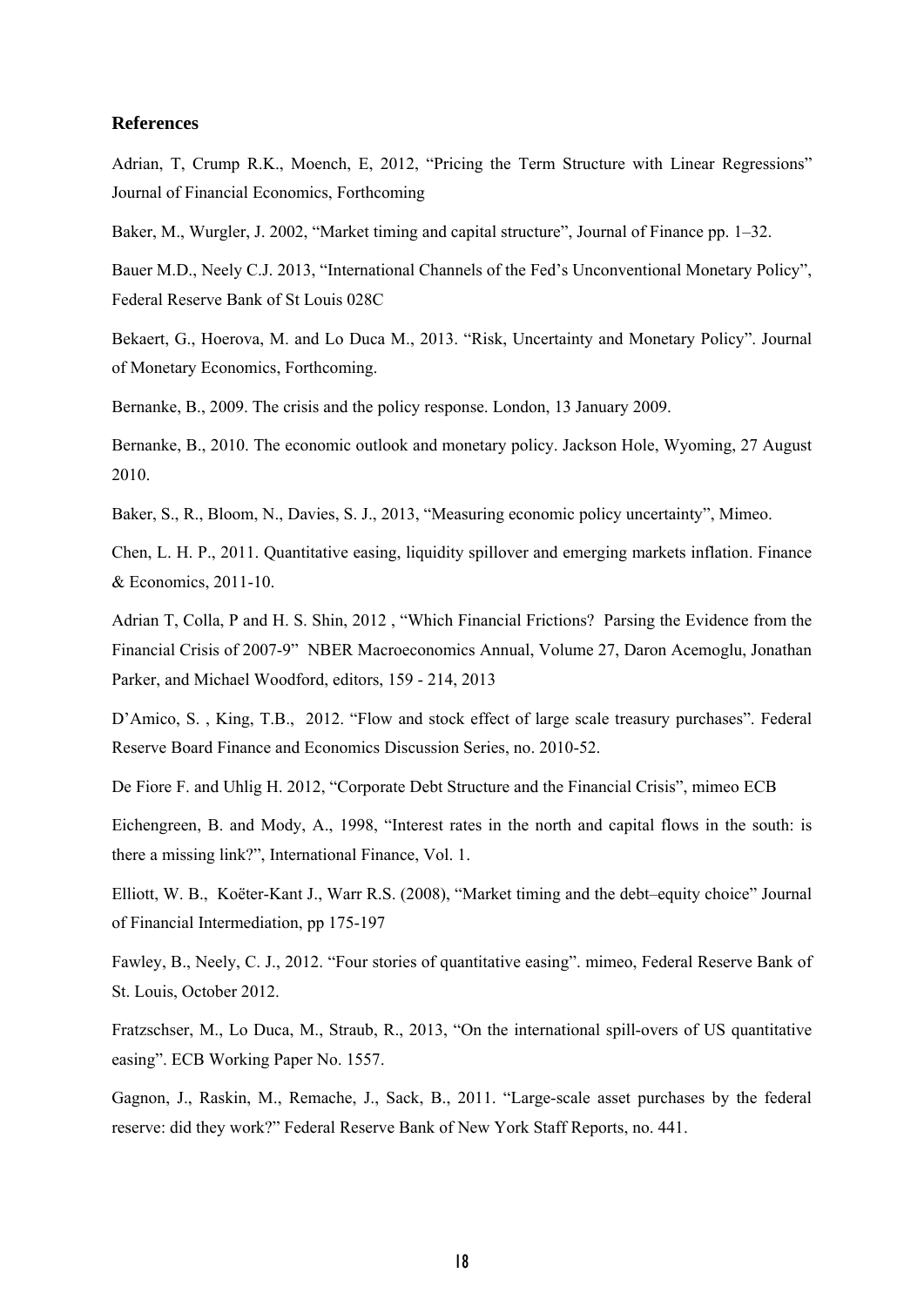Gambacorta, L., Hofmann, B., Peersman, G., 2012, "The Effectiveness of Unconventional Monetary Policy at the Zero Lower Bound: A Cross-Country Analysis". BIS Working Papers No. 384.

Gilchrist, S, Zakrajsek, E., 2013 "The Impact of the Federal Reserve's Large-Scale Asset Purchase Programs on Corporate Credit Risk", Journal of Monetary Economics, Forthcoming

Greenwood, R., Hanson, S, Stein, J.C. 2010 "A Gap-Filling Theory of Corporate Debt Maturity Choice". The Journal of Finance Vol. LXV, 3 June

Hamilton, J., Wu, J.C., 2011. "The effectiveness of alternative monetary policy tools in a zero lower bound environment". Journal of Money, Credit, and Banking 44, 3-46.

Hancock, D., Passmore, W., 2011. "Did the Federal Reserve's MBS Purchases Program, Lower Mortgage Rates?" Journal of Monetary Economics 58, 498-514.

Hattori, M., Shrimpf, A., and Sushko V. 2013. "The Response of Tail Risk Perceptions to Unconventional Monetary Policy", BIS Working Paper No 425.

IMF, 2010a, "The Fund's role regarding cross border capital flows", IMF Policy Paper; November 15, 2010.

IMF, 2010b, "Global financial stability report", April 2010.

IMF, 2011a, "Recent experiences in managing capital inflows - cross-cutting themes and possible framework", IMF Policy Paper; February 14, 2011.

IMF, 2011b, "The multilateral aspects of policies affecting capital flows", IMF Policy Paper; October 13, 2011.

IMF, 2011c, "Global financial stability report", April 2011.

IMF, 2012, "Liberalizing capital flows and managing outflows", IMF Policy Paper; March 13, 2012.

IMF, 2013a, "Global financial stability report", April 2013.

IMF, 2013b, "Global financial stability report", October 2013.

Joyce, M.A.S., Lasaosa, A., Stevens, I., and Tong, M., 2011. The financial market impact of quantitative easing in the United Kingdom. International Journal of Central Banking 7(3), 113-162.

Krishnamurthy A., Vissing-Jorgensen, A., 2011. The effects of quantitative easing on interest rates: channels and implications for policy. Brookings Papers on Economic Activity 2, 215-287

Neely, C.J., 2010. "The large scale asset purchases had large international effects." Federal Reserve Bank of St. Louis Working Paper Series, Working Paper 2010-018D.

Ostry, Ghosh, Habermeier, Chamon, Qureshi and Reinhardt, 2010, "Capital inflows: the role of controls," IMF Staff Position Note 10/04.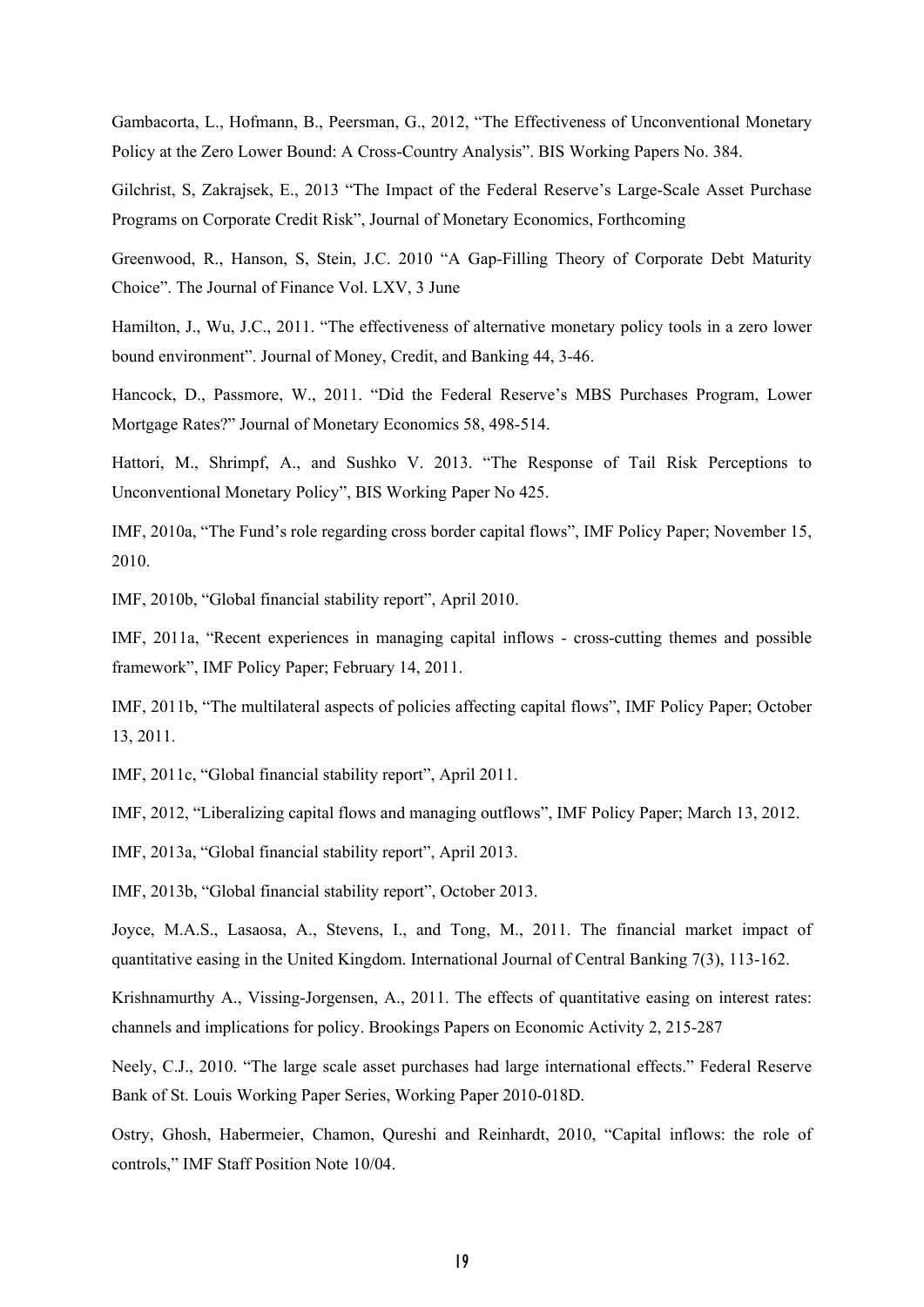Ostry, Ghosh, Habermeier, Laeven, Chamon, Qureshi and Kokenyne, 2011, "Managing capital inflows: what tools to use?" IMF Staff Discussion Note 11/06.

Standard & Poor (2011): VIX futures and the hedging of bond portfolios, Index Research & Design, Mc-Graw-Hill Financial, December 2011.

Rey, H (2013): "Dilemma not Trilemma: The Global Financial Cycle and Monetary Policy Independence", Jackson Hole Paper, August 2013

Stein, J. C., 2012a, "Evaluating large-scale asset purchases", Washington DC, 11 October 2012.

Stein, J. C., 2012b, "Large-scale asset purchases", Boston, Massachusetts, 30 November 2012.

Stroebel, J.C., Taylor, J.B., 2012. "Estimated impact of the federal reserve's mortgage-backed securities purchase program". International Journal of Central Banking 8(2), 1-42.

Vayanos, D, Vila, J.,L., 2009. "A Preferred-Habitat Model of the Term Structure of Interest Rates," NBER Working Papers 15487, National Bureau of Economic Research.

Wright, J.H., 2011. "What does monetary policy do to long term interest rates at the lower zero bound?" NBER Working Paper No. 17154.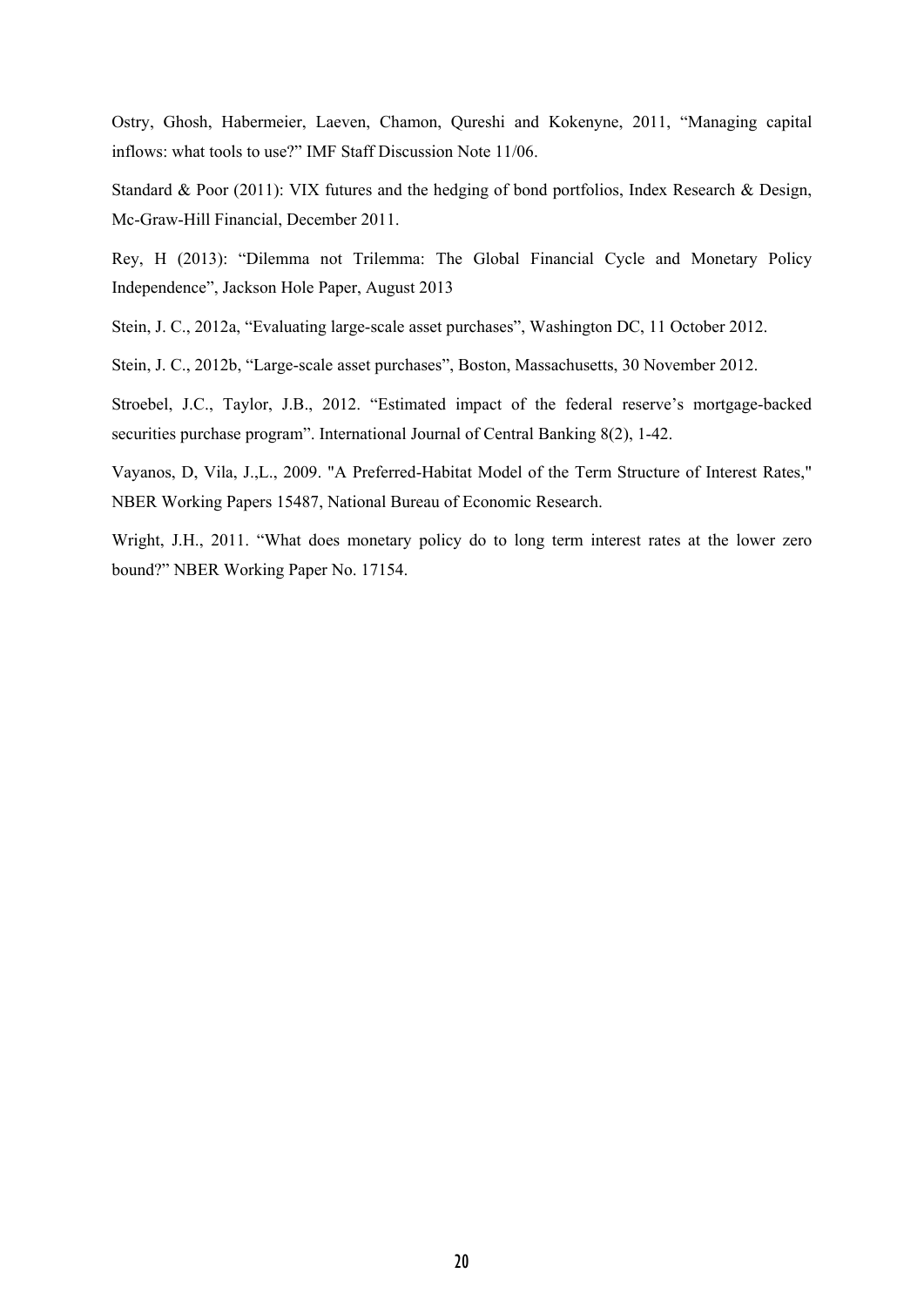| <b>Variable</b>                                     | <b>Description</b>                                                                                                    |                    | <b>Mean</b> | <b>Std Dev</b> | Min  | <b>Max</b> |
|-----------------------------------------------------|-----------------------------------------------------------------------------------------------------------------------|--------------------|-------------|----------------|------|------------|
| <b>Non-financial</b>                                | Total bond issuance by                                                                                                | Emerging markets   | 0.45        | 0.60           | 0.00 | 5.13       |
| corporate bond<br>issuance in % GDP                 | non-financial companies<br>in % of nominal GDP.<br>Source: Dealogic<br>and<br>IMF.                                    | Advanced economies | 0.60        | 0.83           | 0.00 | 13.29      |
| Non-financial                                       | Total bond issuance by                                                                                                | Emerging markets   | 2.37        | 6.39           | 0.00 | 84.17      |
| corporate bond<br>issuance in bn.<br>euros          | non-financial companies<br>billions of euros.<br>1n<br>Source: Dealogic.                                              | Advanced economies | 9.05        | 21.46          | 0.00 | 197.69     |
| <b>Non-financial</b>                                | Total issuance by non-                                                                                                | Emerging markets   | 3.01        | 6.90           | 0.00 | 84.26      |
| corporate bond<br>issuance in bn.<br>constant euros | financial companies in<br>of<br><b>billions</b><br>constant<br>euros (base year, 2000<br>$Q1$ ).<br>Source: Dealogic. | Advanced economies | 10.39       | 26.51          | 0.00 | 259.95     |

**Table 1: Summary statistics for the dependent variables**

Note: Sample period 2000 Q1 to 2013Q2, quarterly data. The list of the countries included in the sample is in Table 12.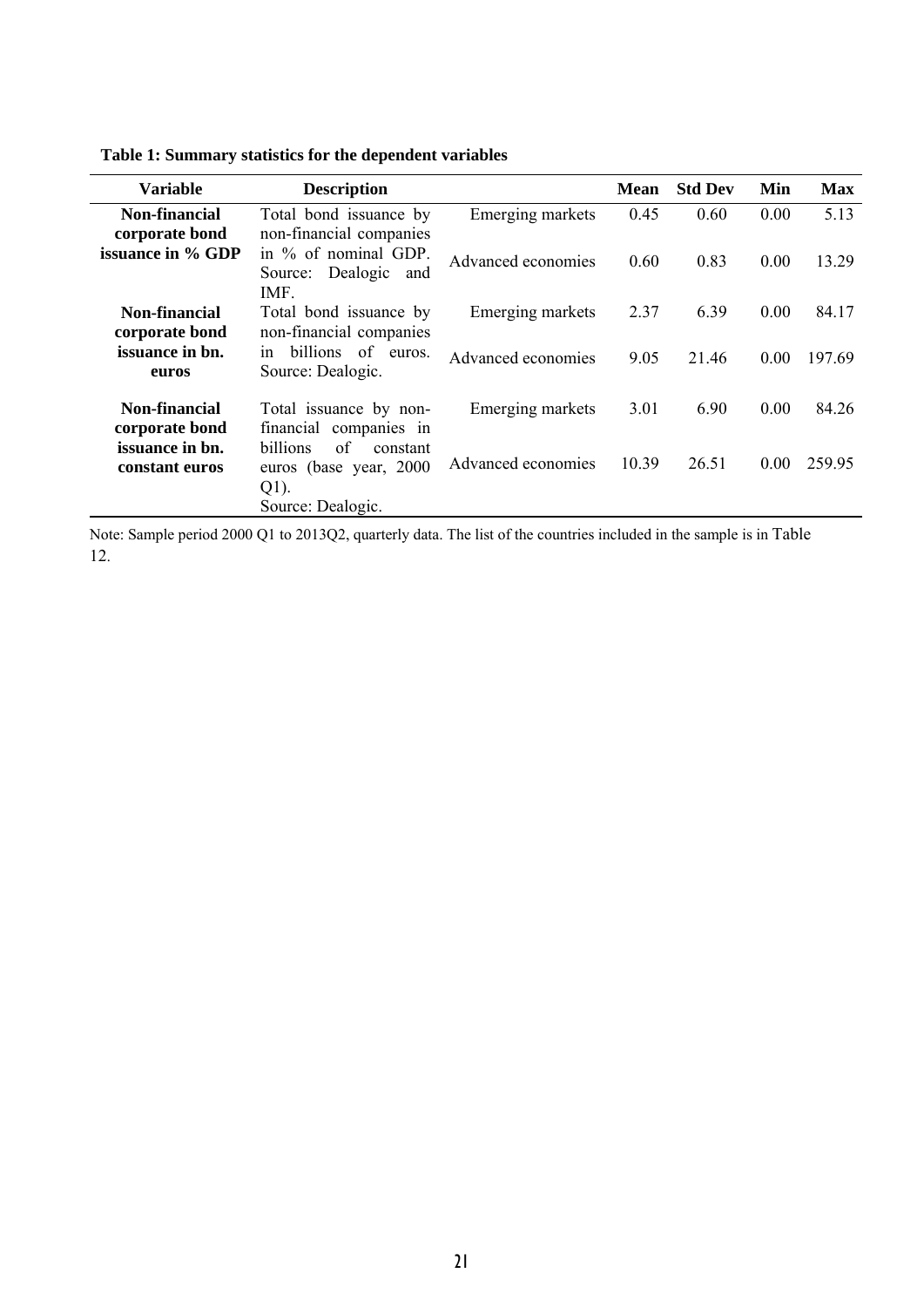## **Table 2: Summary statistics for the main explanatory variables**

| <b>Variable</b>                                         | <b>Description</b>                                                                                                                                               | <b>Mean</b> | <b>Std Dev</b> | Min      | <b>Max</b> |
|---------------------------------------------------------|------------------------------------------------------------------------------------------------------------------------------------------------------------------|-------------|----------------|----------|------------|
| Fed purchases of US Treasuries in % of<br>total US debt | Changes in the amount of long term<br>Treasury bonds held by Federal Reserve as a<br>% of the total US gross debt. Source:<br>Datastream.                        | 0.02        | 0.66           | $-2.32$  | 1.74       |
| Fed holdings of US Treasuries in % of<br>total US debt  | Amount of Treasury bonds held by Federal<br>Reserve in % of the total US gross debt.<br>Source: Datastream.                                                      | 8.41        | 1.82           | 3.87     | 10.73      |
| Fed purchases of MBS in % of total<br>MBS               | Changes in the amount of MBS and GSE<br>debt held by Federal Reserve in % of total<br>outstanding MBS and GSE debt. Source:<br>Datastream and SIFMA.             | 0.22        | 0.71           | $-0.79$  | 2.47       |
| Fed holdings of MBS in % of total<br><b>MBS</b>         | Amount of MBS and GSE debt held by<br>Federal Reserve in % of total outstanding<br>MBS and GSE debt. Source: Datastream and<br>SIFMA.                            | 2.89        | 4.38           | 0.00     | 11.45      |
| Realised volatility of equities                         | Absolute value of daily returns of the main<br>equity index in one country. Source:<br>Datastream.                                                               | 0.96        | 0.49           | 0.25     | 4.28       |
| <b>VIX</b>                                              | VIX Implied volatility on options on the<br>S&P500 Index in %. Source: Datastream.                                                                               | 21.79       | 8.48           | 11.03    | 58.32      |
| Central bank policy rate (real)                         | Official central bank interest rates minus<br>expected inflation. Source: Datastream.                                                                            | 2.13        | 4.58           | $-38.36$ | 53.60      |
| Local Equity Returns                                    | Local equity market returns in %. Source:<br>Datastream.                                                                                                         | 0.61        | 12.38          | $-53.35$ | 59.43      |
| US 10y Bond Yield                                       | Yield of 10 year Treasury Bond in the US in<br>%. Source: Datastream.                                                                                            | 3.98        | 1.12           | 1.62     | 6.42       |
| Real GDP forecast                                       | Forecast of annual real GDP growth rate,<br>according to the prevailing IMF World<br>Economic Outlook.<br>Source: different<br>vintages of the IMF WEO database. | 3.22        | 2.04           | $-5.50$  | 10.00      |
| Domestic claims (real)                                  | Real growth rate of domestic bank claims to<br>the private sector. Source: IFS.                                                                                  | 6.31        | 9.74           | $-65.47$ | 82.97      |
| Domestic claims (nominal)                               | Nominal growth rate of domestic bank<br>claims to the private sector. Source: IFS.                                                                               | 10.05       | 10.43          | $-49.59$ | 82.10      |
| International bank lending (real)                       | Real growth rate of international bank<br>claims in one country. Source: BIS.                                                                                    | 9.72        | 20.14          | $-53.00$ | 103.06     |
| International bank lending (nominal)                    | Nominal growth rate of international bank<br>claims in one country. Source: BIS.                                                                                 | 5.90        | 21.12          | $-79.36$ | 103.47     |
| Taylor rule US                                          | Taylor rule residual for the US. Source:<br>Haver.                                                                                                               | 3.19        | 2.61           | $-3.96$  | 6.43       |
| US policy uncertainty                                   | US policy uncertainty index. Source: Baker,<br>Bloom and Davis (2013)                                                                                            | 116.76      | 37.51          | 63.12    | 215.89     |
| Risk neutral yield US 10y                               | Component of the US 10 year government<br>bond yield. Source: Adrian, Crump, Moench<br>(2012) and authors' calculations.                                         | 2.41        | 1.02           | 0.66     | 4.53       |
| Term premium US 10y                                     | Component of the US 10 year government<br>bond yield. Source: Adrian, Crump, Moench<br>(2012) and authors' calculations.                                         | 1.56        | 0.75           | $-0.28$  | 2.55       |

Note: Sample period 2000 Q1 to 2013Q2, quarterly data.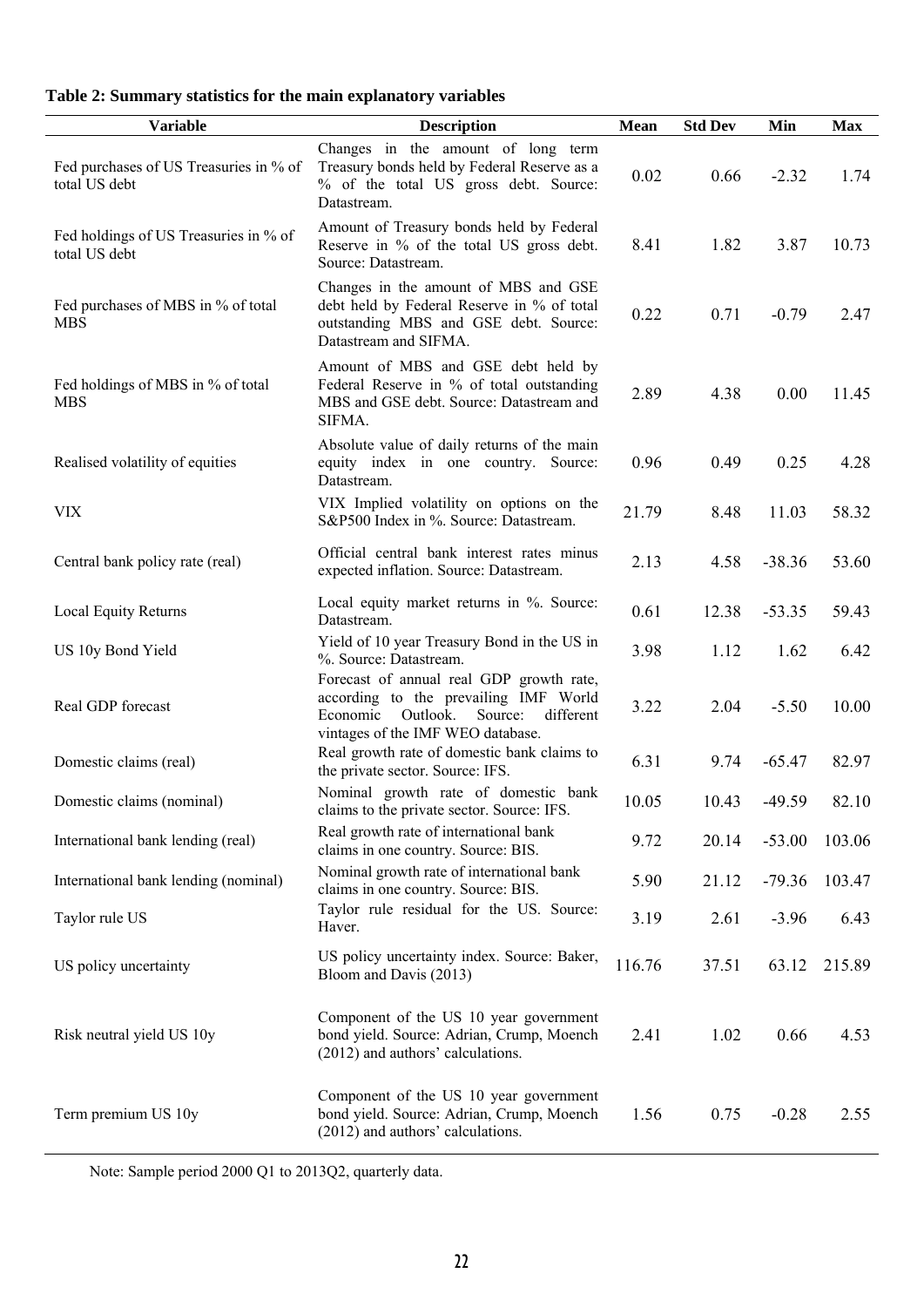| Dep. variable: Non-financial issuance in %GDP | (1)                    | (2)                    | (3)                    | (4)                       | (5)                    | (6)                   |
|-----------------------------------------------|------------------------|------------------------|------------------------|---------------------------|------------------------|-----------------------|
|                                               |                        | Domestic model         |                        |                           | Global model           |                       |
| <b>Explanatory Variables</b>                  | <b>ALL</b>             | <b>EME</b>             | AE                     | <b>ALL</b><br>(Benchmark) | <b>EME</b>             | AE                    |
| Central bank (real) policy rate               | $-0.025***$<br>(0.006) | $-0.015***$<br>(0.005) | $-0.080***$<br>(0.020) | $-0.006$<br>(0.006)       | $-0.003$<br>(0.005)    | $-0.015$<br>(0.027)   |
| <b>Realised volatility of equities</b>        | 0.052<br>(0.052)       | $-0.097**$<br>(0.046)  | 0.078<br>(0.071)       | $-0.139*$<br>(0.078)      | 0.091<br>(0.058)       | $-0.127$<br>(0.097)   |
| Realised volatility of equities (EMEdunny)    | $-0.130*$<br>(0.069)   |                        |                        | $0.197*$<br>(0.104)       |                        |                       |
| <b>Equity returns</b>                         | $0.006***$<br>(0.002)  | $0.004**$<br>(0.001)   | $0.008***$<br>(0.003)  | 0.002<br>(0.002)          | $0.003*$<br>(0.002)    | 0.001<br>(0.003)      |
| US 10y Bond yield                             |                        |                        |                        | $-0.079***$<br>(0.026)    | $-0.074***$<br>(0.028) | $-0.076*$<br>(0.044)  |
| <b>VIX</b>                                    |                        |                        |                        | 0.006<br>(0.004)          | $-0.008***$<br>(0.003) | 0.003<br>(0.005)      |
| <b>VIX (EVE dumny)</b>                        |                        |                        |                        | $-0.017***$<br>(0.005)    |                        |                       |
| MBS heldin % of total MBS                     |                        |                        |                        | 0.005<br>(0.006)          | $0.013*$<br>(0.007)    | $-0.002$<br>(0.010)   |
| Treasuries heldin % of total US Debt          |                        |                        |                        | 0.004<br>(0.011)          | $0.019*$<br>(0.011)    | $-0.006$<br>(0.017)   |
| Purchases of Treasuries in % of total US Debt |                        |                        |                        | $0.102***$<br>(0.028)     | $0.057*$<br>(0.030)    | $0.136***$<br>(0.047) |
| Purchases of MBS in % of total MBS            |                        |                        |                        | $0.118***$<br>(0.027)     | 0.041<br>(0.028)       | $0.187***$<br>(0.044) |
| <b>Constant</b>                               | $0.507***$<br>(0.087)  | $0.497***$<br>(0.121)  | $0.585***$<br>(0.122)  | $0.785***$<br>(0.198)     | $0.541**$<br>(0.228)   | $0.933***$<br>(0.309) |
| <b>Observations</b>                           | 1,907                  | 920                    | 987                    | 1,907                     | 920                    | 987                   |
| <b>Number of countries</b>                    | 37                     | 18                     | 19                     | 37                        | 18                     | 19                    |

#### **Table 3: Determinants of bond issuance in non-financial sector as a % GDP (Benchmark model)**

Note: The table shows the estimated impact of the different monetary policy instruments and the other explanatory variables on the non-financial bond issuance according to the following equation 1:

$$
y_{i,t} = \beta \text{ MP}_{t} + \gamma_1 \text{ F}_{t} + \gamma_2 \text{ Z}_{i,t} + \varepsilon_{i,t} \qquad (1)
$$
  
With MP<sub>t</sub> = [*treas<sub>t</sub>* ; *mbs<sub>t</sub>* ; *dtreas<sub>t</sub>* ; *dhbs<sub>t</sub>*]

The dependent variable is indicated at the top of the table. The explanatory variables are grouped in three sets:  $MP_t$  includes variables related to quantitative easing policies in the US; F<sub>t</sub> contains common global factors that might affect the supply of capital to corporate bond markets; finally,  $Z_{i,t}$  includes domestic factors in country i that affect both the demand and the supply of capital in corporate bond markets. Full description of the model is in Section III. Description of the dependent and explanatory variables is in Table 3 and Table 4. Sample period: 2000Q1 and 2013Q1, quarterly frequency. The Domestic model (columns 1 to 3) omits global factors and US QE variables (i.e.  $F_t$  and MP<sub>t</sub> are omitted). The model is estimated alternatively for all countries "All", emerging markets only "EME" and Advanced economies "AE". \*\*\*, \*\* and \* indicate significance at the 1%, 5%, and 10% confidence levels, respectively.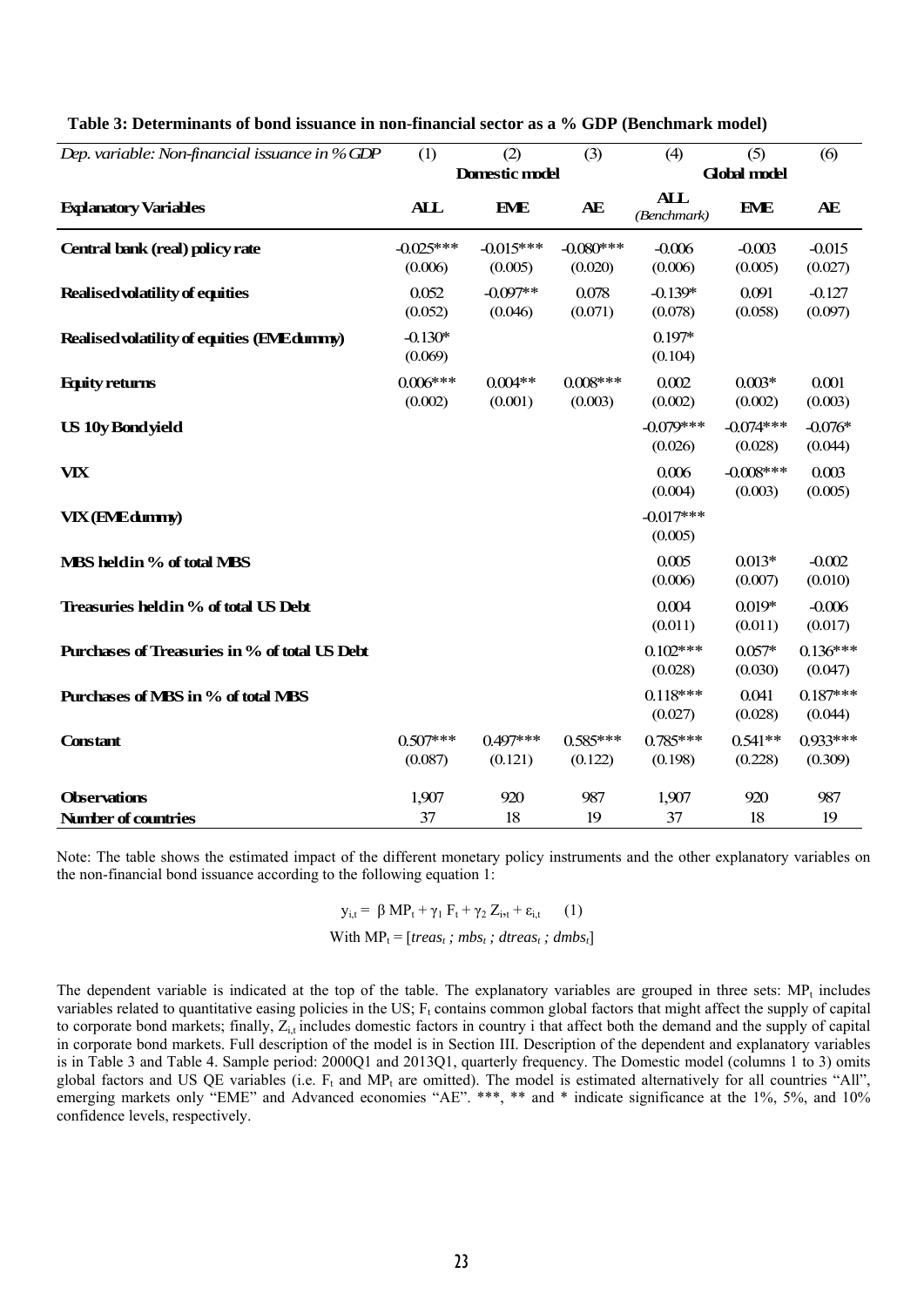|                                               | (1)                    | (2)                                                          | (3)              | (4)                    | (5)                                         | (6)                 | (7)                   | (8)                                          | (9)                 |
|-----------------------------------------------|------------------------|--------------------------------------------------------------|------------------|------------------------|---------------------------------------------|---------------------|-----------------------|----------------------------------------------|---------------------|
|                                               |                        | <b>Bondissuance in % GDP</b>                                 |                  |                        | Bondissuance in bn. euros                   |                     |                       | Bondissuance in bn. constant euros           |                     |
| <b>Explanatory Variables</b>                  | <b>Tobit</b>           | <b>Benchmark FEwith Driscoll Mean group</b><br>-Kraay stderr | estimator        | <b>Tobit</b>           | FEwith Driscoll Mean group<br>-Kraay stderr | estimator           | <b>Tobit</b>          | FE with Driscoll Mean group<br>-Kraay stderr | estimator           |
| Central bank (real) policy rate               | $-0.006$               | 0.001                                                        | 0.003            | $0.106**$              | $0.101**$                                   | $-0.119$            | $0.082*$              | $0.088**$                                    | $-0.102$            |
|                                               | (0.006)                | (0.002)                                                      | (0.024)          | (0.045)                | (0.042)                                     | (0.116)             | (0.047)               | (0.036)                                      | (0.113)             |
| <b>Realised volatility of equities</b>        | $-0.139*$              | $-0.143**$                                                   | $-0.288*$        | $-0.588$               | $-0.691$                                    | $-1.256**$          | $-0.412$              | $-0.531$                                     | $-1.202**$          |
|                                               | (0.078)                | (0.065)                                                      | (0.165)          | (0.523)                | (0.443)                                     | (0.599)             | (0.548)               | (0.468)                                      | (0.604)             |
| Realised volatility of equities (EMEdumny)    | $0.197*$<br>(0.104)    | $0.209***$<br>(0.072)                                        |                  | 0.645<br>(0.719)       | 0.784<br>(0.710)                            |                     | 0.211<br>(0.755)      | 0.399<br>(0.826)                             |                     |
| <b>Equity returns</b>                         | 0.002<br>(0.002)       | 0.002<br>(0.002)                                             | 0.001<br>(0.002) |                        |                                             |                     |                       |                                              |                     |
| US 10y Bond yield                             | $-0.079***$            | $-0.072*$                                                    | $-0.080**$       | $-1.246***$            | $-1.132***$                                 | $-0.675**$          | $-1.434***$           | $-1.314***$                                  | $-0.833***$         |
|                                               | (0.026)                | (0.042)                                                      | (0.033)          | (0.181)                | (0.353)                                     | (0.277)             | (0.189)               | (0.337)                                      | (0.276)             |
| <b>VIX</b>                                    | 0.006                  | 0.007                                                        | 0.005            | 0.026                  | 0.032                                       | 0.044               | 0.009                 | 0.018                                        | 0.031               |
|                                               | (0.004)                | (0.006)                                                      | (0.004)          | (0.028)                | (0.039)                                     | (0.031)             | (0.029)               | (0.040)                                      | (0.032)             |
| <b>VIX (EVE dunny)</b>                        | $-0.017***$<br>(0.005) | $-0.015*$<br>(0.008)                                         |                  | $-0.100***$<br>(0.035) | $-0.077$<br>(0.053)                         |                     | $-0.088**$<br>(0.037) | $-0.070$<br>(0.058)                          |                     |
| MBS held in % of total MBS                    | 0.005                  | 0.004                                                        | 0.002            | $0.101**$              | 0.089                                       | $0.123*$            | $0.097**$             | 0.086                                        | 0.121               |
|                                               | (0.006)                | (0.010)                                                      | (0.008)          | (0.043)                | (0.078)                                     | (0.074)             | (0.045)               | (0.084)                                      | (0.079)             |
| Treasuries heldin % of total US Debt          | 0.004                  | 0.008                                                        | 0.001            | 0.046                  | 0.079                                       | $0.190*$            | $-0.030$              | 0.008                                        | 0.139               |
|                                               | (0.011)                | (0.011)                                                      | (0.015)          | (0.073)                | (0.094)                                     | (0.108)             | (0.076)               | (0.100)                                      | (0.109)             |
| Purchases of Treasuries in % of total US Del: | $0.102***$             | $0.086**$                                                    | $0.096*$         | $0.662***$             | $0.527**$                                   | 0.084               | $0.792***$            | $0.648**$                                    | 0.163               |
|                                               | (0.028)                | (0.042)                                                      | (0.054)          | (0.197)                | (0.235)                                     | (0.115)             | (0.206)               | (0.271)                                      | (0.137)             |
| Purchases of MBS in % of total MBS            | $0.118***$             | $0.112***$                                                   | $0.104***$       | $1.406***$             | $1.314***$                                  | $0.604**$           | $1.593***$            | 1.497***                                     | $0.718***$          |
|                                               | (0.027)                | (0.036)                                                      | (0.030)          | (0.201)                | (0.218)                                     | (0.264)             | (0.210)               | (0.218)                                      | (0.267)             |
| <b>Real GDP</b> forecast                      |                        |                                                              |                  | $0.688***$<br>(0.110)  | $0.637***$<br>(0.134)                       | $-0.209$<br>(0.213) | $0.762***$<br>(0.116) | $0.710***$<br>(0.152)                        | $-0.223$<br>(0.214) |
| Constant                                      | $0.785***$             | $0.743***$                                                   | $0.874***$       | $5.105***$             | 4.913**                                     | $5.302***$          | $6.977***$            | $6.692***$                                   | $6.963***$          |
|                                               | (0.198)                | (0.264)                                                      | (0.328)          | (1.474)                | (2.207)                                     | (1.467)             | (1.569)               | (2.234)                                      | (1.788)             |
| <b>Observations</b>                           | 1,907                  | 1,907                                                        | 1,907            | 1,895                  | 1,895                                       | 1,895               | 1,895                 | 1,895                                        | 1,895               |
| Number of countries                           | 37                     | 37                                                           | 37               | 37                     | 37                                          | 37                  | 37                    | 37                                           | 37                  |

**Table 4: Changing the econometric approach and the measurement of the dependent variable**

Note: See the note to Table 3. Dependent variable as indicated at the top of each column, econometric method indicated below the title of the column (Tobit, Driscoll-Kraay and mean-group Pesaran-Smith estimator). When the dependent variable is expressed in billions of (constant) euros, the model includes the forecast of the real GDP growth rate and omits equity returns.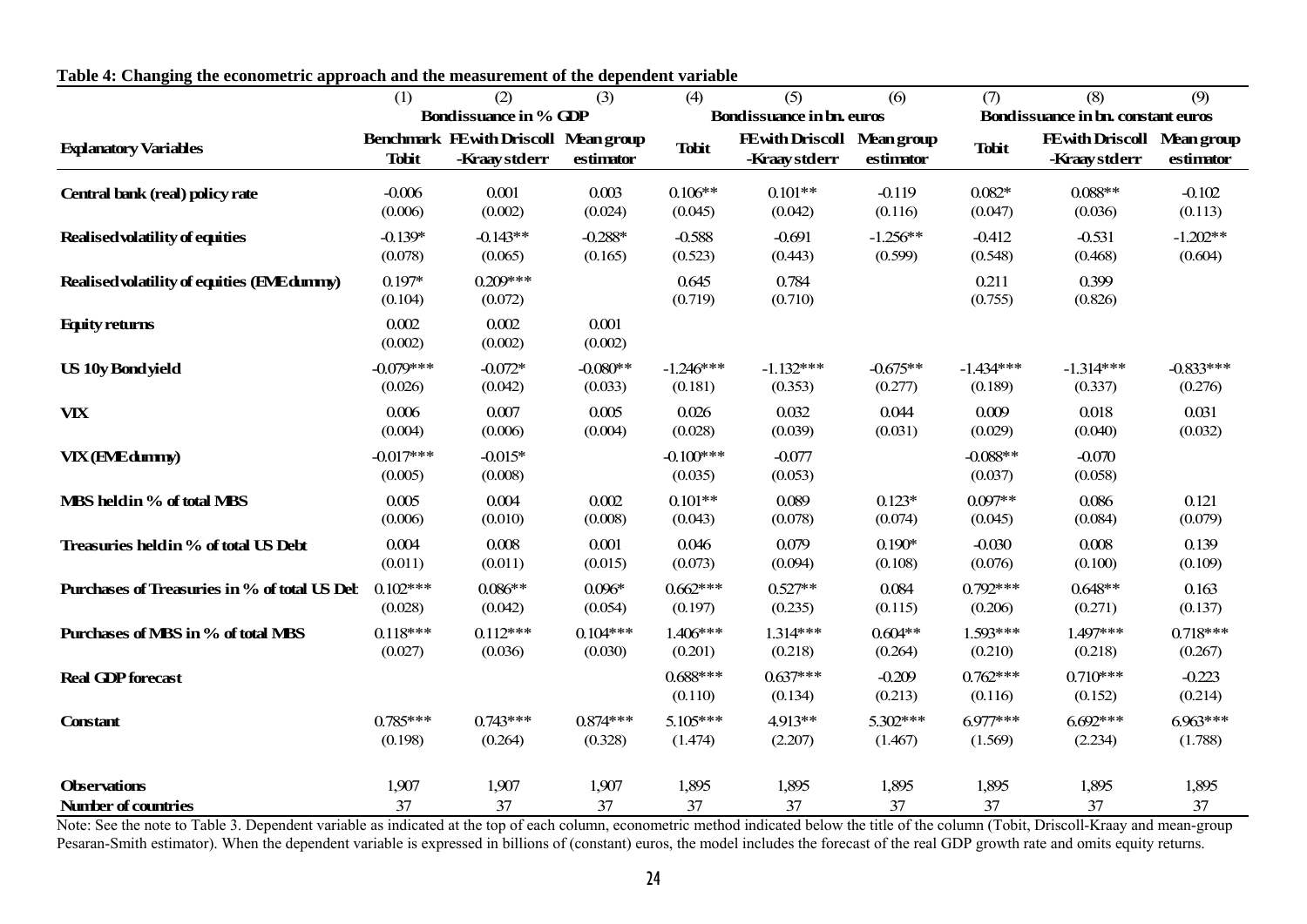| Dep. variable: Non-financial issuance in %GDP | (1)                    | (2)                 | (3)                 | (4)                    | (5)                    | (6)        |
|-----------------------------------------------|------------------------|---------------------|---------------------|------------------------|------------------------|------------|
| <b>Explanatory Variables</b>                  |                        | <b>Linear trend</b> |                     |                        | <b>Country dumnies</b> |            |
|                                               | <b>ALL</b>             | <b>EME</b>          | AE                  | <b>ALL</b>             | <b>EME</b>             | AE         |
| Central bank (real) policy rate               | $-0.006$               | $-0.003$            | $-0.014$            | $-0.002$               | $-0.001$               | $-0.015$   |
|                                               | (0.006)                | (0.005)             | (0.027)             | (0.006)                | (0.005)                | (0.027)    |
| Realised volatility of equities               | $-0.134*$              | $0.099*$            | $-0.123$            | $-0.127$               | $0.103*$               | $-0.104$   |
|                                               | (0.079)                | (0.059)             | (0.098)             | (0.078)                | (0.057)                | (0.097)    |
| Realised volatility of equities (EMEdunny)    | $0.196*$<br>(0.104)    |                     |                     | $0.209**$<br>(0.104)   |                        |            |
| <b>Equity returns</b>                         | 0.002                  | $0.003*$            | 0.001               | 0.002                  | $0.003*$               | 0.002      |
|                                               | (0.002)                | (0.002)             | (0.003)             | (0.002)                | (0.001)                | (0.003)    |
| <b>US 10y Bond yield</b>                      | $-0.090**$             | $-0.094**$          | $-0.088$            | $-0.083***$            | $-0.077***$            | $-0.076*$  |
|                                               | (0.038)                | (0.041)             | (0.065)             | (0.025)                | (0.028)                | (0.043)    |
| <b>VIX</b>                                    | 0.005                  | $-0.009***$         | 0.002               | 0.005                  | $-0.009***$            | 0.002      |
|                                               | (0.004)                | (0.003)             | (0.006)             | (0.004)                | (0.003)                | (0.005)    |
| <b>VIX (EVE dumny)</b>                        | $-0.017***$<br>(0.005) |                     |                     | $-0.017***$<br>(0.005) |                        |            |
| MBS heldin % of total MBS                     | 0.006                  | $0.015**$           | $-0.001$            | 0.005                  | $0.014**$              | $-0.002$   |
|                                               | (0.007)                | (0.007)             | (0.011)             | (0.006)                | (0.007)                | (0.010)    |
| Treasuries held in % of total US Debt         | 0.001                  | 0.014               | $-0.009$            | 0.003                  | $0.019*$               | $-0.006$   |
|                                               | (0.013)                | (0.014)             | (0.021)             | (0.010)                | (0.011)                | (0.017)    |
| Purchases of Treasuries in % of total US Debt | $0.104***$             | $0.060**$           | $0.139***$          | $0.104***$             | $0.057*$               | $0.136***$ |
|                                               | (0.029)                | (0.030)             | (0.048)             | (0.028)                | (0.030)                | (0.046)    |
| Purchases of MBS in % of total MBS            | $0.117***$             | 0.039               | $0.186***$          | $0.118***$             | 0.041                  | $0.188***$ |
|                                               | (0.027)                | (0.028)             | (0.044)             | (0.027)                | (0.028)                | (0.044)    |
| <b>Linear trend</b>                           | $-0.001$<br>(0.003)    | $-0.002$<br>(0.003) | $-0.001$<br>(0.005) |                        |                        |            |
| Constant                                      | $0.895***$             | $0.733**$           | $1.050*$            | 0.133                  | $-0.021$               | $0.780**$  |
|                                               | (0.339)                | (0.365)             | (0.555)             | (0.213)                | (0.207)                | (0.306)    |
| <b>Observations</b>                           | 1,907                  | 920                 | 987                 | 1,907                  | 920                    | 987        |
| Number of countries                           | 37                     | 18                  | 19                  | 37                     | 18                     | 19         |

## **Table 5: Controlling for a linear trend and fixed effects**

 Note: See note to Table 3. Tobit models with linear trend and country dummies. The coefficients of country dummies are not reported in the table.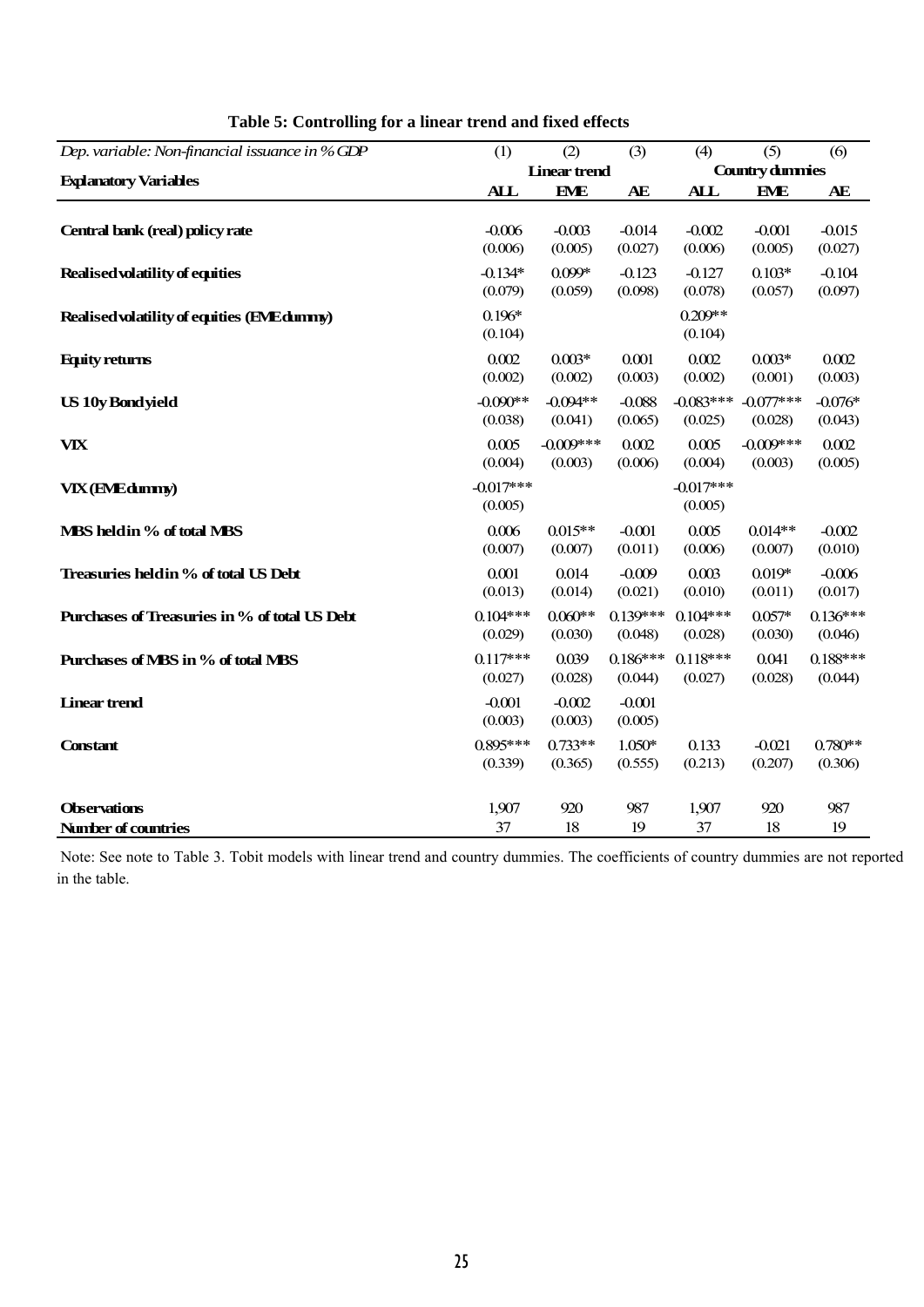| Dep. variable: Non-financial issuance in %GDP | (1)                    | (2)                   | (3)                   | (4)                    | (5)                          | (6)                   | (7)                    | (8)                    | (9)                   | (10)                   | (11)                          | (12)                  |
|-----------------------------------------------|------------------------|-----------------------|-----------------------|------------------------|------------------------------|-----------------------|------------------------|------------------------|-----------------------|------------------------|-------------------------------|-----------------------|
| <b>Explanatory variables</b>                  |                        | Domestic lending      |                       |                        | <b>International lending</b> |                       |                        | <b>Bank equity</b>     |                       |                        | <b>Financial bondissuance</b> |                       |
|                                               | $\mathbf{AL}$          | EME                   | AE                    | ALL                    | <b>EME</b>                   | AE                    | ALL                    | EME                    | AE                    | ALL                    | <b>EME</b>                    | AE                    |
| Central bank (real) policy rate               | $-0.005$<br>(0.006)    | $-0.002$<br>(0.005)   | $-0.011$<br>(0.028)   | $-0.007$<br>(0.006)    | $-0.004$<br>(0.005)          | $-0.012$<br>(0.027)   | $-0.006$<br>(0.006)    | $-0.003$<br>(0.005)    | $-0.014$<br>(0.027)   | $-0.005$<br>(0.006)    | $-0.004$<br>(0.005)           | $-0.019$<br>(0.026)   |
| Realised volatility of equities               | $-0.155*$<br>(0.080)   | $0.100*$<br>(0.059)   | $-0.152$<br>(0.100)   | $-0.146*$<br>(0.079)   | 0.093<br>(0.058)             | $-0.146$<br>(0.100)   | $-0.139*$<br>(0.078)   | 0.088<br>(0.058)       | $-0.128$<br>(0.097)   | $-0.146*$<br>(0.078)   | 0.092<br>(0.057)              | $-0.141$<br>(0.097)   |
| Realised volatility of equities (EMEdunny)    | $0.212**$<br>(0.107)   |                       |                       | $0.198*$<br>(0.105)    |                              |                       | $0.197*$<br>(0.104)    |                        |                       | $0.207**$<br>(0.105)   |                               |                       |
| <b>Equity returns</b>                         | 0.002<br>(0.002)       | $0.003*$<br>(0.002)   | 0.001<br>(0.003)      | 0.001<br>(0.002)       | $0.003*$<br>(0.002)          | 0.001<br>(0.003)      | 0.000<br>(0.002)       | 0.002<br>(0.002)       | $-0.000$<br>(0.004)   | 0.002<br>(0.002)       | $0.003*$<br>(0.001)           | 0.002<br>(0.003)      |
| <b>US 10y Bond yield</b>                      | $-0.084***$<br>(0.027) | $-0.068**$<br>(0.029) | $-0.082*$<br>(0.047)  | $-0.082***$<br>(0.026) | $-0.078***$<br>(0.029)       | $-0.077*$<br>(0.045)  | $-0.081***$<br>(0.026) | $-0.073***$<br>(0.028) | $-0.081*$<br>(0.044)  | $-0.080***$<br>(0.026) | $-0.056**$<br>(0.028)         | $-0.070$<br>(0.043)   |
| <b>VIX</b>                                    | 0.007<br>(0.004)       | $-0.006**$<br>(0.003) | 0.003<br>(0.005)      | 0.005<br>(0.004)       | $-0.010***$<br>(0.003)       | 0.001<br>(0.005)      | 0.006<br>(0.004)       | $-0.008***$<br>(0.003) | 0.003<br>(0.005)      | 0.006<br>(0.004)       | $-0.007**$<br>(0.003)         | 0.004<br>(0.005)      |
| <b>VIX (EMEdimmy)</b>                         | $-0.018***$<br>(0.005) |                       |                       | $-0.018***$<br>(0.005) |                              |                       | $-0.018***$<br>(0.005) |                        |                       | $-0.018***$<br>(0.005) |                               |                       |
| MBS held in % of total MBS                    | 0.007<br>(0.007)       | $0.024***$<br>(0.008) | $-0.003$<br>(0.011)   | 0.004<br>(0.007)       | $0.014*$<br>(0.007)          | $-0.004$<br>(0.011)   | 0.005<br>(0.006)       | $0.013*$<br>(0.007)    | $-0.002$<br>(0.011)   | 0.007<br>(0.007)       | 0.008<br>(0.007)              | 0.008<br>(0.012)      |
| Treasuries heldin % of total US Debt          | 0.005<br>(0.011)       | $0.031***$<br>(0.012) | $-0.011$<br>(0.018)   | 0.004<br>(0.011)       | 0.017<br>(0.012)             | $-0.002$<br>(0.018)   | 0.003<br>(0.011)       | $0.022*$<br>(0.012)    | $-0.008$<br>(0.018)   | 0.001<br>(0.011)       | $0.022**$<br>(0.011)          | $-0.016$<br>(0.017)   |
| Purchases of Treasuries in % of total US Debt | $0.105***$<br>(0.029)  | $0.060**$<br>(0.030)  | $0.141***$<br>(0.047) | $0.100***$<br>(0.029)  | $0.056*$<br>(0.030)          | $0.131***$<br>(0.047) | $0.101***$<br>(0.029)  | $0.051*$<br>(0.030)    | $0.136***$<br>(0.047) | $0.104***$<br>(0.028)  | $0.056*$<br>(0.030)           | $0.142***$<br>(0.047) |
| Purchases of MBS in % of total MBS            | $0.121***$<br>(0.028)  | 0.048<br>(0.029)      | $0.187***$<br>(0.047) | $0.123***$<br>(0.029)  | 0.037<br>(0.032)             | $0.196***$<br>(0.047) | $0.113***$<br>(0.027)  | 0.034<br>(0.029)       | $0.182***$<br>(0.045) | $0.122***$<br>(0.027)  | 0.043<br>(0.028)              | $0.207***$<br>(0.045) |
| Domestic claims growth rate                   | 0.002<br>(0.002)       | $0.005**$<br>(0.002)  | $-0.002$<br>(0.004)   |                        |                              |                       |                        |                        |                       |                        |                               |                       |
| Domestic claims growth rate (>2009)           | $-0.005$<br>(0.005)    | $-0.011**$<br>(0.005) | $-0.009$<br>(0.012)   |                        |                              |                       |                        |                        |                       |                        |                               |                       |
| International claims growth rate              |                        |                       |                       | $-0.001$<br>(0.001)    | $-0.001$<br>(0.001)          | $-0.001$<br>(0.002)   |                        |                        |                       |                        |                               |                       |
| International claims growth rate (>2009)      |                        |                       |                       | 0.000<br>(0.002)       | $-0.000$<br>(0.002)          | $-0.002$<br>(0.004)   |                        |                        |                       |                        |                               |                       |
| <b>Equity banks returns</b>                   |                        |                       |                       |                        |                              |                       | 0.001<br>(0.002)       | 0.000<br>(0.002)       | 0.002<br>(0.003)      |                        |                               |                       |
| <b>Equity banks returns (&gt;2009)</b>        |                        |                       |                       |                        |                              |                       | 0.001<br>(0.002)       | 0.003<br>(0.002)       | $-0.000$<br>(0.003)   |                        |                               |                       |
| Financial bondissuance in % GDP               |                        |                       |                       |                        |                              |                       |                        |                        |                       | $-0.009$<br>(0.012)    | $0.146**$<br>(0.063)          | $-0.014$<br>(0.016)   |
| Financial bondissuance in % GDP(>2009)        |                        |                       |                       |                        |                              |                       |                        |                        |                       | $-0.016$<br>(0.018)    | 0.081<br>(0.066)              | $-0.047*$<br>(0.026)  |
| Constant                                      | $0.770***$<br>(0.207)  | 0.315<br>(0.245)      | $1.015***$<br>(0.319) | $0.843***$<br>(0.206)  | $0.624***$<br>(0.241)        | $0.954***$<br>(0.319) | $0.794***$<br>(0.200)  | $0.517**$<br>(0.229)   | $0.962***$<br>(0.316) | $0.823***$<br>(0.203)  | 0.365<br>(0.229)              | $1.030***$<br>(0.321) |
| Observations<br>Number of countries           | 1,861<br>37            | 899<br>18             | 962<br>19             | 1,874<br>37            | 905<br>18                    | 969<br>19             | 1,907<br>37            | 920<br>18              | 987<br>19             | 1,907<br>37            | 920<br>18                     | 987<br>19             |

**Table 6: Controlling for conditions in the banking sector (substitution effects)**

 Note: See note to Table 3. The additional variables included to control for banking fragility are indicated at the top of each column. Banking sector related variables area allowed to have a different impact on bond issuance before and after the global financial crisis. The variables interacted with post crisis dummies are indicated by ">2009". 26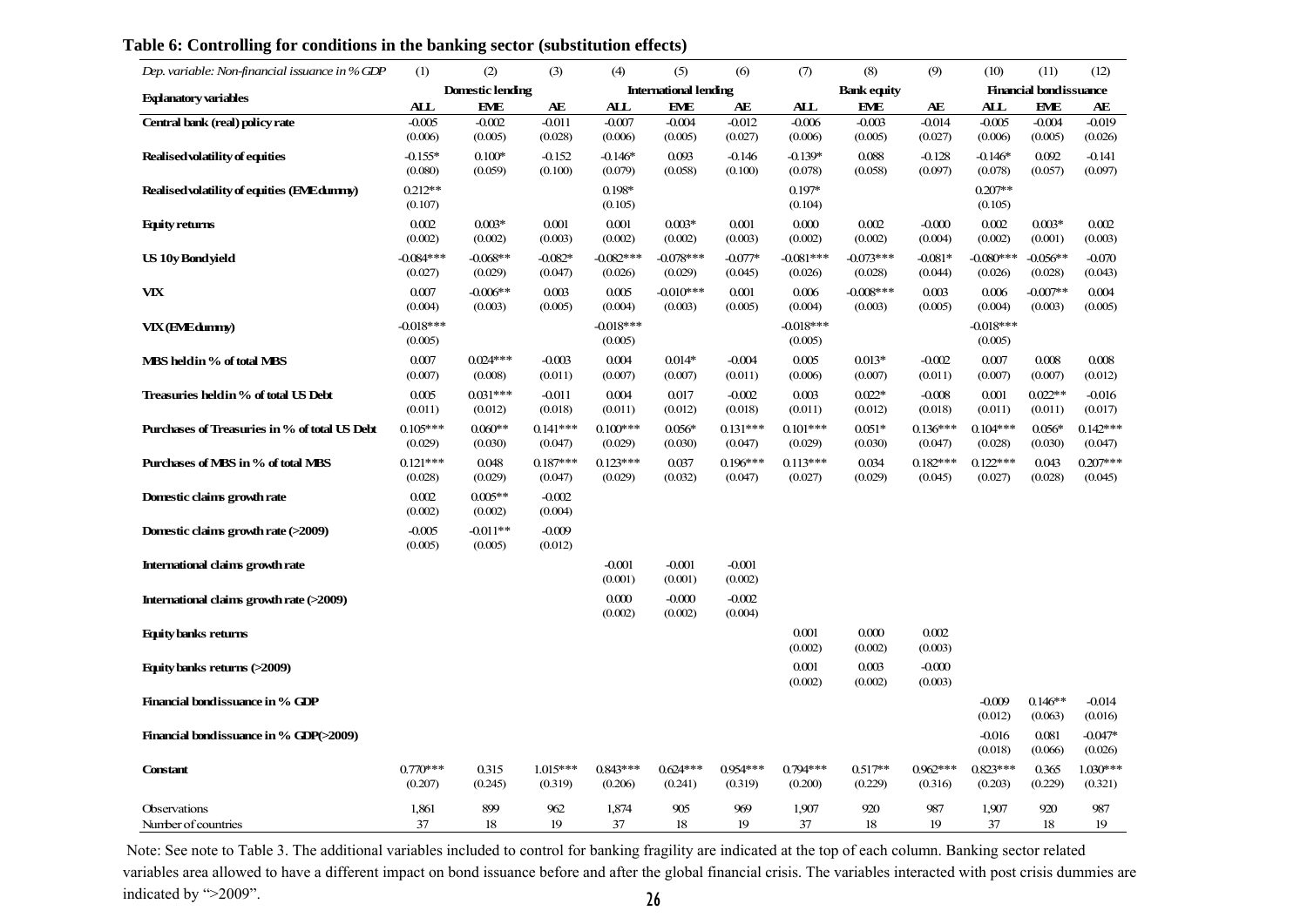| Dep. variable: Non-financial issuance in %GDP | (1)                    | (2)        | (3)        | (4)                    | (5)               | (6)                    | (7)                    | (8)                 | (9)                   |
|-----------------------------------------------|------------------------|------------|------------|------------------------|-------------------|------------------------|------------------------|---------------------|-----------------------|
| <b>Explanatory variables</b>                  |                        | QEin%GDP   |            |                        | <b>QEin USDtr</b> |                        |                        | <b>Taylor Rule</b>  |                       |
|                                               | <b>ALL</b>             | <b>EME</b> | AE         | <b>ALL</b>             | <b>EME</b>        | $\mathbf{A}\mathbf{E}$ | <b>ALL</b>             | <b>EME</b>          | AE                    |
| <b>Taylor rule US</b>                         |                        |            |            |                        |                   |                        | $-0.035**$<br>(0.015)  | $-0.018$<br>(0.016) | $-0.047**$<br>(0.024) |
| Central bank (real) policy rate               | $-0.006$               | $-0.003$   | $-0.013$   | $-0.005$               | $-0.002$          | $-0.013$               | $-0.006$               | $-0.003$            | $-0.010$              |
|                                               | (0.006)                | (0.005)    | (0.027)    | (0.006)                | (0.005)           | (0.027)                | (0.006)                | (0.005)             | (0.027)               |
| Realised volatility of equities               | $-0.136*$              | 0.075      | $-0.114$   | $-0.141*$              | 0.067             | $-0.117$               | $-0.126$               | $0.096*$            | $-0.109$              |
|                                               | (0.078)                | (0.057)    | (0.097)    | (0.078)                | (0.058)           | (0.097)                | (0.078)                | (0.058)             | (0.097)               |
| Realised volatility of equities (EMEdunny)    | $0.190*$<br>(0.104)    |            |            | $0.190*$<br>(0.104)    |                   |                        | $0.194*$<br>(0.104)    |                     |                       |
| <b>Equity returns</b>                         | 0.002                  | $0.004**$  | 0.002      | 0.003                  | $0.004**$         | 0.002                  | 0.001                  | 0.002               | 0.000                 |
|                                               | (0.002)                | (0.002)    | (0.003)    | (0.002)                | (0.002)           | (0.003)                | (0.002)                | (0.002)             | (0.003)               |
| <b>US 10y Bond yield</b>                      | $-0.066**$             | $-0.044$   | $-0.077$   | $-0.051$               | $-0.035$          | $-0.059$               | $-0.059**$             | $-0.064**$          | $-0.051$              |
|                                               | (0.029)                | (0.031)    | (0.047)    | (0.032)                | (0.035)           | (0.054)                | (0.027)                | (0.029)             | (0.045)               |
| <b>VIX</b>                                    | 0.007                  | $-0.007**$ | 0.003      | $0.008*$               | $-0.006**$        | 0.004                  | 0.002                  | $-0.010***$         | $-0.003$              |
|                                               | (0.004)                | (0.003)    | (0.005)    | (0.004)                | (0.003)           | (0.005)                | (0.004)                | (0.003)             | (0.006)               |
| <b>VIX (EVE dumny)</b>                        | $-0.017***$<br>(0.005) |            |            | $-0.017***$<br>(0.005) |                   |                        | $-0.017***$<br>(0.005) |                     |                       |
| <b>MBS</b> holdings                           | 0.005                  | $0.017*$   | $-0.006$   | 0.033                  | $0.121*$          | $-0.046$               | $-0.002$               | 0.010               | $-0.011$              |
|                                               | (0.008)                | (0.009)    | (0.014)    | (0.060)                | (0.064)           | (0.098)                | (0.007)                | (0.008)             | (0.011)               |
| <b>Treasury holdings</b>                      | 0.014                  | $0.026*$   | 0.006      | 0.098                  | 0.141             | 0.071                  | 0.001                  | 0.018               | $-0.009$              |
|                                               | (0.013)                | (0.014)    | (0.021)    | (0.089)                | (0.095)           | (0.144)                | (0.011)                | (0.011)             | (0.017)               |
| <b>Treasury purchases</b>                     | $0.106***$             | 0.016      | $0.180***$ | $0.687***$             | 0.087             | $1.179***$             | $0.072**$              | 0.041               | $0.096*$              |
|                                               | (0.036)                | (0.038)    | (0.060)    | (0.251)                | (0.264)           | (0.413)                | (0.031)                | (0.033)             | (0.051)               |
| <b>MBS</b> purchases                          | $0.146***$             | 0.043      | $0.238***$ | $1.058***$             | 0.249             | $1.765***$             | $0.072**$              | 0.017               | $0.124**$             |
|                                               | (0.033)                | (0.035)    | (0.054)    | (0.233)                | (0.247)           | (0.379)                | (0.033)                | (0.035)             | (0.054)               |
| <b>Constant</b>                               | $0.655***$             | 0.400      | $0.819**$  | $0.579**$              | 0.407             | $0.689*$               | $0.940***$             | $0.623***$          | $1.145***$            |
|                                               | (0.223)                | (0.254)    | (0.349)    | (0.235)                | (0.265)           | (0.371)                | (0.209)                | (0.240)             | (0.327)               |
| <b>Observations</b>                           | 1,907                  | 920        | 987        | 1,907                  | 920               | 987                    | 1,907                  | 920                 | 987                   |
| Number of countries                           | 37                     | 18         | 19         | 37                     | $18\,$            | 19                     | 37                     | 18                  | 19                    |

## **Table 7: Alternative measurement of US QE related variables.**

Note: See note to Table 3.QE variables (purchases and asset holdings) scaled by US GDP (column 1 to 3); QE variables (purchases and asset holdings) scaled in USD trillions (column 1 to 3); Benchmark model with the inclusion of a Taylor rule residual for the US.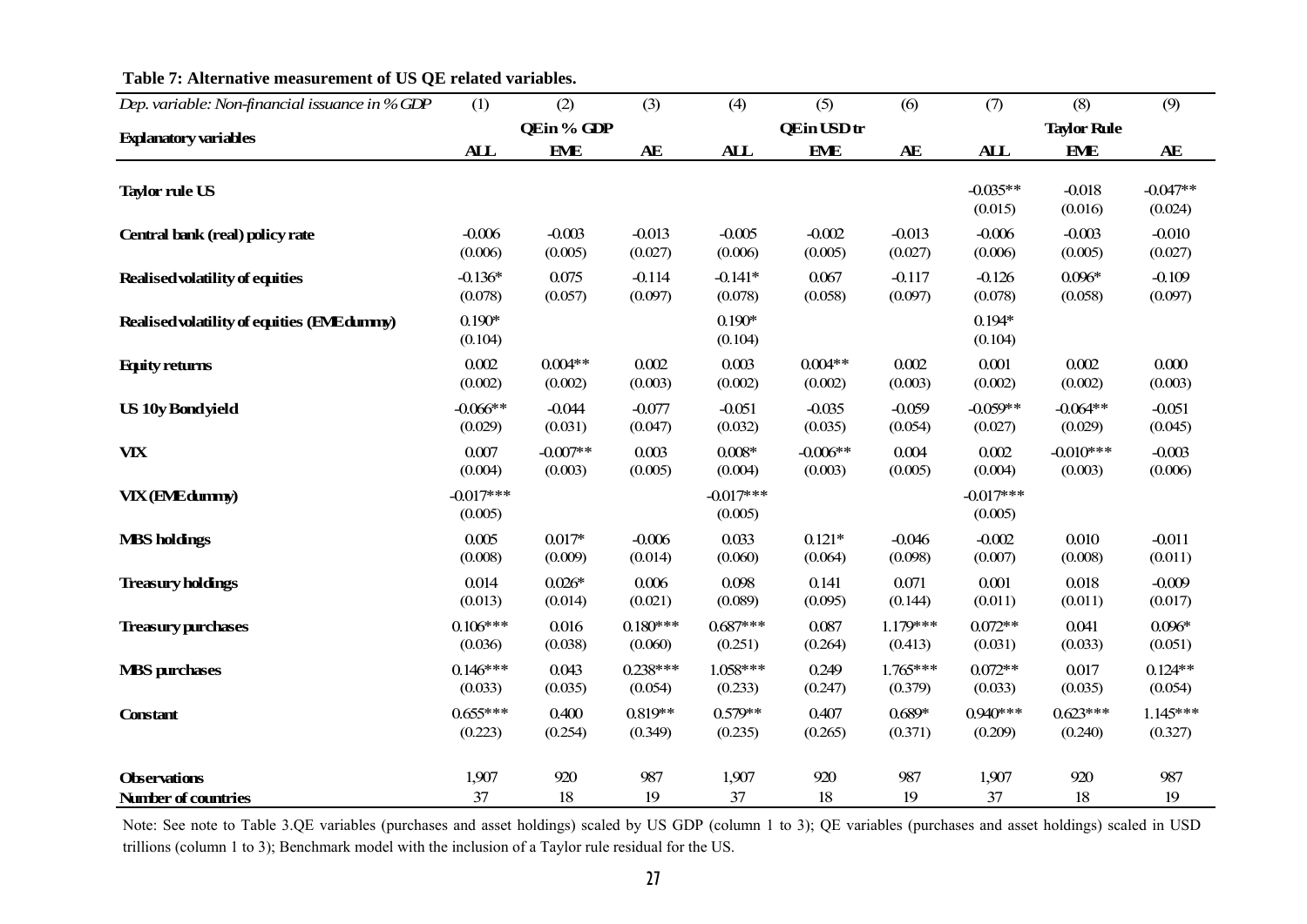| Table 8: Lagging and excluding VIX and the US 10 year yield |  |  |  |  |
|-------------------------------------------------------------|--|--|--|--|
|                                                             |  |  |  |  |

| Dep. variable: Non-financial issuance in %GDP | (1)                     | (2)                                           | (3)                    | (4)                    | (5)                                     | (6)                   | (7)                    | (8)                                             | (9)                   |
|-----------------------------------------------|-------------------------|-----------------------------------------------|------------------------|------------------------|-----------------------------------------|-----------------------|------------------------|-------------------------------------------------|-----------------------|
| <b>Explanatory variables</b>                  | <b>ALL</b>              | 1 lag VIX and US 10y bond yield<br><b>EME</b> | AE                     | <b>ALL</b>             | 2 lags VIX and US 10y bond yield<br>EME | AE                    | <b>ALL</b>             | No lags VIX and US 10y bond yield<br><b>EME</b> | AE                    |
| Central bank (real) policy rate               | $-0.006$<br>(0.006)     | $-0.004$<br>(0.005)                           | $-0.007$<br>(0.026)    | $-0.009$<br>(0.006)    | $-0.003$<br>(0.005)                     | $-0.033$<br>(0.027)   | $-0.010*$<br>(0.006)   | $-0.006$<br>(0.005)                             | $-0.035$<br>(0.024)   |
| Realised volatility of equities               | $-0.146**$<br>(0.058)   | 0.015<br>(0.051)                              | $-0.208***$<br>(0.080) | $-0.048$<br>(0.056)    | 0.014<br>(0.051)                        | $-0.098$<br>(0.078)   | $-0.019$<br>(0.054)    | 0.005<br>(0.050)                                | $-0.053$<br>(0.074)   |
| Realised volatility of equities (EMEdunny)    | $0.228**$<br>(0.089)    |                                               |                        | 0.085<br>(0.087)       |                                         |                       | 0.055<br>(0.085)       |                                                 |                       |
| <b>Equity returns</b>                         | $-0.000$<br>(0.002)     | $0.003**$<br>(0.002)                          | $-0.002$<br>(0.003)    | 0.002<br>(0.002)       | $0.004**$<br>(0.001)                    | 0.001<br>(0.003)      | 0.002<br>(0.002)       | $0.004**$<br>(0.001)                            | 0.002<br>(0.003)      |
| US 10y bond yieldt-1                          | $-0.076$ ***<br>(0.023) | $-0.051**$<br>(0.026)                         | $-0.101**$<br>(0.040)  |                        |                                         |                       |                        |                                                 |                       |
| VIXt-1                                        | $0.013***$<br>(0.003)   | $-0.001$<br>(0.002)                           | $0.016***$<br>(0.004)  |                        |                                         |                       |                        |                                                 |                       |
| <b>VIX (EMEdunny)</b>                         | $-0.019***$<br>(0.004)  |                                               |                        | $-0.011***$<br>(0.004) |                                         |                       | $-0.009***$<br>(0.003) |                                                 |                       |
| MBS heldin % of total MBS                     | 0.006<br>(0.006)        | $0.017***$<br>(0.006)                         | $-0.004$<br>(0.010)    | $0.011*$<br>(0.006)    | $0.014**$<br>(0.006)                    | 0.006<br>(0.009)      | $0.019***$<br>(0.004)  | $0.025***$<br>(0.005)                           | 0.010<br>(0.008)      |
| Treasuries held in % of total US Debt         | 0.005<br>(0.010)        | $0.025**$<br>(0.011)                          | $-0.002$<br>(0.016)    | 0.004<br>(0.010)       | $0.024**$<br>(0.011)                    | $-0.005$<br>(0.017)   | 0.006<br>(0.010)       | $0.027**$<br>(0.011)                            | $-0.005$<br>(0.017)   |
| Purchases of Treasuries in % of total US Debt | $0.090***$<br>(0.027)   | 0.035<br>(0.029)                              | $0.128***$<br>(0.043)  | $0.064**$<br>(0.027)   | 0.026<br>(0.029)                        | $0.090**$<br>(0.044)  | $0.077***$<br>(0.027)  | 0.025<br>(0.028)                                | $0.111**$<br>(0.043)  |
| Purchases of MBS in % of total MBS            | $0.056*$<br>(0.029)     | 0.026<br>(0.031)                              | $0.104**$<br>(0.046)   | $0.077**$<br>(0.030)   | 0.006<br>(0.032)                        | $0.135***$<br>(0.049) | $0.122***$<br>(0.027)  | 0.029<br>(0.028)                                | $0.190***$<br>(0.043) |
| US 10y bond yieldt-2                          |                         |                                               |                        | $-0.045*$<br>(0.025)   | $-0.073***$<br>(0.026)                  | $-0.017$<br>(0.042)   |                        |                                                 |                       |
| $VIXt-2$                                      |                         |                                               |                        | $0.007***$<br>(0.002)  | 0.001<br>(0.002)                        | $0.009**$<br>(0.004)  |                        |                                                 |                       |
| <b>Constant</b>                               | $0.625***$<br>(0.180)   | 0.307<br>(0.213)                              | $0.801***$<br>(0.275)  | $0.534***$<br>(0.183)  | $0.383*$<br>(0.213)                     | $0.542*$<br>(0.281)   | $0.422***$<br>(0.138)  | 0.066<br>(0.169)                                | $0.613***$<br>(0.205) |
| <b>Observations</b>                           | 1,907                   | 920                                           | 987                    | 1,873                  | 905                                     | 968                   | 1,907                  | 920                                             | 987                   |
| Number of countries                           | 37                      | 18                                            | 19                     | 37                     | 18                                      | 19                    | 37                     | 18                                              | 19                    |

Note: See note to Table 3.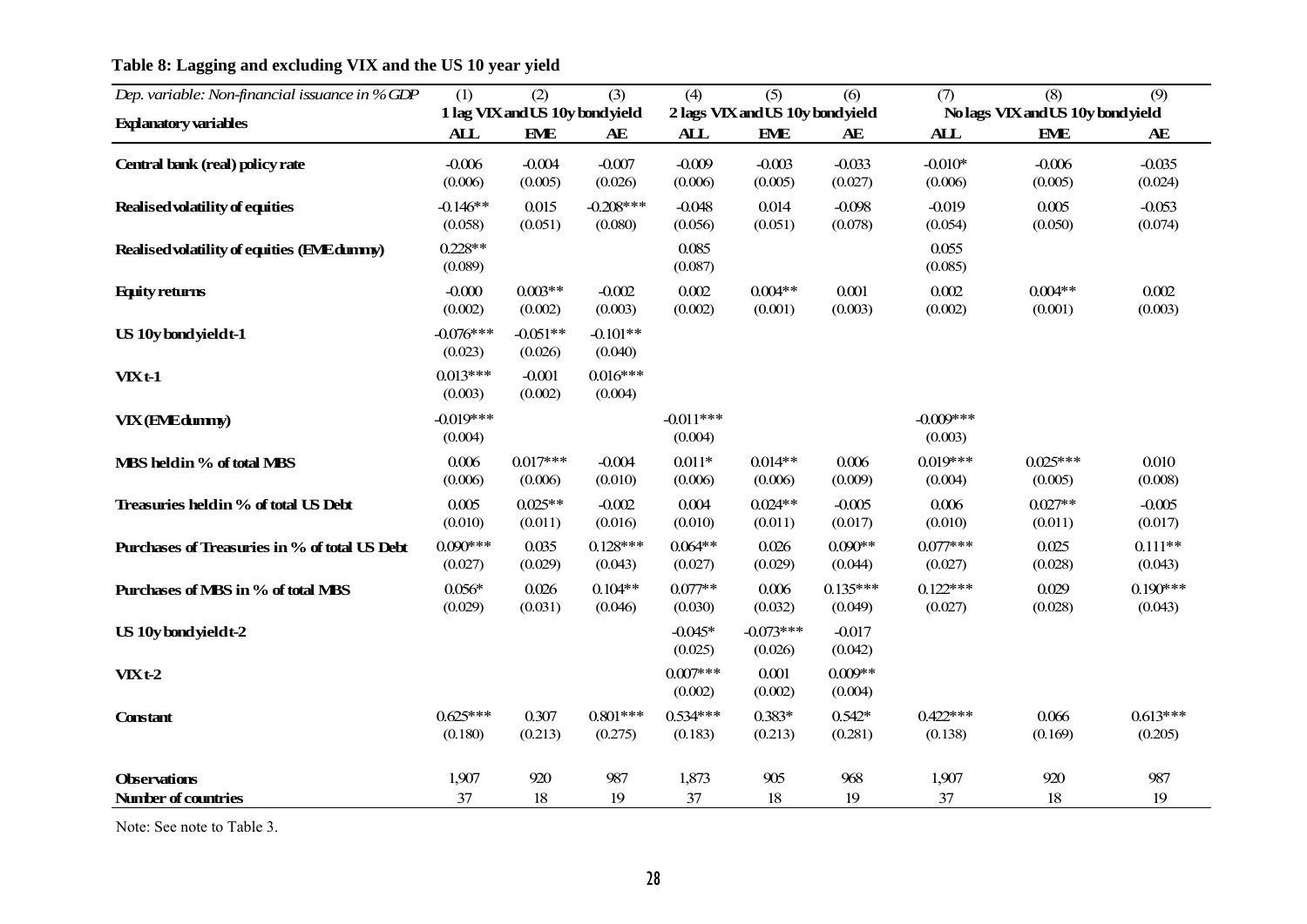| Dep. variable: Non-financial issuance in $\%$ GDP | (1)                   | (2)                      | (3)                   | (4)                   | (5)                                     | (6)                   | (7)                    | (8)                    | (9)                   |
|---------------------------------------------------|-----------------------|--------------------------|-----------------------|-----------------------|-----------------------------------------|-----------------------|------------------------|------------------------|-----------------------|
| <b>Explanatory Variables</b>                      |                       | Policy uncertainty index |                       |                       | Policy incertainty & risk neutral yield |                       |                        | Termpremia             |                       |
|                                                   | <b>ALL</b>            | <b>EME</b>               | AE                    | <b>ALL</b>            | <b>EME</b>                              | AE                    | ALL                    | <b>EME</b>             | AE                    |
| Central bank (real) policy rate                   | $-0.006$<br>(0.006)   | $-0.003$<br>(0.005)      | $-0.018$<br>(0.027)   | $-0.011*$<br>(0.006)  | $-0.007$<br>(0.005)                     | $-0.039$<br>(0.025)   | $-0.006$<br>(0.006)    | $-0.003$<br>(0.005)    | $-0.022$<br>(0.027)   |
| Realised volatility of equities                   | $-0.051$<br>(0.063)   | 0.048<br>(0.054)         | $-0.139$<br>(0.086)   | $-0.062$<br>(0.063)   | 0.015<br>(0.053)                        | $-0.139$<br>(0.086)   | $-0.156**$<br>(0.078)  | 0.082<br>(0.058)       | $-0.152$<br>(0.098)   |
| Realised volatility of equities (EMEdumny)        | $-0.027$<br>(0.074)   |                          |                       | $-0.034$<br>(0.074)   |                                         |                       | $0.201*$<br>(0.104)    |                        |                       |
| <b>Equity returns</b>                             | 0.002<br>(0.002)      | $0.003*$<br>(0.002)      | 0.002<br>(0.003)      | $0.003*$<br>(0.002)   | $0.004**$<br>(0.002)                    | 0.002<br>(0.003)      | 0.002<br>(0.002)       | $0.003*$<br>(0.002)    | 0.001<br>(0.003)      |
| US 10y Bondyield                                  | $-0.069**$<br>(0.030) | $-0.087***$<br>(0.033)   | $-0.050$<br>(0.050)   |                       |                                         |                       |                        |                        |                       |
| US policy uncertainty                             | 0.000<br>(0.001)      | $-0.002**$<br>(0.001)    | 0.002<br>(0.002)      | $0.003**$<br>(0.001)  | 0.000<br>(0.001)                        | $0.004**$<br>(0.002)  |                        |                        |                       |
| US policy uncertainty (EMEdunny)                  | $-0.001$<br>(0.001)   |                          |                       | $-0.001$<br>(0.001)   |                                         |                       |                        |                        |                       |
| MBS held in % of total MBS                        | 0.006<br>(0.007)      | $0.023***$<br>(0.007)    | $-0.009$<br>(0.011)   | $0.011*$<br>(0.007)   | $0.029***$<br>(0.007)                   | $-0.007$<br>(0.011)   | 0.008<br>(0.007)       | $0.015**$<br>(0.007)   | 0.002<br>(0.011)      |
| Treasuries heldin % of total US Debt              | 0.006<br>(0.010)      | $0.027**$<br>(0.011)     | $-0.010$<br>(0.017)   | 0.001<br>(0.011)      | $0.024**$<br>(0.012)                    | $-0.017$<br>(0.017)   | 0.000<br>(0.011)       | 0.017<br>(0.011)       | $-0.011$<br>(0.017)   |
| Purchases of Treasuries in % of total US Debt     | $0.098***$<br>(0.028) | 0.049<br>(0.030)         | $0.134***$<br>(0.046) | $0.077***$<br>(0.027) | 0.024<br>(0.028)                        | $0.118***$<br>(0.043) | $0.106***$<br>(0.028)  | $0.058*$<br>(0.030)    | $0.140***$<br>(0.047) |
| Purchases of MBS in % of total MBS                | $0.114***$<br>(0.027) | 0.025<br>(0.028)         | $0.194***$<br>(0.043) | $0.120***$<br>(0.027) | 0.031<br>(0.028)                        | $0.199***$<br>(0.043) | $0.115***$<br>(0.027)  | 0.039<br>(0.028)       | $0.183***$<br>(0.044) |
| <b>Risk neutral US 10y yield</b>                  |                       |                          |                       | $0.049*$<br>(0.028)   | 0.034<br>(0.030)                        | 0.071<br>(0.045)      | $-0.042$<br>(0.031)    | $-0.050$<br>(0.034)    | $-0.026$<br>(0.052)   |
| Termpremium                                       |                       |                          |                       |                       |                                         |                       | $-0.108***$<br>(0.029) | $-0.091***$<br>(0.031) | $-0.114**$<br>(0.048) |
| <b>VIX</b>                                        |                       |                          |                       |                       |                                         |                       | $0.010**$<br>(0.004)   | $-0.006*$<br>(0.003)   | 0.008<br>(0.006)      |
| <b>VIX (EMEdimny)</b>                             |                       |                          |                       |                       |                                         |                       | $-0.018***$<br>(0.005) |                        |                       |
| <b>Constant</b>                                   | $0.724***$<br>(0.227) | $0.600**$<br>(0.258)     | $0.743**$<br>(0.357)  | 0.122<br>(0.177)      | $-0.034$<br>(0.209)                     | 0.214<br>(0.268)      | $0.696***$<br>(0.202)  | $0.480**$<br>(0.233)   | $0.820***$<br>(0.315) |
| <b>Observations</b>                               | 1,907                 | 920                      | 987                   | 1,907                 | 920                                     | 987                   | 1,907                  | 920                    | 987                   |
| Number of countries                               | 37                    | 18                       | 19                    | 37                    | 18                                      | 19                    | 37                     | 18                     | 19                    |

**Table 9: Substituting VIX with Policy uncertainty index and 10y with term premia component** 

Note: See note to Table 3. Policy uncertainty index from Baker, Bloom and Davis (2012); decomposition of the US 10 year yield into a risk neutral and a term premium component as in Adrian, Crump, Moench (2012).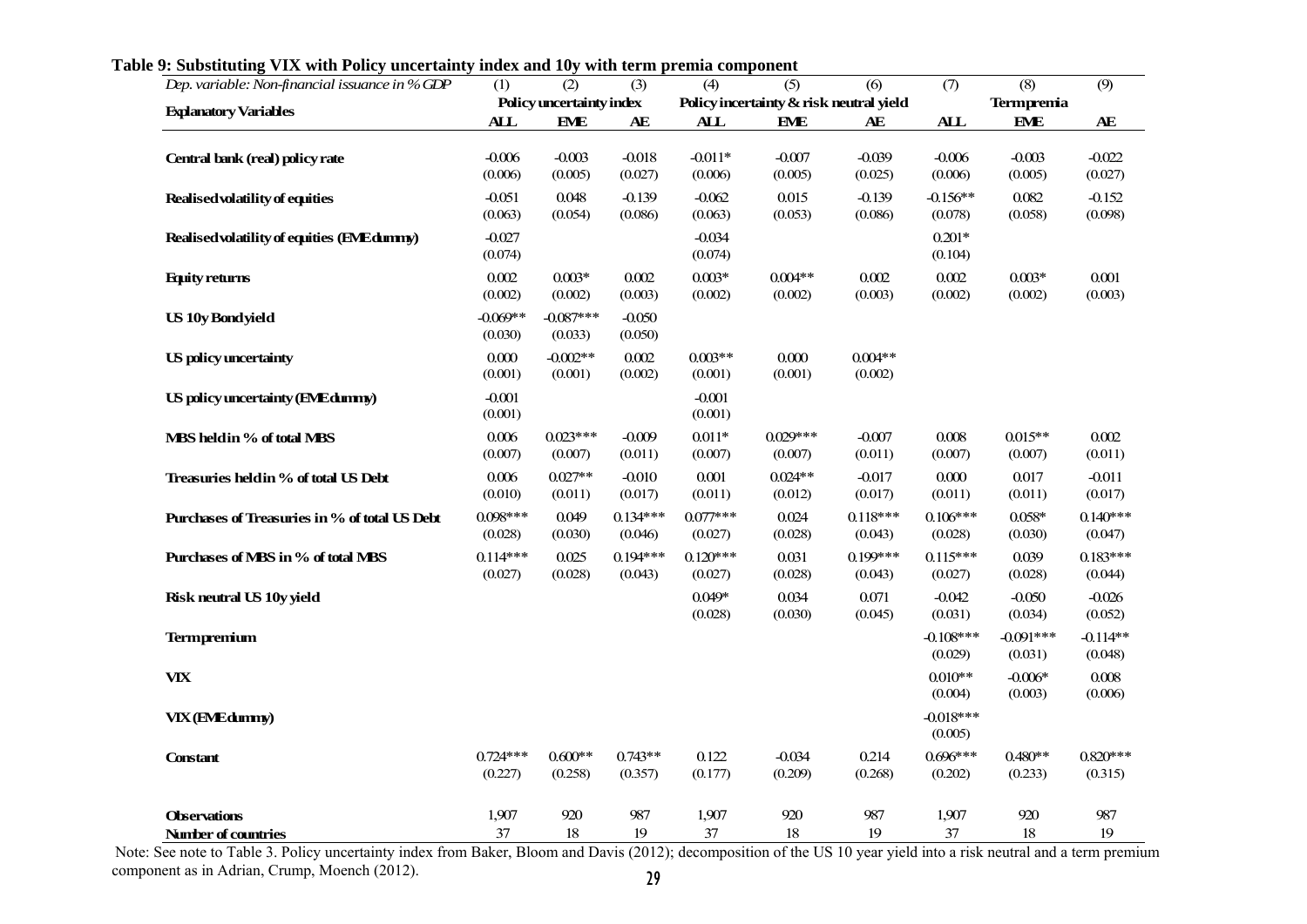| $\boldsymbol{\mathrm{US}}$<br><b>Major Central Banks ex US</b><br><b>Explanatory Variables</b><br><b>ALL</b><br>AE<br><b>EME</b><br><b>ALL</b><br><b>EME</b><br>AE<br>$-0.002$<br>$-0.005$<br>$-0.011$<br>$-0.007$<br>$-0.003$<br>$-0.023$<br>Central bank (real) policy rate<br>(0.006)<br>(0.005)<br>(0.006)<br>(0.027)<br>(0.005)<br>(0.027)<br>$-0.135*$<br>0.077<br>$-0.112$<br>$-0.135*$<br>0.078<br>$-0.116$<br>Realised volatility of equities<br>(0.078)<br>(0.057)<br>(0.097)<br>(0.077)<br>(0.057)<br>(0.096)<br>$0.191*$<br>$0.186*$<br>Realised volatility of equities (EMEdunny)<br>(0.104)<br>(0.103)<br>0.002<br>$0.004**$<br>0.002<br>0.001<br>$-0.001$<br>$0.003**$<br><b>Equity returns</b><br>(0.002)<br>(0.002)<br>(0.003)<br>(0.002)<br>(0.002)<br>(0.003)<br>$-0.075***$<br>$-0.051*$<br>$-0.090**$<br>$-0.053$<br>$-0.007$<br>$-0.086$<br><b>US 10y Bond yield</b><br>(0.026)<br>(0.029)<br>(0.044)<br>(0.043)<br>(0.069)<br>(0.047)<br>0.006<br>$-0.007**$<br>0.002<br>0.005<br>$-0.006*$<br>$-0.002$<br><b>VIX</b><br>(0.004)<br>(0.004)<br>(0.003)<br>(0.005)<br>(0.003)<br>(0.006)<br>$-0.017***$<br>$-0.017***$<br><b>VIX (EMEdimny)</b><br>(0.005)<br>(0.005)<br>0.006<br>$0.018***$<br>$-0.004$<br>0.007<br>$-0.014$<br>$-0.005$<br>Stock effect US QE<br>(0.006)<br>(0.010)<br>(0.010)<br>(0.015)<br>(0.006)<br>(0.009) |                                               |            |       |            |            |       |            |  |
|---------------------------------------------------------------------------------------------------------------------------------------------------------------------------------------------------------------------------------------------------------------------------------------------------------------------------------------------------------------------------------------------------------------------------------------------------------------------------------------------------------------------------------------------------------------------------------------------------------------------------------------------------------------------------------------------------------------------------------------------------------------------------------------------------------------------------------------------------------------------------------------------------------------------------------------------------------------------------------------------------------------------------------------------------------------------------------------------------------------------------------------------------------------------------------------------------------------------------------------------------------------------------------------------------------------------------------------------------------|-----------------------------------------------|------------|-------|------------|------------|-------|------------|--|
|                                                                                                                                                                                                                                                                                                                                                                                                                                                                                                                                                                                                                                                                                                                                                                                                                                                                                                                                                                                                                                                                                                                                                                                                                                                                                                                                                         | Dep. variable: Non-financial issuance in %GDP | (1)        | (2)   | (3)        | (4)        | (5)   | (6)        |  |
|                                                                                                                                                                                                                                                                                                                                                                                                                                                                                                                                                                                                                                                                                                                                                                                                                                                                                                                                                                                                                                                                                                                                                                                                                                                                                                                                                         |                                               |            |       |            |            |       |            |  |
|                                                                                                                                                                                                                                                                                                                                                                                                                                                                                                                                                                                                                                                                                                                                                                                                                                                                                                                                                                                                                                                                                                                                                                                                                                                                                                                                                         |                                               |            |       |            |            |       |            |  |
|                                                                                                                                                                                                                                                                                                                                                                                                                                                                                                                                                                                                                                                                                                                                                                                                                                                                                                                                                                                                                                                                                                                                                                                                                                                                                                                                                         |                                               |            |       |            |            |       |            |  |
|                                                                                                                                                                                                                                                                                                                                                                                                                                                                                                                                                                                                                                                                                                                                                                                                                                                                                                                                                                                                                                                                                                                                                                                                                                                                                                                                                         |                                               |            |       |            |            |       |            |  |
|                                                                                                                                                                                                                                                                                                                                                                                                                                                                                                                                                                                                                                                                                                                                                                                                                                                                                                                                                                                                                                                                                                                                                                                                                                                                                                                                                         |                                               |            |       |            |            |       |            |  |
|                                                                                                                                                                                                                                                                                                                                                                                                                                                                                                                                                                                                                                                                                                                                                                                                                                                                                                                                                                                                                                                                                                                                                                                                                                                                                                                                                         |                                               |            |       |            |            |       |            |  |
|                                                                                                                                                                                                                                                                                                                                                                                                                                                                                                                                                                                                                                                                                                                                                                                                                                                                                                                                                                                                                                                                                                                                                                                                                                                                                                                                                         |                                               |            |       |            |            |       |            |  |
|                                                                                                                                                                                                                                                                                                                                                                                                                                                                                                                                                                                                                                                                                                                                                                                                                                                                                                                                                                                                                                                                                                                                                                                                                                                                                                                                                         |                                               |            |       |            |            |       |            |  |
|                                                                                                                                                                                                                                                                                                                                                                                                                                                                                                                                                                                                                                                                                                                                                                                                                                                                                                                                                                                                                                                                                                                                                                                                                                                                                                                                                         |                                               |            |       |            |            |       |            |  |
|                                                                                                                                                                                                                                                                                                                                                                                                                                                                                                                                                                                                                                                                                                                                                                                                                                                                                                                                                                                                                                                                                                                                                                                                                                                                                                                                                         |                                               |            |       |            |            |       |            |  |
|                                                                                                                                                                                                                                                                                                                                                                                                                                                                                                                                                                                                                                                                                                                                                                                                                                                                                                                                                                                                                                                                                                                                                                                                                                                                                                                                                         |                                               |            |       |            |            |       |            |  |
|                                                                                                                                                                                                                                                                                                                                                                                                                                                                                                                                                                                                                                                                                                                                                                                                                                                                                                                                                                                                                                                                                                                                                                                                                                                                                                                                                         |                                               |            |       |            |            |       |            |  |
|                                                                                                                                                                                                                                                                                                                                                                                                                                                                                                                                                                                                                                                                                                                                                                                                                                                                                                                                                                                                                                                                                                                                                                                                                                                                                                                                                         |                                               |            |       |            |            |       |            |  |
|                                                                                                                                                                                                                                                                                                                                                                                                                                                                                                                                                                                                                                                                                                                                                                                                                                                                                                                                                                                                                                                                                                                                                                                                                                                                                                                                                         |                                               |            |       |            |            |       |            |  |
|                                                                                                                                                                                                                                                                                                                                                                                                                                                                                                                                                                                                                                                                                                                                                                                                                                                                                                                                                                                                                                                                                                                                                                                                                                                                                                                                                         |                                               |            |       |            |            |       |            |  |
|                                                                                                                                                                                                                                                                                                                                                                                                                                                                                                                                                                                                                                                                                                                                                                                                                                                                                                                                                                                                                                                                                                                                                                                                                                                                                                                                                         |                                               |            |       |            |            |       |            |  |
|                                                                                                                                                                                                                                                                                                                                                                                                                                                                                                                                                                                                                                                                                                                                                                                                                                                                                                                                                                                                                                                                                                                                                                                                                                                                                                                                                         |                                               |            |       |            |            |       |            |  |
|                                                                                                                                                                                                                                                                                                                                                                                                                                                                                                                                                                                                                                                                                                                                                                                                                                                                                                                                                                                                                                                                                                                                                                                                                                                                                                                                                         |                                               |            |       |            |            |       |            |  |
|                                                                                                                                                                                                                                                                                                                                                                                                                                                                                                                                                                                                                                                                                                                                                                                                                                                                                                                                                                                                                                                                                                                                                                                                                                                                                                                                                         |                                               |            |       |            |            |       |            |  |
|                                                                                                                                                                                                                                                                                                                                                                                                                                                                                                                                                                                                                                                                                                                                                                                                                                                                                                                                                                                                                                                                                                                                                                                                                                                                                                                                                         |                                               |            |       |            |            |       |            |  |
|                                                                                                                                                                                                                                                                                                                                                                                                                                                                                                                                                                                                                                                                                                                                                                                                                                                                                                                                                                                                                                                                                                                                                                                                                                                                                                                                                         | <b>Floweffect US QE</b>                       | $0.125***$ | 0.027 | $0.208***$ | $0.110***$ | 0.022 | $0.183***$ |  |
| (0.024)<br>(0.023)<br>(0.038)<br>(0.025)<br>(0.038)<br>(0.023)                                                                                                                                                                                                                                                                                                                                                                                                                                                                                                                                                                                                                                                                                                                                                                                                                                                                                                                                                                                                                                                                                                                                                                                                                                                                                          |                                               |            |       |            |            |       |            |  |
| 0.011<br>0.023<br>0.000<br>Stock effect of major CB QE(ex US)                                                                                                                                                                                                                                                                                                                                                                                                                                                                                                                                                                                                                                                                                                                                                                                                                                                                                                                                                                                                                                                                                                                                                                                                                                                                                           |                                               |            |       |            |            |       |            |  |
| (0.019)<br>(0.020)<br>(0.030)                                                                                                                                                                                                                                                                                                                                                                                                                                                                                                                                                                                                                                                                                                                                                                                                                                                                                                                                                                                                                                                                                                                                                                                                                                                                                                                           |                                               |            |       |            |            |       |            |  |
| $0.178***$<br>$0.111***$<br>0.044<br>Floweffect of major CB QE(ex US)                                                                                                                                                                                                                                                                                                                                                                                                                                                                                                                                                                                                                                                                                                                                                                                                                                                                                                                                                                                                                                                                                                                                                                                                                                                                                   |                                               |            |       |            |            |       |            |  |
| (0.032)<br>(0.049)<br>(0.030)                                                                                                                                                                                                                                                                                                                                                                                                                                                                                                                                                                                                                                                                                                                                                                                                                                                                                                                                                                                                                                                                                                                                                                                                                                                                                                                           |                                               |            |       |            |            |       |            |  |
| 0.698**<br>0.247<br>$1.082**$<br>$0.748***$<br>$0.480**$<br>$0.950***$<br><b>Constant</b>                                                                                                                                                                                                                                                                                                                                                                                                                                                                                                                                                                                                                                                                                                                                                                                                                                                                                                                                                                                                                                                                                                                                                                                                                                                               |                                               |            |       |            |            |       |            |  |
| (0.191)<br>(0.222)<br>(0.297)<br>(0.283)<br>(0.316)<br>(0.448)                                                                                                                                                                                                                                                                                                                                                                                                                                                                                                                                                                                                                                                                                                                                                                                                                                                                                                                                                                                                                                                                                                                                                                                                                                                                                          |                                               |            |       |            |            |       |            |  |
|                                                                                                                                                                                                                                                                                                                                                                                                                                                                                                                                                                                                                                                                                                                                                                                                                                                                                                                                                                                                                                                                                                                                                                                                                                                                                                                                                         |                                               |            |       |            |            |       |            |  |
| 1,907<br>920<br>987<br>1,907<br>920<br>987<br><b>Observations</b>                                                                                                                                                                                                                                                                                                                                                                                                                                                                                                                                                                                                                                                                                                                                                                                                                                                                                                                                                                                                                                                                                                                                                                                                                                                                                       |                                               |            |       |            |            |       |            |  |
| 37<br>37<br>18<br>19<br>18<br>19<br>Number of countries                                                                                                                                                                                                                                                                                                                                                                                                                                                                                                                                                                                                                                                                                                                                                                                                                                                                                                                                                                                                                                                                                                                                                                                                                                                                                                 |                                               |            |       |            |            |       |            |  |

Note: See note to Table 3. Stock effect indicates central banks' security holdings (in % of GDP) under quantitative easing programmes (for the US it indicates MSB + Treasury holdings). Flow effect indicates central banks' security purchases (in % of GDP) under quantitative easing programmes (for the US it indicates MSB + Treasury purchases). In column 4 to 6, we include the average of purchases and holdings of securities (in % of GDP) across major central banks (Fed, ECB, BoE and BoJ).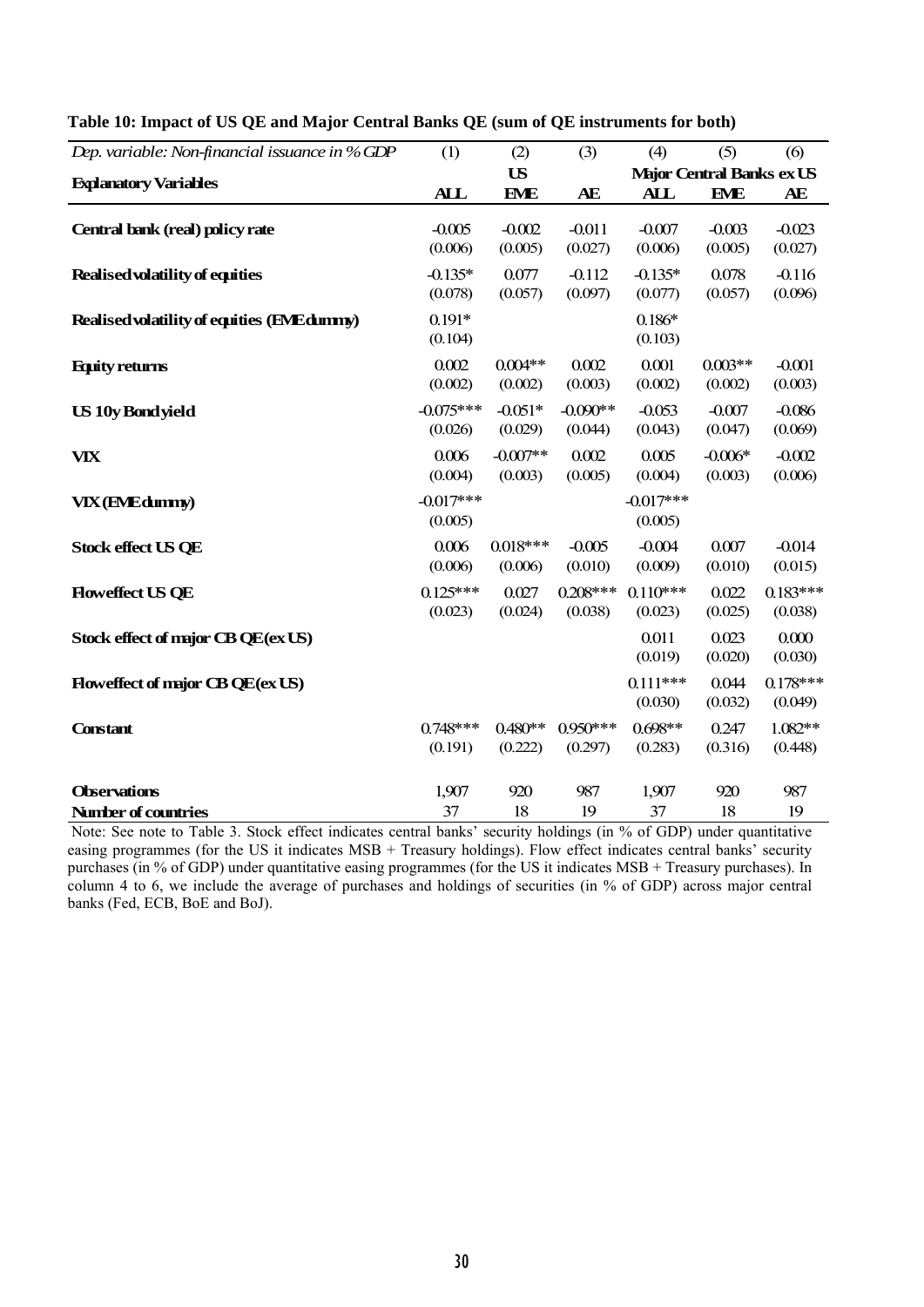#### **Table 11: Characteristics of Bond issuances**

| Dep. variable: Non-financial issuance in % GDP | (1)                    | (2)         | (3)                      | (4)                    | (5)                   | (6)                      | (7)                    | (8)                    | (9)                    |
|------------------------------------------------|------------------------|-------------|--------------------------|------------------------|-----------------------|--------------------------|------------------------|------------------------|------------------------|
| <b>Explanatory Variables</b>                   | <b>Credit Rating</b>   |             | <b>Years to maturity</b> |                        |                       | <b>Yield to maturity</b> |                        |                        |                        |
|                                                | <b>ALL</b>             | <b>EME</b>  | AE                       | <b>ALL</b>             | <b>EME</b>            | AE                       | <b>ALL</b>             | <b>EME</b>             | AE                     |
| Central bank (real) policy rate                | $-0.062***$            | $-0.043***$ | $-0.511**$               | 0.010                  | 0.013                 | $-0.140$                 | $0.091**$              | $0.089**$              | $0.181***$             |
|                                                | (0.012)                | (0.010)     | (0.249)                  | (0.040)                | (0.032)               | (0.157)                  | (0.035)                | (0.038)                | (0.048)                |
| <b>Realised volatility of equities</b>         | $-1.361***$            | $-0.171$    | $-0.338$                 | $-0.618$               | $-0.101$              | $-0.321$                 | $0.349***$             | 0.218                  | $0.232**$              |
|                                                | (0.319)                | (0.124)     | (0.923)                  | (0.463)                | (0.357)               | (0.569)                  | (0.114)                | (0.323)                | (0.106)                |
| Realised volatility of equities (EME dummy)    | $0.854**$<br>(0.351)   |             |                          | 0.747<br>(0.616)       |                       |                          | $-0.119$<br>(0.264)    | 0.000<br>(0.000)       | 0.000<br>(0.000)       |
| <b>Equity returns</b>                          | $-0.004$               | $-0.002$    | $0.041*$                 | 0.013                  | 0.004                 | 0.026                    | $-0.002$               | $-0.001$               | $-0.003$               |
|                                                | (0.004)                | (0.003)     | (0.023)                  | (0.010)                | (0.010)               | (0.018)                  | (0.003)                | (0.004)                | (0.004)                |
| US 10y Bond yield                              | $-0.040$               | $-0.139**$  | 0.190                    | $-0.426***$            | $-0.447**$            | $-0.313$                 | $0.541***$             | $0.668***$             | $0.408***$             |
|                                                | (0.077)                | (0.066)     | (0.468)                  | (0.158)                | (0.183)               | (0.258)                  | (0.120)                | (0.178)                | (0.110)                |
| <b>VIX</b>                                     | $0.107***$             | 0.010       | $0.165***$               | $0.057**$              | $-0.052***$           | $0.063**$                | 0.015                  | $0.059***$             | 0.019                  |
|                                                | (0.022)                | (0.007)     | (0.060)                  | (0.025)                | (0.018)               | (0.030)                  | (0.011)                | (0.015)                | (0.012)                |
| <b>VIX (EME dummy)</b>                         | $-0.089***$<br>(0.023) |             |                          | $-0.100***$<br>(0.030) |                       |                          | $0.042***$<br>(0.010)  | 0.000<br>(0.000)       | 0.000<br>(0.000)       |
| <b>Stock effect US QE</b>                      | $-0.054***$            | $-0.004$    | $-0.389***$              | $-0.104***$            | $-0.117***$           | $-0.084$                 | 0.015                  | 0.031                  | $-0.003$               |
|                                                | (0.017)                | (0.015)     | (0.123)                  | (0.035)                | (0.040)               | (0.057)                  | (0.022)                | (0.024)                | (0.021)                |
| <b>Flow effect US QE</b>                       | 0.068                  | $-0.001$    | 0.505                    | $-0.246*$              | $-0.105$              | $-0.438**$               | 0.027                  | 0.028                  | 0.051                  |
|                                                | (0.067)                | (0.058)     | (0.420)                  | (0.137)                | (0.153)               | (0.222)                  | (0.055)                | (0.057)                | (0.061)                |
| <b>Credit rating</b>                           |                        |             |                          | $0.608***$<br>(0.106)  | $0.332***$<br>(0.121) | $0.975***$<br>(0.175)    | $-0.560***$<br>(0.055) | $-0.297***$<br>(0.103) | $-0.770***$<br>(0.060) |
| Constant                                       | 12.927***              | $11.504***$ | 20.987***                | $4.110**$              | 8.461***              | $-2.227$                 | $8.526***$             | 4.978***               | 11.905***              |
|                                                | (0.617)                | (0.571)     | (3.025)                  | (1.723)                | (1.857)               | (2.933)                  | (1.015)                | (1.547)                | (0.913)                |
| <b>Observations</b>                            | 1,848                  | 862         | 986                      | 1,848                  | 862                   | 986                      | 1,834                  | 854                    | 980                    |
| <b>Number of countries</b>                     | 37                     | 18          | 19                       | 37                     | 18                    | 19                       | 37                     | 18                     | 19                     |

Note: See note to Table 3. Dependent variable as indicated in title of the column. Credit rating is an index ranging from 0 (lowest rating or non-rated) to 10.5 (AAA).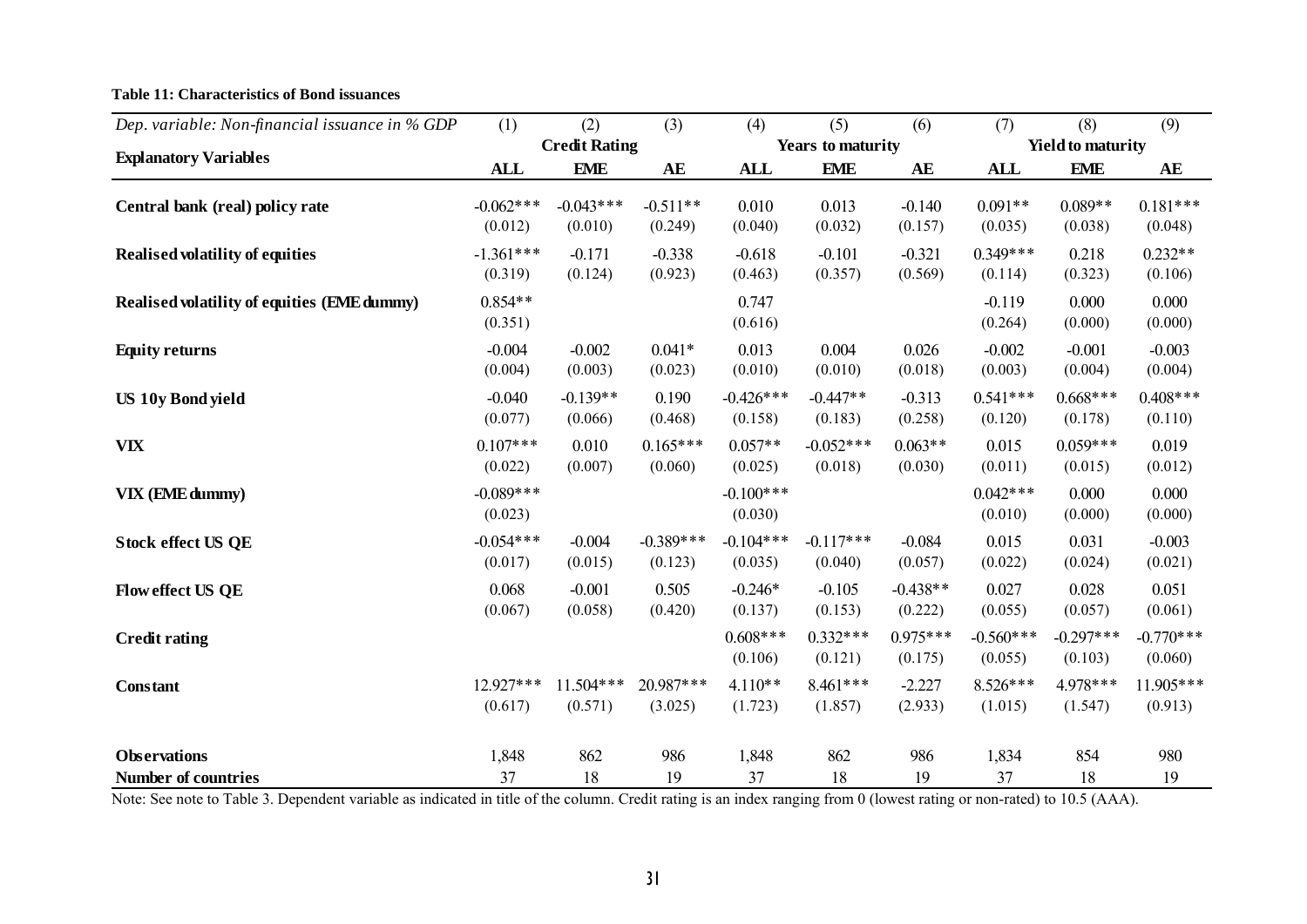| <b>Emerging markets</b> |            |             | Advanced economies |  |  |  |  |
|-------------------------|------------|-------------|--------------------|--|--|--|--|
| Argentina               | ARG        | Australia   | AUS                |  |  |  |  |
| <b>Brazil</b>           | <b>BRA</b> | Austria     | <b>AUT</b>         |  |  |  |  |
| Chile                   | <b>CHL</b> | Belgium     | BEL                |  |  |  |  |
| China                   | <b>CHN</b> | Canada      | CAN                |  |  |  |  |
| Hong Kong               | <b>HKG</b> | Finland     | <b>FIN</b>         |  |  |  |  |
| Hungary                 | <b>HUN</b> | France      | <b>FRA</b>         |  |  |  |  |
| India                   | <b>IND</b> | Germany     | <b>DEU</b>         |  |  |  |  |
| Indonesia               | <b>IDN</b> | Greece      | <b>GRC</b>         |  |  |  |  |
| Korea                   | <b>KOR</b> | Ireland     | <b>IRL</b>         |  |  |  |  |
| Malaysia                | <b>MYS</b> | Italy       | <b>ITA</b>         |  |  |  |  |
| Mexico                  | MEX        | Japan       | <b>JPN</b>         |  |  |  |  |
| Poland                  | POL        | Luxembourg  | <b>LUX</b>         |  |  |  |  |
| Russia                  | <b>RUS</b> | Netherlands | NLD                |  |  |  |  |
| Singapore               | <b>SGP</b> | Norway      | <b>NOR</b>         |  |  |  |  |
| South Africa            | ZAF        | Portugal    | <b>PRT</b>         |  |  |  |  |
| Taiwan                  | <b>TWN</b> | Spain       | <b>ESP</b>         |  |  |  |  |
| Thailand                | THA        | Sweden      | SWE                |  |  |  |  |
| Turkey                  | <b>TUR</b> | Switzerland | <b>CHE</b>         |  |  |  |  |
|                         |            | UK          | <b>GBR</b>         |  |  |  |  |
|                         |            | <b>US</b>   | <b>USA</b>         |  |  |  |  |

**Table 12: List of countries in the sample**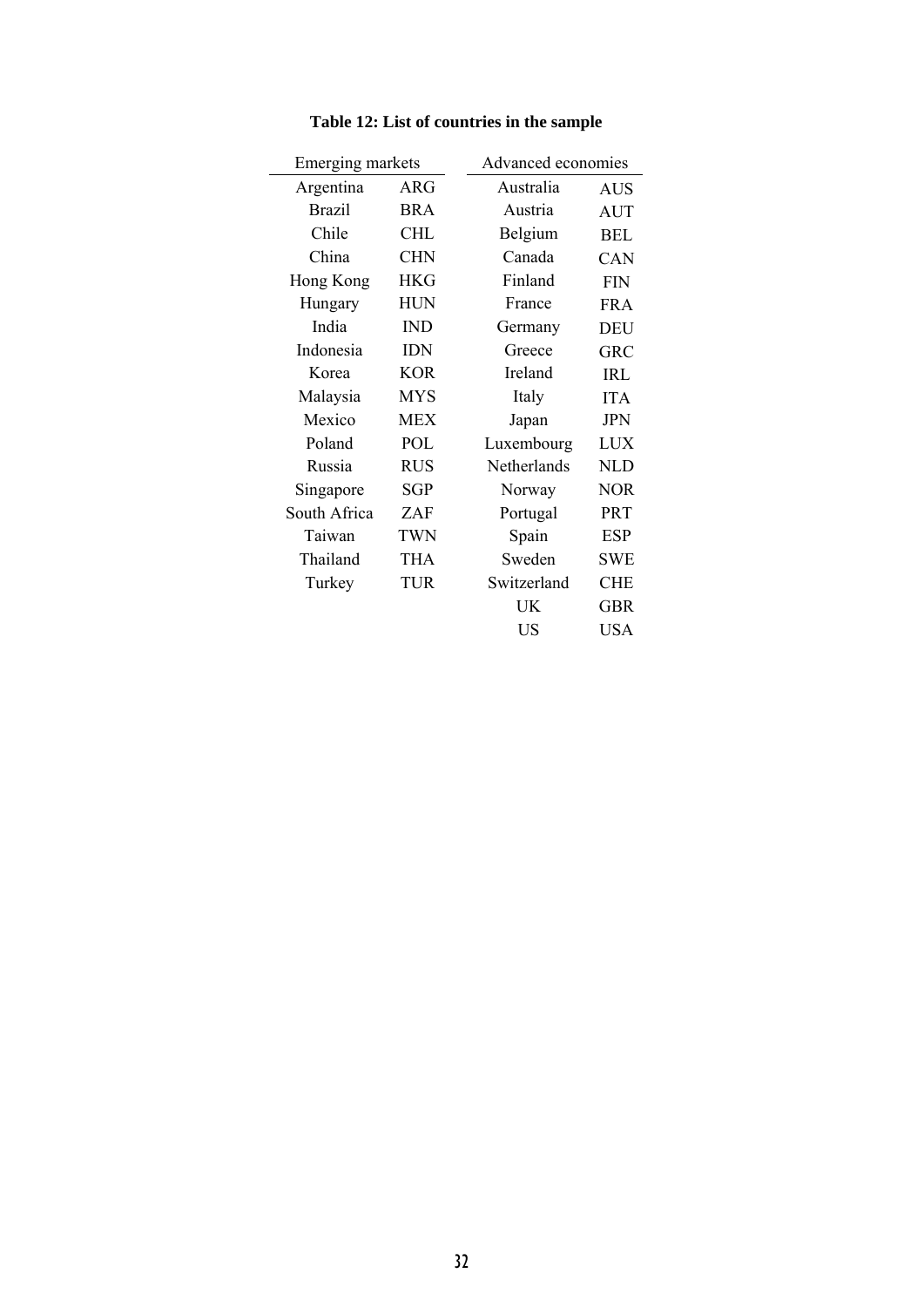**Figure 1: Global bond issuance for non-financial corporations** 



*Part B: In bn. of current euros* 





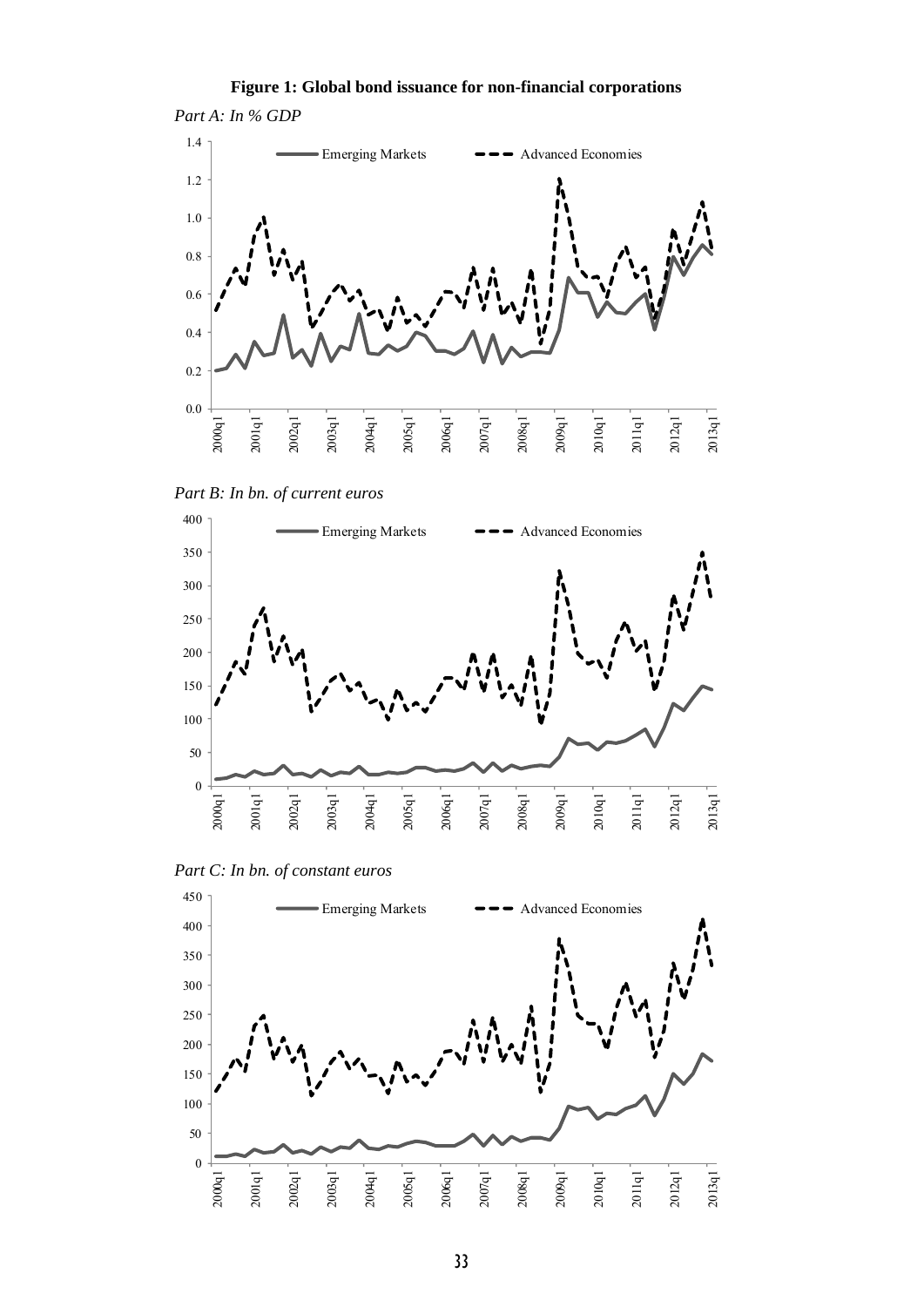

**Figure 2: Synchronisation of non-financial bond issuance across countries**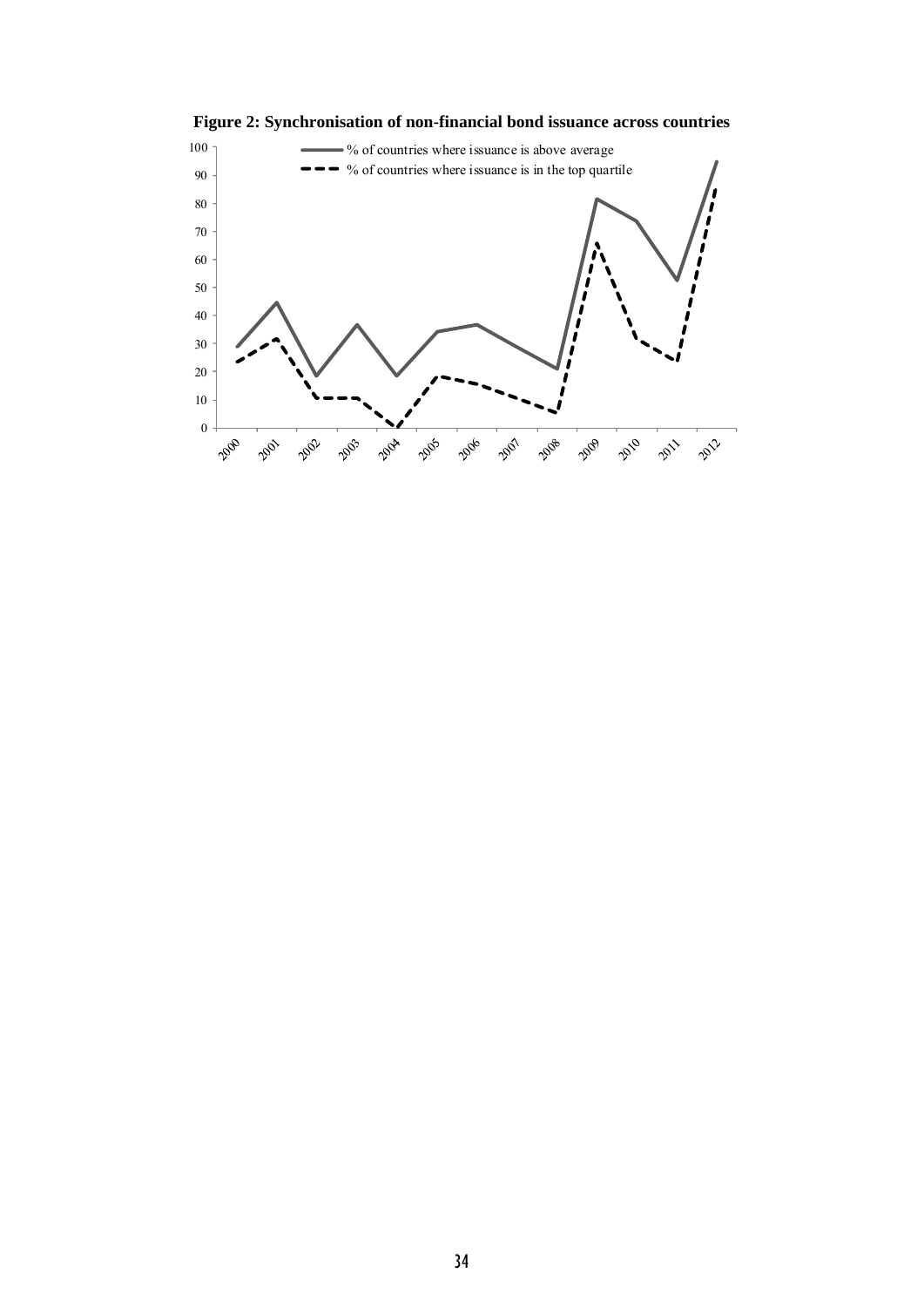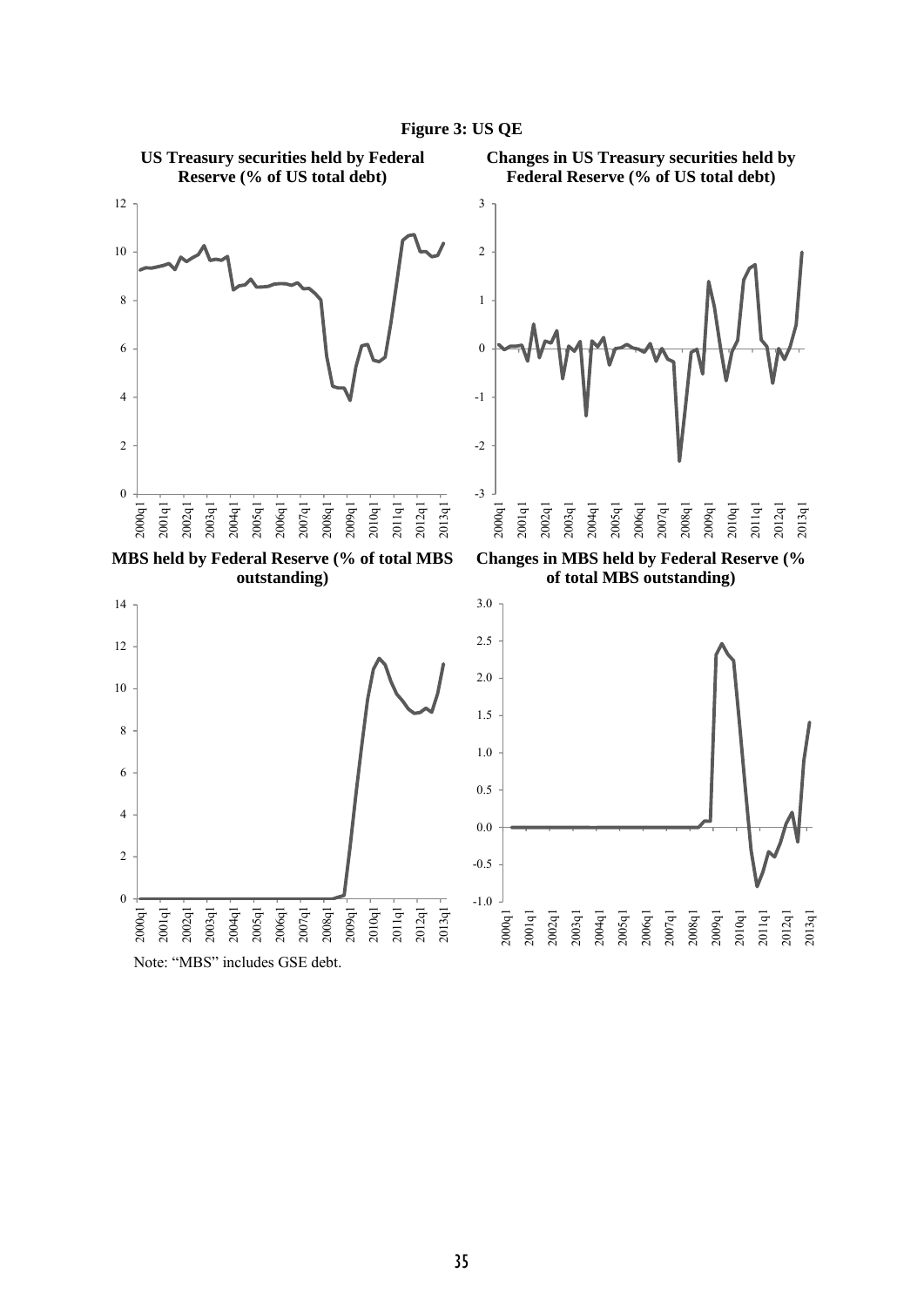**Figure 4: Counterfactual analysis based on the benchmark model for emerging markets – Scenario A** 

## **Figure 5: Counterfactual analysis based on the benchmark model for advanced economies – Scenario A**



Note: the counterfactual analysis "issuance without QE" is based on the prediction of the benchmark model (Table 3, columns 2 and 3) when imposing the following settings: no asset purchases, security holdings (MBS and Treasuries) and US 10 year yield as of 2008 Q4, VIX at the historical average.

#### **Figure 6: Counterfactual analysis based on the benchmark model for emerging markets – Scenario B**

**Figure 7: Counterfactual analysis based on the benchmark model for advanced economies – Scenario B** 



Note: the counterfactual analysis "issuance without QE" is based on the prediction of the benchmark model (Table 3, columns 2 and 3) when imposing the following settings: no asset purchases, security holdings (MBS and Treasuries) as of 2008 Q4; VIX and US 10 year yield at the historical average.

*Non-financial bond Issuance in % GDP*